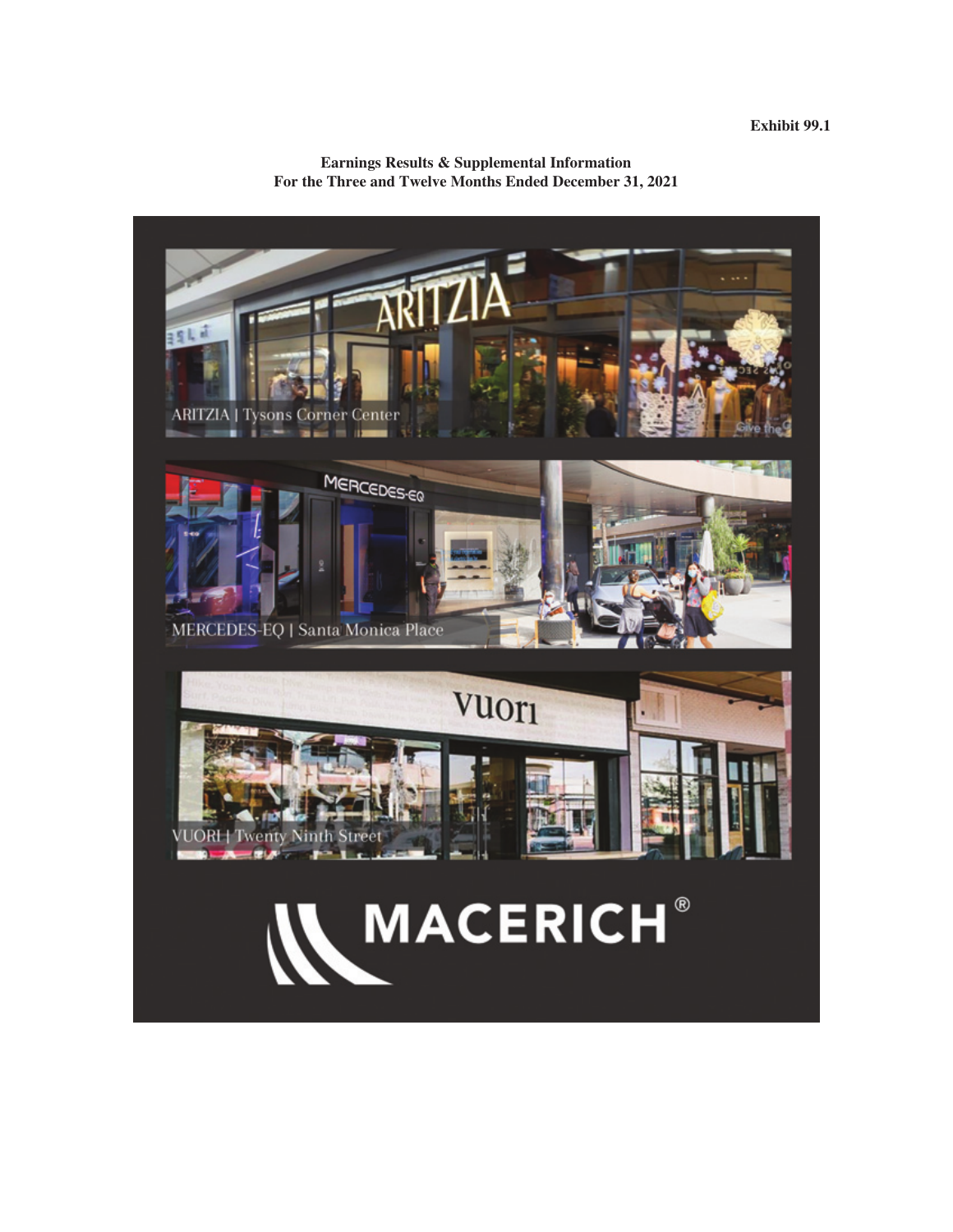# **The Macerich Company Earnings Results & Supplemental Information For the Three and Twelve Months Ended December 31, 2021 Table of Contents**

All information included in this supplemental financial package is unaudited, unless otherwise indicated.

|                                                        | Page No.  |
|--------------------------------------------------------|-----------|
| <b>Executive Summary &amp; Financial Highlights</b>    | $1-9$     |
| <b>Executive Summary</b>                               | $1 - 4$   |
| <b>Financial Highlights</b>                            | $5-9$     |
| <b>Capital Information</b>                             | $10 - 11$ |
| Capital Information and Market Capitalization          | 10        |
| Changes in Total Common and Equivalent Shares/Units    | 11        |
| <b>Financial Data</b>                                  | $12 - 19$ |
| Consolidated Statements of Operations (Unaudited)      | 12        |
| Consolidated Balance Sheet (Unaudited)                 | 13        |
| Non-GAAP Pro Rata Financial Information (Unaudited)    | $14 - 16$ |
| 2022 Earnings Guidance                                 | 17        |
| Supplemental FFO Information                           | 18        |
| Capital Expenditures                                   | 19        |
| <b>Operational Data</b>                                | $20 - 28$ |
| Portfolio Occupancy                                    | 20        |
| Average Base Rent Per Square Foot                      | 21        |
| Percentage of Net Operating Income by State            | 22        |
| Property Listing                                       | $23 - 26$ |
| <b>Joint Venture List</b>                              | $27 - 28$ |
| <b>Debt Tables</b>                                     | 29-31     |
| Debt Summary                                           | 29        |
| Outstanding Debt by Maturity Date                      | $30 - 31$ |
| <b>Development and Redevelopment Pipeline Forecast</b> | $32 - 33$ |
| <b>Corporate Information</b>                           | 34        |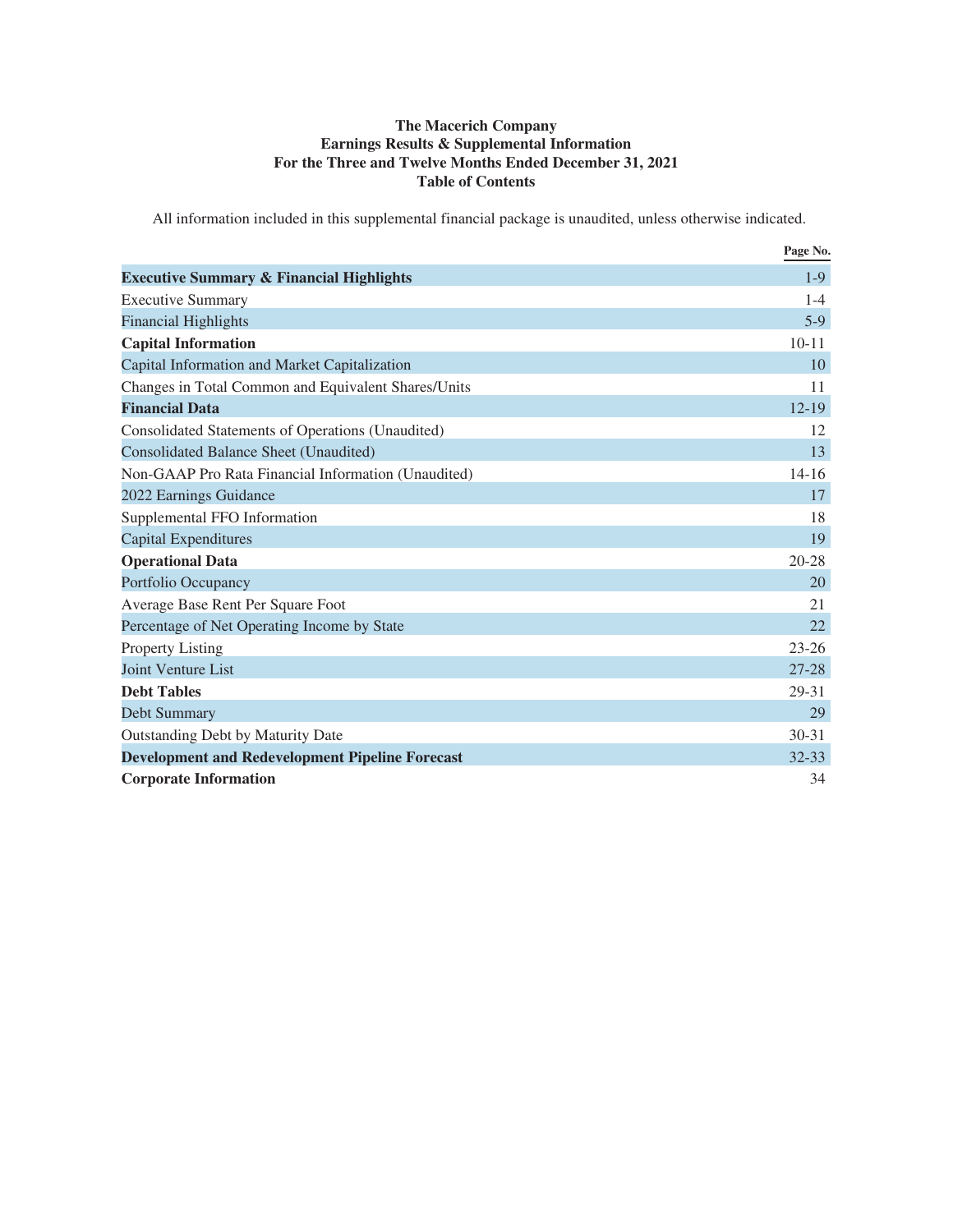

We own 48 million square feet of real estate consisting primarily of interests in 44 regional town centers. We specialize in successful retail properties in many of the country's most attractive, densely populated markets with a significant presence on the West Coast, and in Arizona and the Metro New York to Washington, DC corridor. We are a recognized leader in sustainability and have achieved the #1 GRESB ranking in the North American Retail Sector for seven straight years (2015 – 2021).

#### **General Updates:**

Robust tenant sales and property traffic volumes continued through the holiday season. Despite the COVID-19 case rate surges from the Delta and Omicron variants, customer traffic trended strongly upward during the second half of the year. Most importantly, tenant sales continued to outpace pre-COVID levels. For the fourth quarter of 2021, portfolio comparable tenant sales from spaces less than 10,000 square feet were 12% higher than the pre-COVID fourth quarter of 2019. This followed extremely strong second and third quarter 2021 sales that exceeded their respective pre-COVID periods in 2019 by 14%. Portfolio occupancy as of December 31, 2021 showed continued improvement at 91.5%, compared to 89.7% at December 31, 2020.

#### **Financial Results for the Quarter:**

- The net loss attributable to The Macerich Company (the "Company") was \$17.1 million or \$0.08 per share-diluted during the fourth quarter of 2021, compared to the net loss attributable to the Company of \$190.4 million or \$1.27 per share-diluted attributable to the Company for the quarter ended December 31, 2020.
- Funds from Operations ("FFO"), excluding financing expense in connection with Chandler Freehold and loss on extinguishment of debt, was \$118.7 million or \$0.53 per share-diluted during the fourth quarter of 2021, compared to \$72.9 million or \$0.45 per share-diluted for the quarter ended December 31, 2020.
- Same center net operating income ("NOI"), including lease termination income, increased 36.1% in the fourth quarter of 2021 compared to the fourth quarter of 2020. For the year ended December 31, 2021, same center NOI, including lease termination income, increased 7.3% compared to 2020.

#### **Operations:**

- Portfolio occupancy as of December 31, 2021 showed continued improvement at 91.5%, a sequential 120 basis point increase relative to the 90.3% occupancy rate on September 30, 2021.
- Portfolio comparable tenant sales from spaces less than 10,000 square feet for the quarter ended December 31, 2021 were 12% higher than the pre-COVID year ended December 31, 2019. Traffic during the holiday period was approximately 95% of the pre-COVID holiday period of 2019.
- During 2021, we announced that we are adding Scheel's All Sports in the former Nordstrom location at Chandler Fashion Center, and that we executed leases with Target at Kings Plaza in the former JC Penney space, Lifetime Fitness at Scottsdale Fashion Square, Pinstripes at Broadway Plaza and Primark at both Green Acres Mall in the former JC Penney space and Tysons Corner. Based on our ongoing lease negotiations, we believe we will continue to execute similarly prominent deals during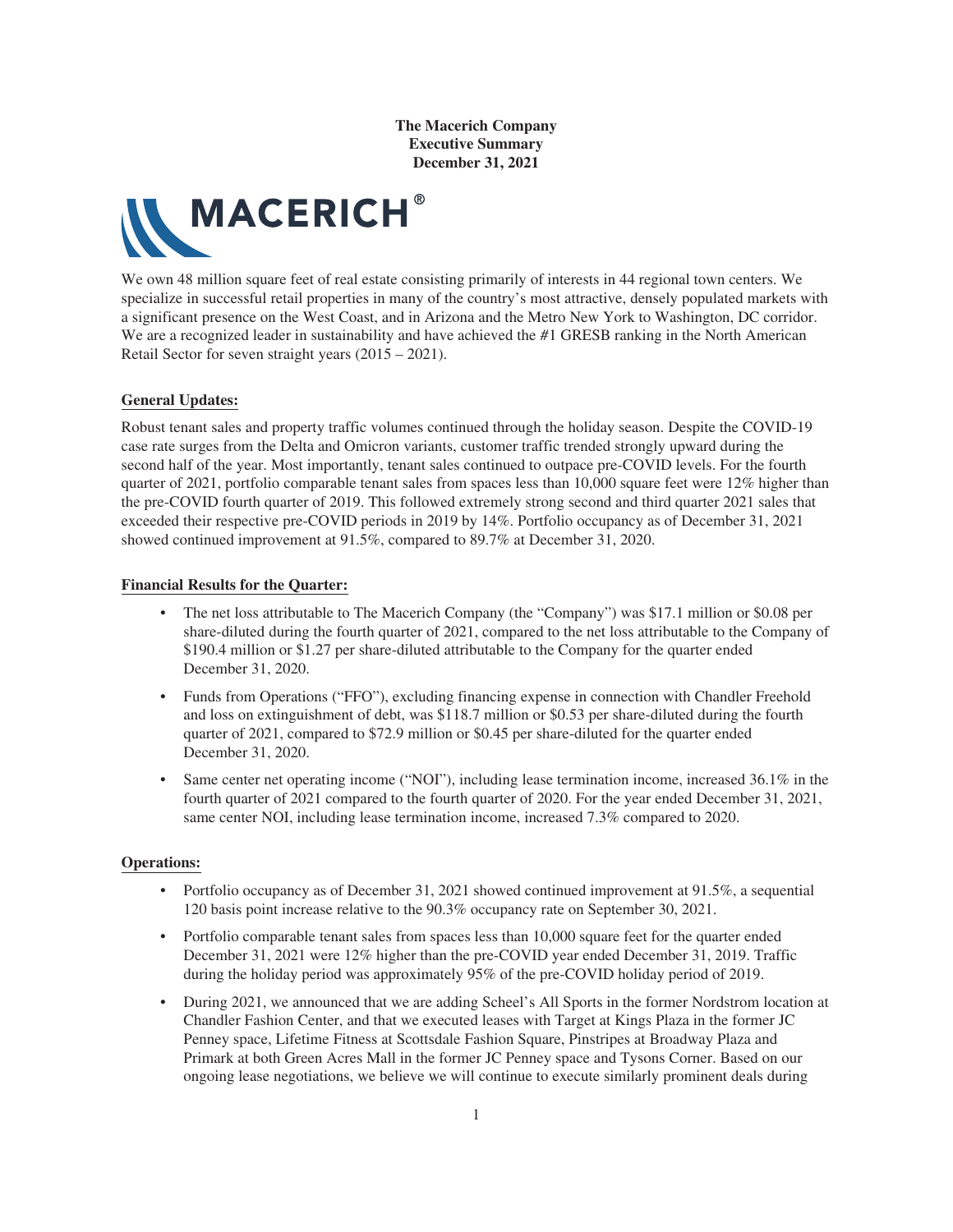2022. We expect that each of these new uses will greatly enhance the productivity and diversity of the tenant mix, and add the potential to significantly increase customer traffic at the applicable centers.

• Re-leasing spreads vs. expiring base rent for the twelve months ended December 31, 2021 were +5%.

### **Redevelopment:**

We continue to ramp up our redevelopment efforts as we move past COVID-19. Some recent redevelopment highlights include:

- During the fourth quarter of 2021, our joint venture in One Westside in Los Angeles, CA delivered the approximately 584,000 square foot, three-level creative office space to Google, which is anticipated to open in summer 2022. The project remains ahead of schedule and on budget, and is fully funded by a construction loan.
- In addition to Google at One Westside, we have numerous near-term openings with many exciting and prominent larger-format users, including among many others: Scheel's All Sports at Chandler Fashion Center, Caesar's Republic at Scottsdale Fashion Square, Target and Ashley Furniture HomeStore at Kings Plaza, Lifetime Fitness at both Broadway Plaza and Scottsdale Fashion Square, Pinstripes at Broadway Plaza, Primark at both Green Acres Mall and Tysons Corner Center, Whole Foods at Paradise Valley Mall to anchor that mixed-use redevelopment, Dave & Buster's and Bob's Discount Furniture at Vintage Faire Mall, Lidl at Freehold Raceway Mall, X-Lanes at Fresno Fashion Fair and a new and expanded Apple at Tysons Corner.
- In addition to the projects noted above, we continue to secure entitlements and/or plan transformative projects to redevelop: i) the former Bloomingdale's and Arclight Theater spaces at Santa Monica Place with entertainment and office uses, ii) the former Lord  $&$  Taylor parcel at Tysons Corner Center with mixed uses and possibly flagship retail uses, iii) the former Sears parcels at both Washington Square and Los Cerritos Center with mixed-use densification expansions, iv) FlatIron Crossing in Broomfield, Colorado with a multi-phased, mixed-use densification expansion for which we secured entitlements in late 2021, and v) Kierland Commons in Phoenix, Arizona for an expansion to add multi-family and office buildings to this highly prosperous, amenity-rich lifestyle property in northeast Phoenix.

### **Balance Sheet:**

On October 26, 2021, we closed a \$65 million loan to refinance the Shops at Atlas Park. On February 2, 2022, we closed a \$175 million loan to refinance FlatIron Crossing in Broomfield, Colorado.

As of the date of this filing, we have approximately \$622 million of liquidity, including unrestricted cash on hand totaling over \$190 million, with the balance representing available capacity on our revolving line of credit.

As of December 31, 2021, total debt including our pro-rata share of joint ventures was \$6.98 billion at a weighted average annual effective interest rate of 3.85%. We made excellent progress de-leveraging with \$1.7 billion of debt repaid during 2021, which represents a 20% reduction in our share of debt since December 31, 2020.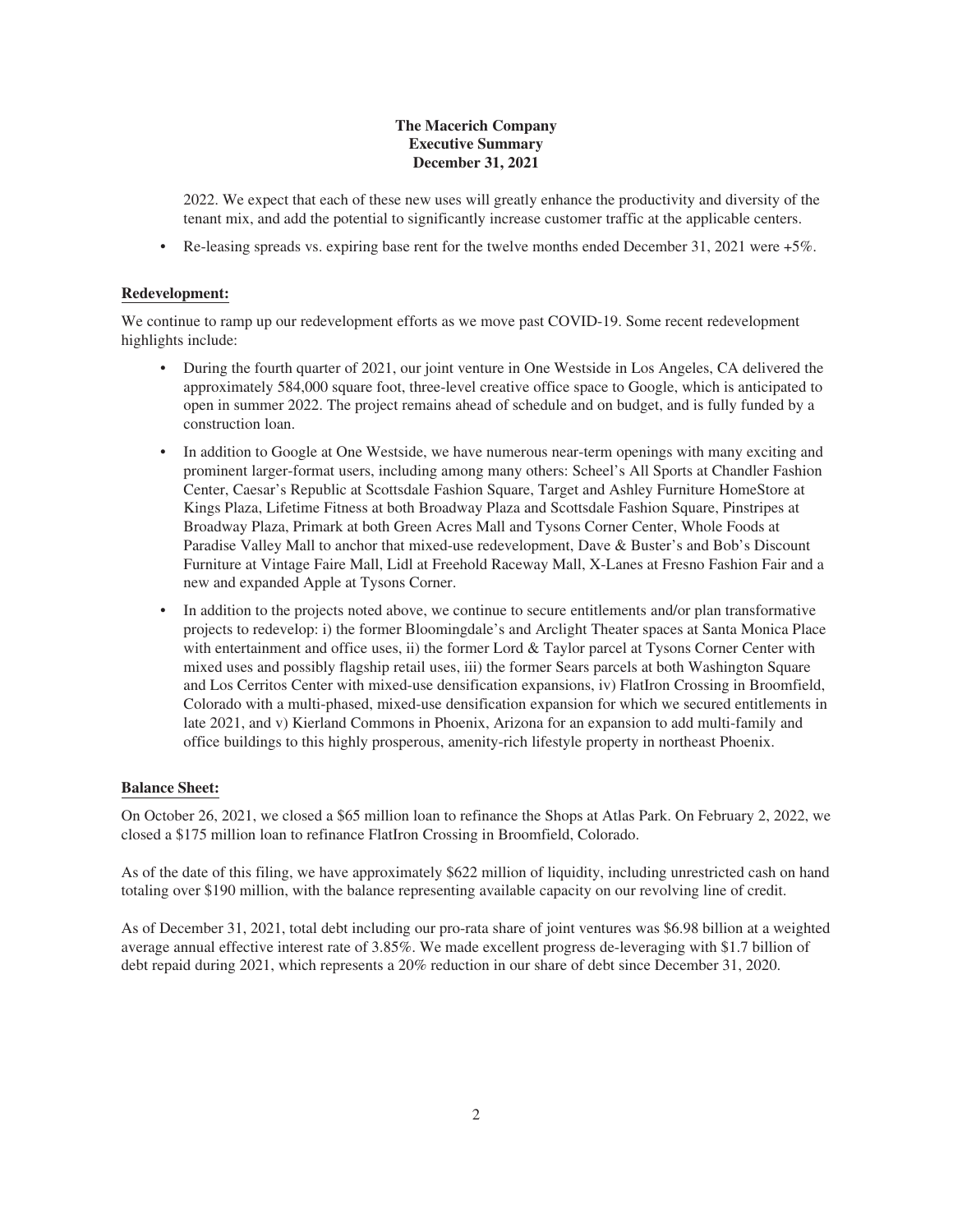#### **2022 Earnings Guidance:**

At this time, we are issuing our 2022 guidance for both estimated EPS-diluted and FFO per share-diluted. A reconciliation of estimated EPS-diluted to FFO per share-diluted follows:

|                                                                                              | <b>Fiscal Year 212</b><br>Guidance |
|----------------------------------------------------------------------------------------------|------------------------------------|
| EPS-diluted                                                                                  | $(\$0.02) - \$0.18$                |
| Plus: real estate depreciation and amortization                                              | $1.87 - 1.87$                      |
| FFO per share-diluted                                                                        | $1.85 - 2.05$                      |
| Plus: impact of financing expense in connection with Chandler Freehold                       | $0.00 - 0.00$                      |
| FFO per share – diluted, excluding financing expense in connection with Chandler<br>Freehold | $$1.85 - $2.05$                    |

This guidance assumes no further government-mandated shutdowns of our properties. It does not assume any sale of common equity during 2022. These estimates do not include possible future gains or losses or the impact on operating results from possible future property acquisitions or dispositions, other than land sales. There can be no assurance that our actual results will not differ from the estimates set forth above.

More details of the guidance assumptions are included on page 17.

#### **Dividend:**

On January 27, 2022, we declared a quarterly cash dividend of \$0.15 per share of common stock. The dividend is payable on March 3, 2022 to stockholders of record at the close of business on February 18, 2022.

#### **Investor Conference Call:**

We will provide an online Web simulcast and rebroadcast of our quarterly earnings conference call. The call will be available on The Macerich Company's website at www.macerich.com (Investors Section). The call begins on February 10, 2022 at 10:00 a.m. Pacific Time. To listen to the call, please visit the website at least 15 minutes prior to the call in order to register and download audio software if needed. An online replay at www.macerich.com (Investors Section) will be available for one year after the call.

#### **About Macerich and this Document:**

The Company is a fully integrated, self-managed and self-administered real estate investment trust, which focuses on the acquisition, leasing, management, development and redevelopment of regional town centers throughout the United States. The Company is the sole general partner of, and owns a majority of the ownership interests in, The Macerich Partnership, L.P., a Delaware limited partnership (the "Operating Partnership") and conducts all of its operations through the Operating Partnership and the Company's management companies.

As of December 31, 2021, the Operating Partnership owned or had an ownership interest in 48 million square feet of gross leasable area ("GLA") consisting primarily of interests in 44 regional town centers and five community/power shopping centers. These 49 centers (which include any adjoining mixed-use improvements) are referred to hereinafter as the "Centers" unless the context requires otherwise.

All references to the Company in this document include the Company, those entities owned or controlled by the Company and predecessors of the Company, unless the context indicates otherwise.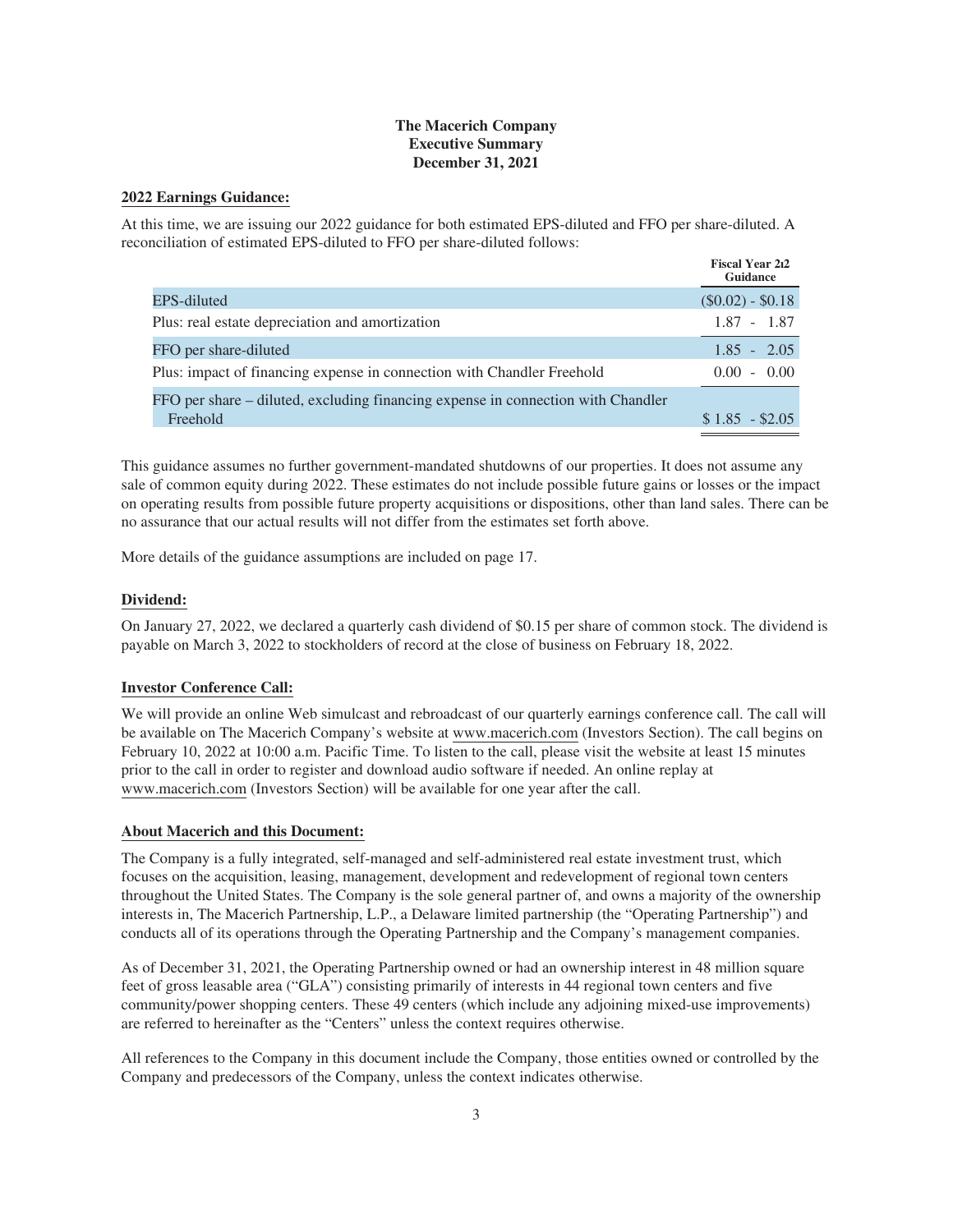The Company presents certain measures in this document on a pro rata basis which represents (i) the measure on a consolidated basis, minus the Company's partners' share of the measure from its consolidated joint ventures (calculated based upon the partners' percentage ownership interest); plus (ii) the Company's share of the measure from its unconsolidated joint ventures (calculated based upon the Company's percentage ownership interest). Management believes that these measures provide useful information to investors regarding its financial condition and/or results of operations because they include the Company's share of the applicable amount from unconsolidated joint ventures and exclude the Company's partners' share from consolidated joint ventures, in each case presented on the same basis. The Company has several significant joint ventures and the Company believes that presenting various measures in this manner can help investors better understand the Company's financial condition and/or results of operations after taking into account its economic interest in these joint ventures. Management also uses these measures to evaluate regional property level performance and to make decisions about resource allocations. The Company's economic interest (as distinct from its legal ownership interest) in certain of its joint ventures could fluctuate from time to time and may not wholly align with its legal ownership interests because of provisions in certain joint venture agreements regarding distributions of cash flow based on capital account balances, allocations of profits and losses, payments of preferred returns and control over major decisions. Additionally, the Company does not control its unconsolidated joint ventures and the presentation of certain items, such as assets, liabilities, revenues and expenses, from these unconsolidated joint ventures does not represent the Company's legal claim to such items.

**Note:** This document contains statements that constitute forward-looking statements which can be identified by the use of words, such as "will," "expects," "anticipates," "assumes," "believes," "estimated," "guidance," "projects," "scheduled" and similar expressions that do not relate to historical matters, and includes expectations regarding the Company's future operational results as well as development, redevelopment and expansion activities. Stockholders are cautioned that any such forward-looking statements are not guarantees of future performance and involve risks, uncertainties and other factors that may cause actual results, performance or achievements of the Company to vary materially from those anticipated, expected or projected. Such factors include, among others, general industry, as well as national, regional and local economic and business conditions, which will, among other things, affect demand for retail space or retail goods, availability and creditworthiness of current and prospective tenants, anchor or tenant bankruptcies, closures, mergers or consolidations, lease rates, terms and payments, interest rate fluctuations, availability, terms and cost of financing and operating expenses; adverse changes in the real estate markets including, among other things, competition from other companies, retail formats and technology, risks of real estate development and redevelopment, and acquisitions and dispositions; the continuing adverse impact of the novel coronavirus (COVID-19) on the U.S., regional and global economies and the financial condition and results of operations of the Company and its tenants; the liquidity of real estate investments; governmental actions and initiatives (including legislative and regulatory changes); environmental and safety requirements; and terrorist activities or other acts of violence which could adversely affect all of the above factors. The reader is directed to the Company's various filings with the Securities and Exchange Commission, including the Annual Report on Form 10-K for the year ended December 31, 2020 for a discussion of such risks and uncertainties, which discussion is incorporated herein by reference. You are cautioned not to place undue reliance on these forward-looking statements, which speak only as of the date of this document. The Company does not intend, and undertakes no obligation, to update any forward-looking information to reflect events or circumstances after the date of this document or to reflect the occurrence of unanticipated events unless required by law to do so.

(See attached tables)

##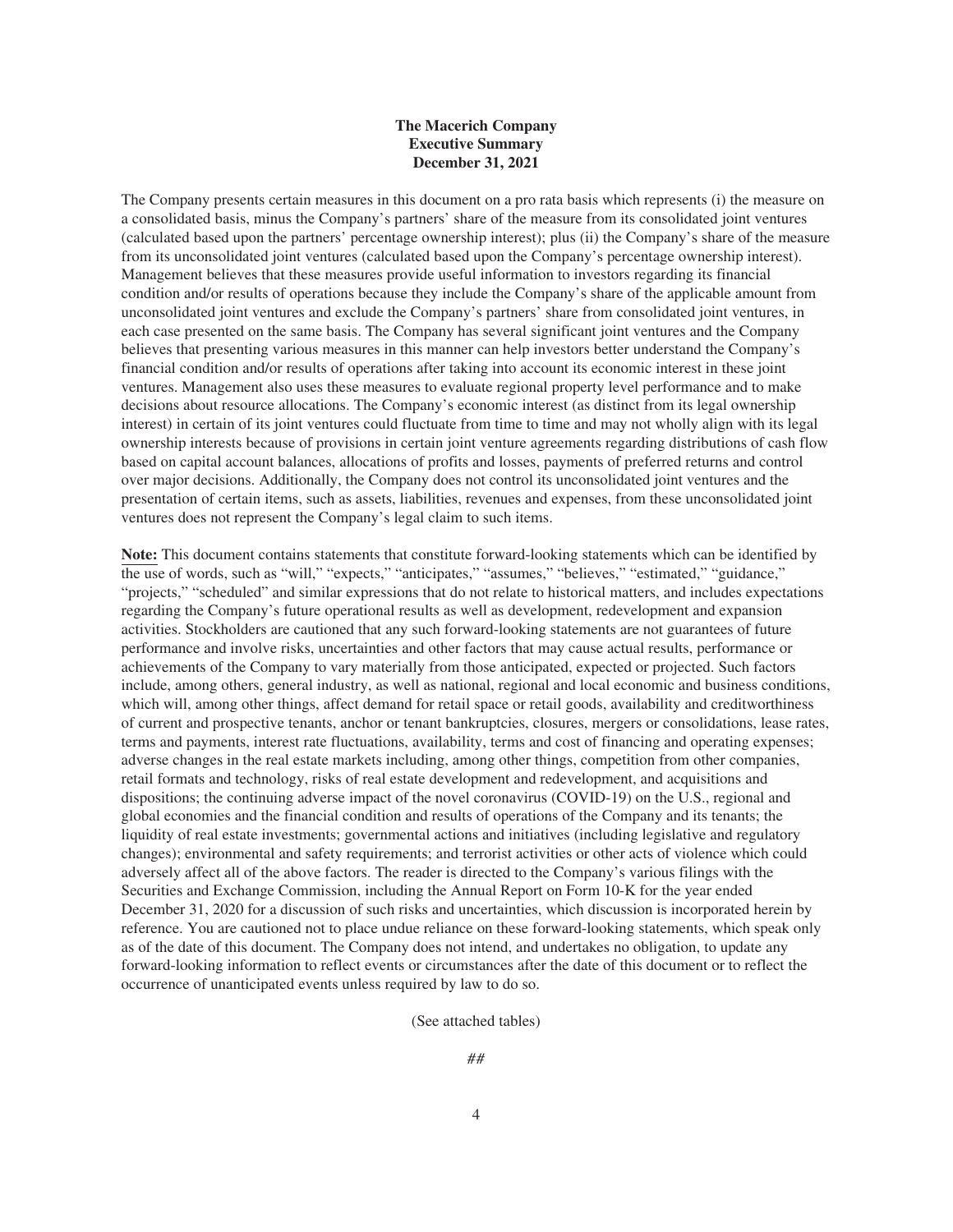# **Results of Operations:**

|                                                                                                                                                    | <b>For the Three Months</b><br><b>Ended December 31,</b> |                  |               | <b>For the Twelve Months</b><br><b>Ended December 31,</b> |                           |                  |                           |               |
|----------------------------------------------------------------------------------------------------------------------------------------------------|----------------------------------------------------------|------------------|---------------|-----------------------------------------------------------|---------------------------|------------------|---------------------------|---------------|
|                                                                                                                                                    |                                                          | <b>Unaudited</b> |               |                                                           |                           | <b>Unaudited</b> |                           |               |
|                                                                                                                                                    |                                                          | 2021             |               | 2020                                                      |                           | 2021             |                           | 2020          |
| Revenues:                                                                                                                                          |                                                          |                  |               |                                                           |                           |                  |                           |               |
| Leasing revenue                                                                                                                                    |                                                          | \$213,889        |               | \$185,342                                                 |                           | \$787,547        | $\mathbb{S}$              | 740,323       |
| Other income                                                                                                                                       |                                                          | 8,476            |               | 5,647                                                     |                           | 33,867           |                           | 22,242        |
| Management Companies' revenues                                                                                                                     |                                                          | 7,037            |               | 3,654                                                     |                           | 26,023           |                           | 23,461        |
| Total revenues                                                                                                                                     |                                                          | 229,402          |               | 194,643                                                   |                           | 847,437          |                           | 786,026       |
| <b>Expenses:</b>                                                                                                                                   |                                                          |                  |               |                                                           |                           |                  |                           |               |
| Shopping center and operating expenses                                                                                                             |                                                          | 80,510           |               | 64,674                                                    |                           | 295,016          |                           | 257,212       |
| Management Companies' operating expenses                                                                                                           |                                                          | 16,565           |               | 19,879                                                    |                           | 61,030           |                           | 65,576        |
| Leasing expenses                                                                                                                                   |                                                          | 6,835            |               | 5,569                                                     |                           | 24,838           |                           | 25,191        |
| REIT general and administrative expenses                                                                                                           |                                                          | 7,691            |               | 7,687                                                     |                           | 30,056           |                           | 30,339        |
| Depreciation and amortization                                                                                                                      |                                                          | 79,638           |               | 78,507                                                    |                           | 311,129          |                           | 319,619       |
| Interest expense (a)                                                                                                                               |                                                          | 43,533           |               | 10,258                                                    |                           | 192,679          |                           | 75,550        |
| Loss on extinguishment of debt                                                                                                                     |                                                          |                  |               |                                                           |                           | 1,007            |                           |               |
| Total expenses                                                                                                                                     |                                                          | 234,772          |               | 186,574                                                   |                           | 915,755          |                           | 773,487       |
| Equity in (loss) income of unconsolidated joint ventures                                                                                           |                                                          | (4,523)          |               | (10,050)                                                  |                           | 15,689           |                           | (27, 038)     |
| Income tax benefit (expense)                                                                                                                       |                                                          | 2,504            |               | (237)                                                     |                           | (6,948)          |                           | 447           |
| Loss on remeasurement of assets                                                                                                                    |                                                          |                  |               | (163, 298)                                                |                           |                  |                           | (163, 298)    |
| (Loss) gain on sale or write down of assets, net                                                                                                   |                                                          | (17,616)         |               | (39, 328)                                                 |                           | 75,740           |                           | (68, 112)     |
| Net (loss) income                                                                                                                                  |                                                          | (25,005)         |               | (204, 844)                                                |                           | 16,163           |                           | (245, 462)    |
| Less net (loss) income attributable to noncontrolling interests                                                                                    |                                                          | (7,934)          |               | (14, 426)                                                 |                           | 1,900            |                           | (15,259)      |
| Net (loss) income attributable to the Company                                                                                                      |                                                          | $($ \$ 17,071)   |               | (\$190,418)                                               |                           | \$14,263         |                           | $(\$230,203)$ |
| Weighted average number of shares outstanding—basic                                                                                                |                                                          | 213,955          |               | 149,687                                                   |                           | 198,070          |                           | 146,232       |
| Weighted average shares outstanding, assuming full<br>conversion of OP Units (b)                                                                   |                                                          | 223,164          |               | 160,570                                                   |                           | 207,991          |                           | 156,920       |
| Weighted average shares outstanding—Funds From<br>Operations ("FFO")—diluted (b)                                                                   |                                                          | 223,164          |               | 160,570                                                   |                           | 207,991          |                           | 156,920       |
| Earnings per share ("EPS")—basic                                                                                                                   | (                                                        | 0.08)            | (             | 1.27)                                                     | $\boldsymbol{\mathsf{S}}$ | 0.07             | (                         | 1.58)         |
| EPS-diluted                                                                                                                                        | $($ \$                                                   | 0.08)            | (             | 1.27)                                                     | $\$\$                     | 0.07             | $($ \$                    | 1.58)         |
| Dividend paid per share                                                                                                                            | \$                                                       | 0.15             | \$            | 0.15                                                      | $\mathcal{S}$             | 0.60             | $\mathcal{S}$             | 1.55          |
| FFO—basic and diluted (b) (c)                                                                                                                      |                                                          | \$119,596        | \$            | 115,909                                                   |                           | \$423,145        | \$                        | 475,930       |
|                                                                                                                                                    |                                                          |                  |               |                                                           |                           |                  |                           |               |
| FFO-basic and diluted, excluding financing expense in<br>connection with Chandler Freehold (b) (c)                                                 |                                                          | \$118,666        | $\mathcal{S}$ | 72,921                                                    |                           | \$422,190        |                           | \$339,505     |
| FFO-basic and diluted, excluding financing expense in<br>connection with Chandler Freehold and loss on<br>extinguishment of debt (b) (c)           |                                                          | \$118,666        | \$            | 72,921                                                    |                           | \$423,197        | \$                        | 339,505       |
| FFO per share—basic and diluted (b) (c)                                                                                                            | \$                                                       | 0.54             | $\mathbb{S}$  | 0.72                                                      | $\mathcal{S}$             | 2.03             | $\mathcal{S}$             | 3.03          |
| FFO per share—basic and diluted, excluding financing<br>expense in connection with Chandler Freehold (b) (c)                                       | \$                                                       | 0.53             | \$            | 0.45                                                      | \$                        | 2.03             | \$                        | 2.16          |
| FFO per share—basic and diluted, excluding financing<br>expense in connection with Chandler Freehold and loss on<br>extinguishment of debt (b) (c) | \$                                                       | 0.53             | \$            | 0.45                                                      | \$                        | 2.03             | $\boldsymbol{\mathsf{S}}$ | 2.16          |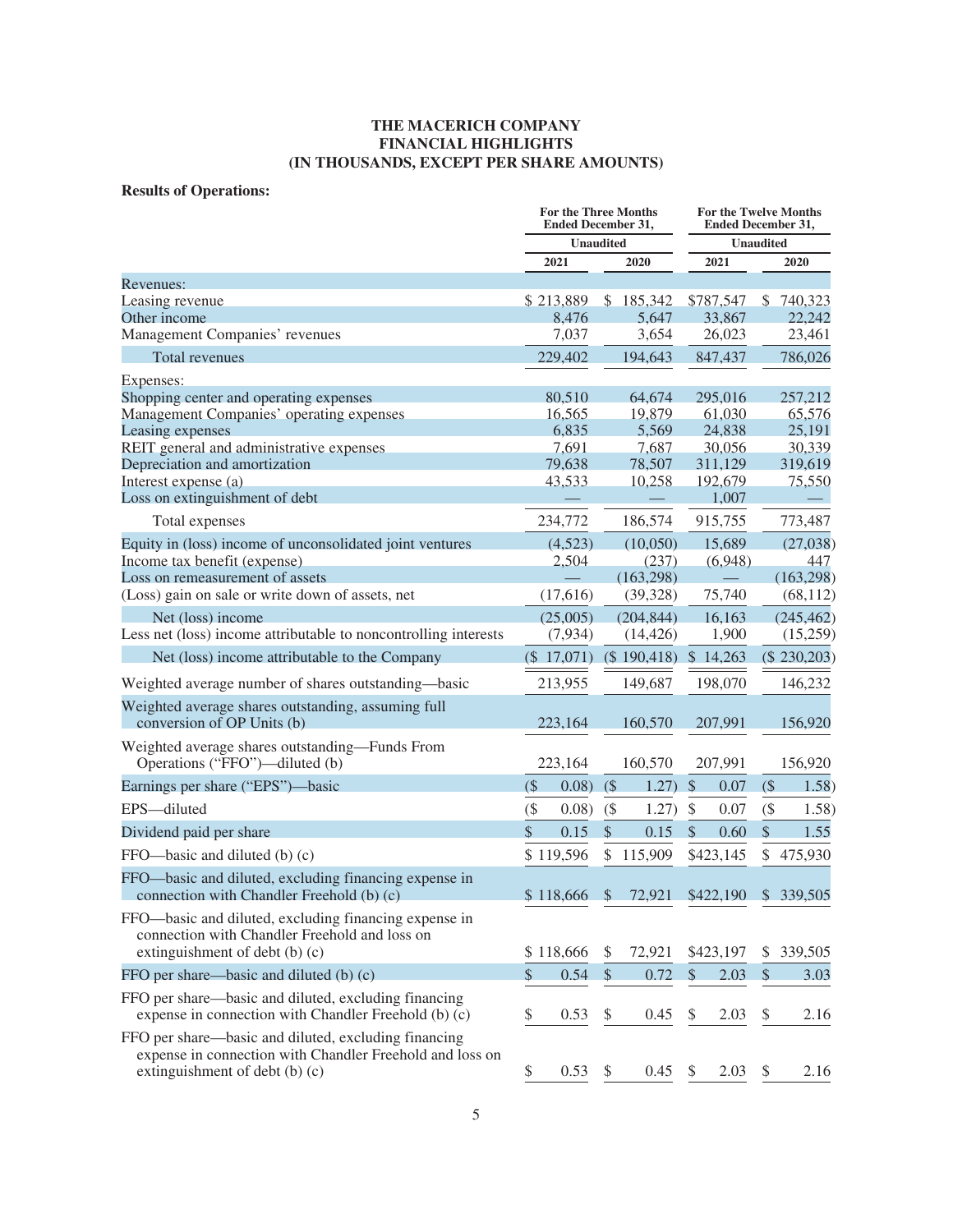- (a) The Company accounts for its investment in the Chandler Fashion Center and Freehold Raceway Mall ("Chandler Freehold") joint venture as a financing arrangement. As a result, the Company has included in interest expense (i) a credit of \$2,782 and \$15,390 to adjust for the change in the fair value of the financing arrangement obligation during the three and twelve months ended December 31, 2021, respectively; and a credit of \$42,729 and \$139,522 to adjust for the change in the fair value of the financing arrangement obligation during the three and twelve months ended December 31, 2020, respectively; (ii) distributions of \$646 and \$(2,763) to its partner representing the partner's share of net income (loss) for the three and twelve months ending December 31, 2021, respectively; and \$259 and \$1,144 to its partner representing the partner's share of net income for the three and twelve months ended December 31, 2020, respectively; and (iii) distributions of \$1,852 and \$14,435 to its partner in excess of the partner's share of net income for the three and twelve months ended December 31, 2021, respectively; and (\$259) and \$3,097 to its partner in excess of the partner's share of net (loss) income for the three and twelve months ended December 31, 2020, respectively.
- (b) The Operating Partnership has operating partnership units ("OP units"). OP units can be converted into shares of Company common stock. Conversion of the OP units not owned by the Company has been assumed for purposes of calculating FFO per share and the weighted average number of shares outstanding. The computation of average shares for FFO—diluted includes the effect of share and unit-based compensation plans, stock warrants and convertible senior notes using the treasury stock method. It also assumes conversion of MACWH, LP preferred and common units to the extent they are dilutive to the calculation.
- (c) The Company uses FFO in addition to net income to report its operating and financial results and considers FFO and FFO-diluted as supplemental measures for the real estate industry and a supplement to Generally Accepted Accounting Principles ("GAAP") measures. The National Association of Real Estate Investment Trusts ("Nareit") defines FFO as net income (loss) (computed in accordance with GAAP), excluding gains (or losses) from sales of properties, plus real estate related depreciation and amortization, impairment writedowns of real estate and write-downs of investments in an affiliate where the write-downs have been driven by a decrease in the value of real estate held by the affiliate and after adjustments for unconsolidated joint ventures. Adjustments for unconsolidated joint ventures are calculated to reflect FFO on the same basis.

The Company accounts for its joint venture in Chandler Freehold as a financing arrangement. In connection with this treatment, the Company recognizes financing expense on (i) the changes in fair value of the financing arrangement, (ii) any payments to such joint venture partner equal to their pro rata share of net income and (iii) any payments to such joint venture partner less than or in excess of their pro rata share of net income. The Company excludes the noted expenses related to the changes in fair value and for the payments to such joint venture partner less than or in excess of their pro rata share of net income.

The Company also presents FFO excluding financing expense in connection with Chandler Freehold and loss on extinguishment of debt.

FFO and FFO on a diluted basis are useful to investors in comparing operating and financial results between periods. This is especially true since FFO excludes real estate depreciation and amortization, as the Company believes real estate values fluctuate based on market conditions rather than depreciating in value ratably on a straight-line basis over time. The Company believes that such a presentation also provides investors with a more meaningful measure of its operating results in comparison to the operating results of other REITs. In addition, the Company believes that FFO excluding financing expense in connection with Chandler Freehold and non-routine costs associated with extinguishment of debt provide useful supplemental information regarding the Company's performance as they show a more meaningful and consistent comparison of the Company's operating performance and allows investors to more easily compare the Company's results. The Company believes that FFO on a diluted basis is a measure investors find most useful in measuring the dilutive impact of convertible securities.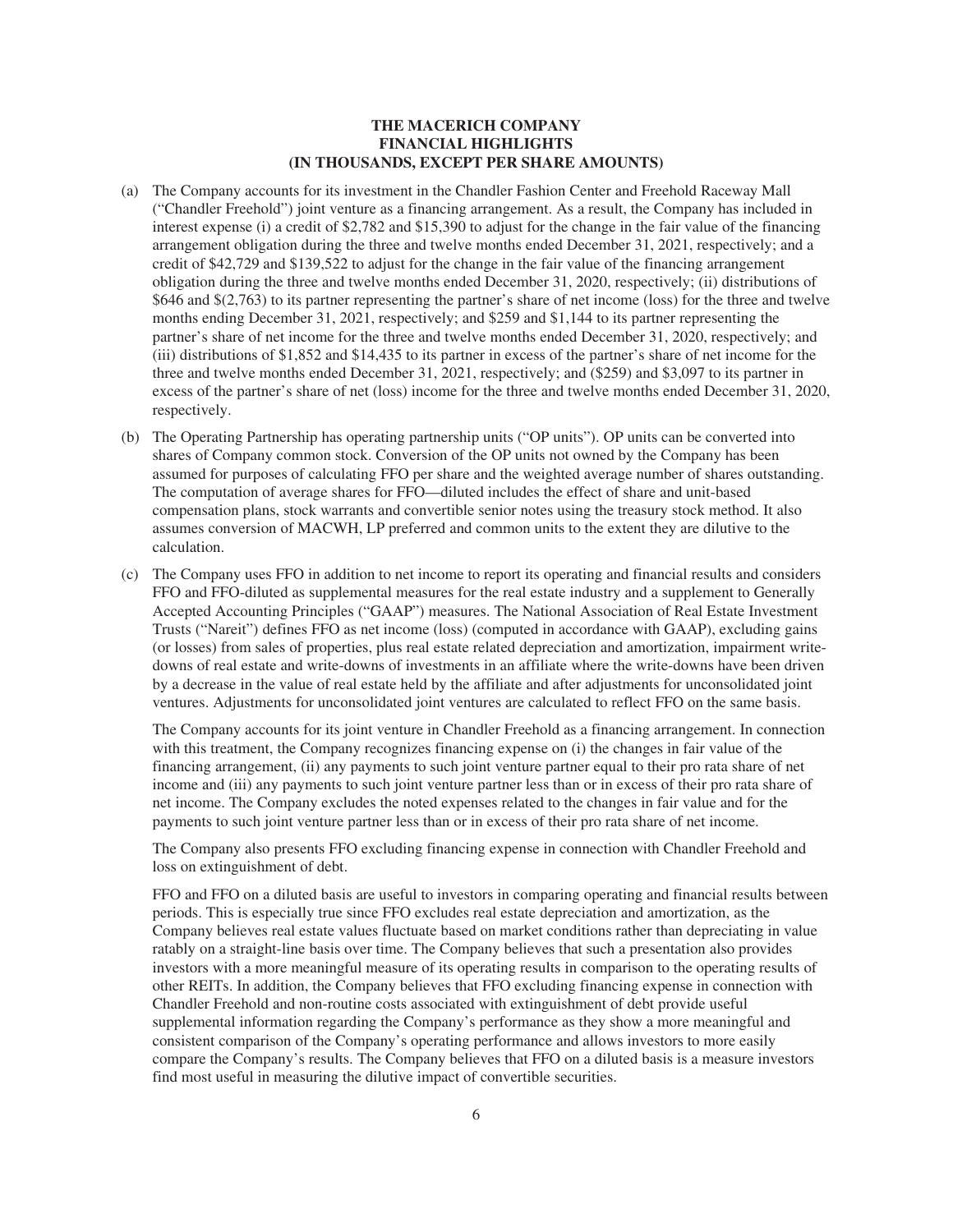The Company further believes that FFO does not represent cash flow from operations as defined by GAAP, should not be considered as an alternative to net income (loss) as defined by GAAP, and is not indicative of cash available to fund all cash flow needs. The Company also cautions that FFO as presented, may not be comparable to similarly titled measures reported by other REITs.

# **Reconciliation of net (loss) income attributable to the Company to FFO attributable to common stockholders and unit holders—basic and diluted, excluding financing expense in connection with Chandler Freehold and loss on extinguishment of debt (c):**

|                                                                                                                                                                                | <b>For the Three Months</b><br><b>Ended December 31,</b> |                                       | <b>For the Twelve Months</b><br><b>Ended December 31,</b> |                  |  |
|--------------------------------------------------------------------------------------------------------------------------------------------------------------------------------|----------------------------------------------------------|---------------------------------------|-----------------------------------------------------------|------------------|--|
|                                                                                                                                                                                | <b>Unaudited</b>                                         |                                       |                                                           | <b>Unaudited</b> |  |
|                                                                                                                                                                                | 2021                                                     | 2020                                  | 2021                                                      | 2020             |  |
| Net (loss) income attributable to the Company                                                                                                                                  |                                                          | $(\$17,071)$ $(\$190,418)$ $\$14,263$ |                                                           | (\$230,203)      |  |
| Adjustments to reconcile net (loss) income attributable to the<br>Company to FFO attributable to common stockholders and<br>unit holders-basic and diluted:                    |                                                          |                                       |                                                           |                  |  |
| Noncontrolling interests in the OP                                                                                                                                             | (939)                                                    | (13,910)                              | 714                                                       | (16, 822)        |  |
| Loss on remeasurement of assets                                                                                                                                                |                                                          | 163,298                               |                                                           | 163,298          |  |
| Loss (gain) on sale or write down of consolidated assets, net                                                                                                                  | 17,616                                                   | 39,328                                | (75,740)                                                  | 68,112           |  |
| Add: gain (loss) on undepreciated asset sales or write-down                                                                                                                    |                                                          |                                       |                                                           |                  |  |
| from consolidated assets                                                                                                                                                       | 5,637                                                    | (4,625)                               | 19,461                                                    | 7,777            |  |
| Loss on write down of consolidated non-real estate assets                                                                                                                      |                                                          |                                       | (2,200)                                                   | (4, 154)         |  |
| Noncontrolling interests share of gain (loss) on sale or write-                                                                                                                |                                                          |                                       |                                                           |                  |  |
| down of consolidated joint ventures, net                                                                                                                                       | 3,879                                                    | (1,049)                               | 9,732                                                     | (120)            |  |
| Loss (gain) on sale or write down of assets from                                                                                                                               |                                                          |                                       |                                                           |                  |  |
| unconsolidated joint ventures (pro rata), net                                                                                                                                  | 4,890                                                    | (83)                                  | 4,931                                                     | (6)              |  |
| Add: gain on undepreciated asset sales from unconsolidated                                                                                                                     |                                                          |                                       |                                                           |                  |  |
| joint ventures                                                                                                                                                                 | 55                                                       |                                       | 93                                                        |                  |  |
| Depreciation and amortization on consolidated assets                                                                                                                           | 79,638                                                   | 78,507                                | 311,129                                                   | 319,619          |  |
| Less depreciation and amortization allocable to noncontrolling                                                                                                                 |                                                          |                                       |                                                           |                  |  |
| interests in consolidated joint ventures                                                                                                                                       | (15,906)                                                 | (4,045)                               | (29, 239)                                                 | (15,517)         |  |
| Depreciation and amortization on unconsolidated joint                                                                                                                          |                                                          |                                       |                                                           |                  |  |
| ventures (pro rata)                                                                                                                                                            | 44,819                                                   | 52,978                                | 182,956                                                   | 199,680          |  |
| Less: depreciation on personal property                                                                                                                                        | (3,022)                                                  | (4,072)                               | (12, 955)                                                 | (15, 734)        |  |
| FFO attributable to common stockholders and unit holders-                                                                                                                      |                                                          |                                       |                                                           |                  |  |
| basic and diluted                                                                                                                                                              | 119,596                                                  | 115,909                               | 423,145                                                   | 475,930          |  |
| Financing expense in connection with Chandler Freehold                                                                                                                         | (930)                                                    | (42,988)                              | (955)                                                     | (136, 425)       |  |
| FFO attributable to common stockholders and unit holders,<br>excluding financing expense in connection with Chandler<br>Freehold—basic and diluted                             | 118,666                                                  | 72.921                                | 422,190                                                   | 339,505          |  |
| Loss on extinguishment of debt                                                                                                                                                 |                                                          |                                       | 1,007                                                     |                  |  |
|                                                                                                                                                                                |                                                          |                                       |                                                           |                  |  |
| FFO attributable to common stockholders and unit holders,<br>excluding financing expense in connection with Chandler<br>Freehold and loss on extinguishment of debt -basic and |                                                          |                                       |                                                           |                  |  |
| diluted                                                                                                                                                                        | \$118,666                                                | \$72,921                              | \$423,197                                                 | \$339,505        |  |
|                                                                                                                                                                                |                                                          |                                       |                                                           |                  |  |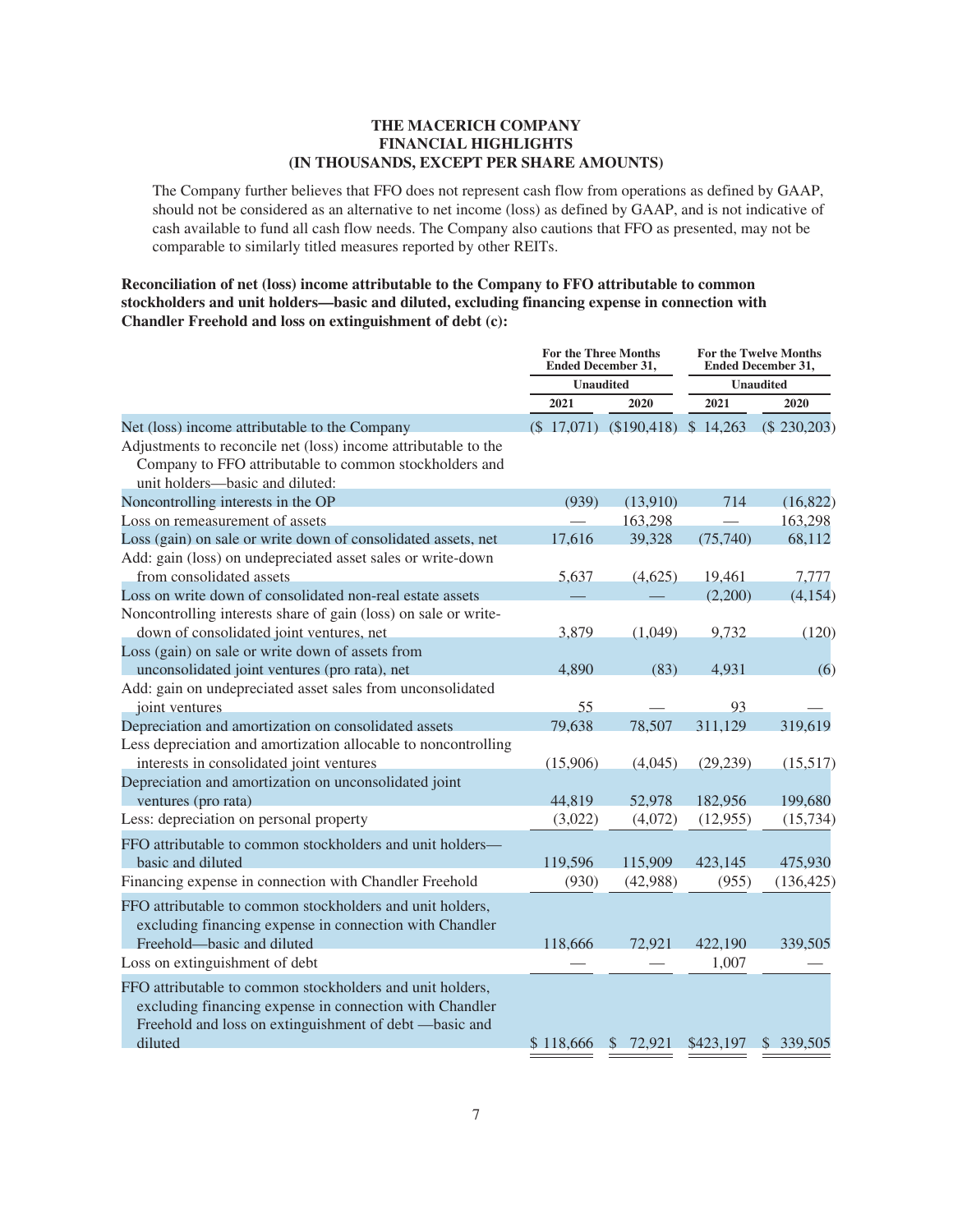# **Reconciliation of EPS to FFO per share—diluted (c):**

|                                                                                                                                         | For the Three<br><b>Months Ended</b><br>December 31, |                       | <b>For the Twelve</b><br><b>Months Ended</b><br>December 31, |             |  |
|-----------------------------------------------------------------------------------------------------------------------------------------|------------------------------------------------------|-----------------------|--------------------------------------------------------------|-------------|--|
|                                                                                                                                         | <b>Unaudited</b>                                     |                       | <b>Unaudited</b>                                             |             |  |
|                                                                                                                                         | 2020<br>2021                                         |                       | 2021                                                         | <b>2020</b> |  |
| EPS—diluted                                                                                                                             | $(S \ 0.08)$                                         | $(S\ 1.27)$           | \$0.07                                                       | (\$1.58)    |  |
| Per share impact of depreciation and amortization of real estate                                                                        | 0.48                                                 | 0.77                  | 2.17                                                         | 3.11        |  |
| Per share impact of loss on remeasurement of assets                                                                                     |                                                      | 1.02                  |                                                              | 1.04        |  |
| Per share impact of loss (gain) on sale or write down of assets, net                                                                    | 0.14                                                 | 0.20                  | (0.21)                                                       | 0.46        |  |
| FFO per share—basic and diluted                                                                                                         | 0.54                                                 | 0.72                  | 2.03                                                         | 3.03        |  |
| Per share impact of financing expense in connection with Chandler<br>Freehold.                                                          | (0.01)                                               | (0.27)                |                                                              | (0.87)      |  |
| FFO per share—basic and diluted, excluding financing expense in<br>connection with Chandler Freehold                                    | 0.53                                                 | 0.45                  | 2.03                                                         | 2.16        |  |
| Per share impact of loss on extinguishment of debt                                                                                      |                                                      |                       |                                                              |             |  |
| FFO per share—basic and diluted, excluding financing expense in<br>connection with Chandler Freehold and loss on extinguishment of debt | 0.53                                                 | 0.45<br><sup>\$</sup> | \$2.03                                                       | 2.16        |  |

# **Reconciliation of Net (loss) income attributable to the Company to Adjusted EBITDA:**

|                                                               | <b>For the Three Months</b><br><b>Ended December 31,</b> |             | <b>Ended December 31,</b> | <b>For the Twelve Months</b> |  |
|---------------------------------------------------------------|----------------------------------------------------------|-------------|---------------------------|------------------------------|--|
|                                                               | <b>Unaudited</b>                                         |             |                           | <b>Unaudited</b>             |  |
|                                                               | 2021                                                     | 2020        | 2021                      | 2020                         |  |
| Net (loss) income attributable to the Company                 | $($ \$ 17,071)                                           | (\$190,418) | \$14,263                  | $(\$230,203)$                |  |
| Interest expense—consolidated assets                          | 43,533                                                   | 10,258      | 192,679                   | 75,550                       |  |
| Interest expense—unconsolidated joint ventures (pro rata)     | 25,986                                                   | 28,128      | 105,526                   | 108,327                      |  |
| Depreciation and amortization-consolidated assets             | 79,638                                                   | 78,507      | 311,129                   | 319,619                      |  |
| Depreciation and amortization—unconsolidated joint ventures   |                                                          |             |                           |                              |  |
| (pro rata)                                                    | 44,819                                                   | 52,978      | 182,956                   | 199,680                      |  |
| Noncontrolling interests in the OP                            | (939)                                                    |             | 714                       | (16, 822)                    |  |
| Less: Interest expense and depreciation and amortization      |                                                          |             |                           |                              |  |
| allocable to noncontrolling interests in consolidated joint   |                                                          |             |                           |                              |  |
| ventures                                                      | (20, 484)                                                | (8,086)     | (42, 244)                 | (31,756)                     |  |
| Loss on extinguishment of debt                                |                                                          |             | 1,007                     |                              |  |
| Loss on remeasurement of assets                               |                                                          | 163,298     |                           | 163,298                      |  |
| Loss (gain) on sale or write down of assets, net—consolidated |                                                          |             |                           |                              |  |
| assets                                                        | 17,616                                                   | 39,328      | (75, 740)                 | 68,112                       |  |
| Loss (gain) on sale or write down of assets, net-             |                                                          |             |                           |                              |  |
| unconsolidated joint ventures (pro rata)                      | 4,890                                                    | (83)        | 4,931                     | (6)                          |  |
| Add: Noncontrolling interests share of gain (loss) on sale or |                                                          |             |                           |                              |  |
| write-down of consolidated joint ventures, net                | 3,879                                                    | (1,049)     | 9,732                     | (120)                        |  |
| Income tax (benefit) expense                                  | (2,504)                                                  | 237         | 6,948                     | (447)                        |  |
| Distributions on preferred units                              | 86                                                       | 90          | 357                       | 371                          |  |
| Adjusted EBITDA (d)                                           | \$179,449                                                | \$159,278   | \$712,258                 | \$655,603                    |  |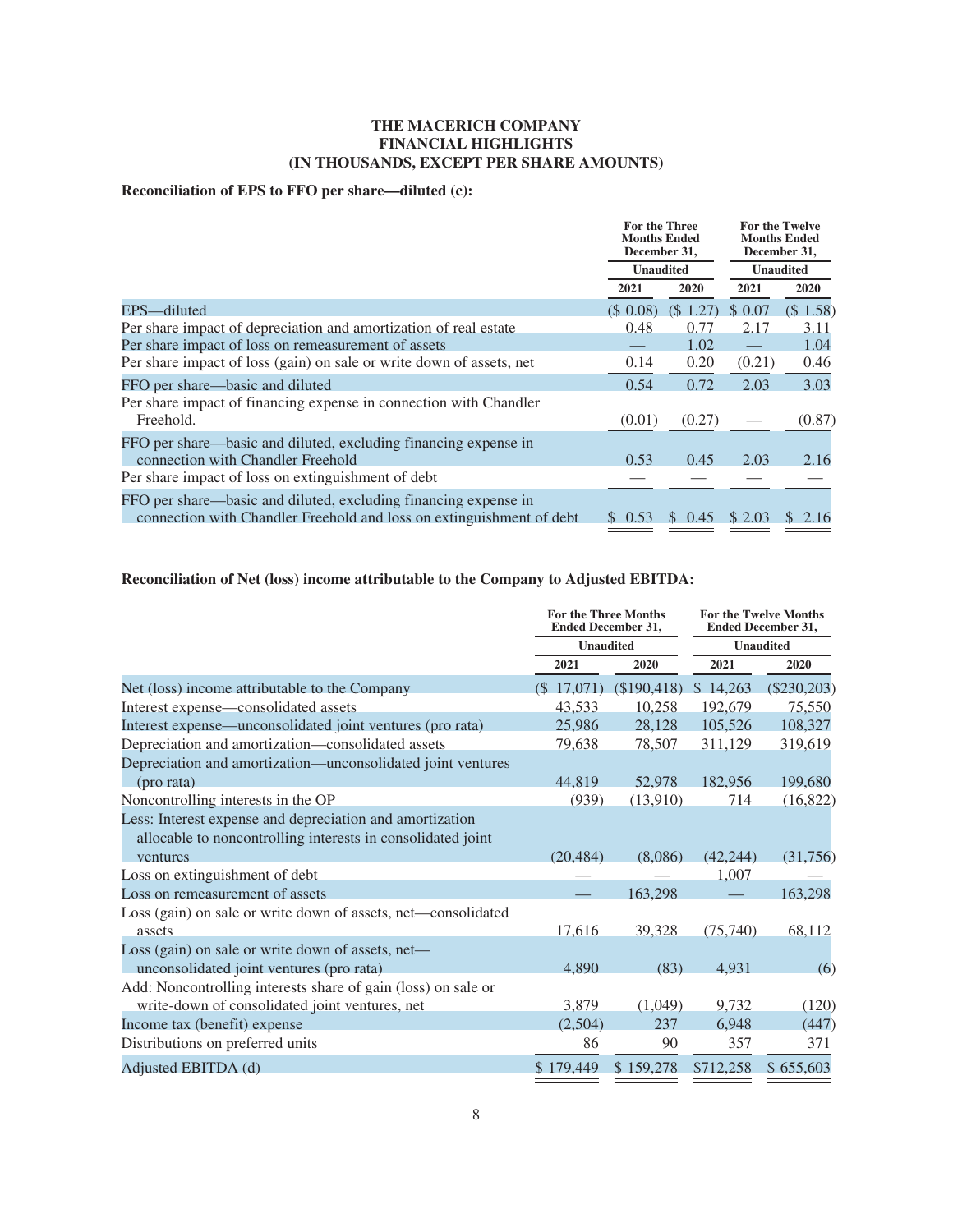#### **Reconciliation of Adjusted EBITDA to Net Operating Income ("NOI") and to NOI—Same Centers:**

|                                                          | <b>For the Three Months</b><br><b>Ended December 31,</b><br><b>Unaudited</b> |           | <b>For the Twelve Months</b><br><b>Ended December 31,</b><br><b>Unaudited</b> |           |
|----------------------------------------------------------|------------------------------------------------------------------------------|-----------|-------------------------------------------------------------------------------|-----------|
|                                                          |                                                                              |           |                                                                               |           |
|                                                          | 2021                                                                         | 2020      | 2021                                                                          | 2020      |
| Adjusted EBITDA (d)                                      | \$179,449                                                                    | \$159,278 | \$712,258                                                                     | \$655,603 |
| REIT general and administrative expenses                 | 7,691                                                                        | 7,687     | 30,056                                                                        | 30,339    |
| Management Companies' revenues                           | (7,037)                                                                      | (3,654)   | (26,023)                                                                      | (23, 461) |
| Management Companies' operating expenses                 | 16,565                                                                       | 19,879    | 61,030                                                                        | 65,576    |
| Leasing expenses, including joint ventures at pro rata   | 7,351                                                                        | 6,199     | 27,212                                                                        | 27,631    |
| Straight-line and above/below market adjustments         | 2,703                                                                        | (27,201)  | (17, 639)                                                                     | (49, 892) |
| NOI—All Centers                                          | 206,722                                                                      | 162,188   | 786,894                                                                       | 705,796   |
| NOI of non-Same Centers                                  | 3,268                                                                        | (7, 923)  | (46,821)                                                                      | (16, 199) |
| NOI—Same Centers (e)                                     | 209,990                                                                      | 154,265   | 740,073                                                                       | 689,597   |
| Lease termination income of Same Centers                 | (3,192)                                                                      | (2,094)   | (24, 325)                                                                     | (14, 871) |
| NOI—Same Centers, excluding lease termination income (e) | \$206,798                                                                    | \$152,171 | \$715,748                                                                     | \$674,726 |
| NOI—Same Centers percentage change, including lease      |                                                                              |           |                                                                               |           |
| termination income (e)                                   | 36.12%                                                                       |           | 7.32%                                                                         |           |
| NOI—Same Centers percentage change, excluding lease      |                                                                              |           |                                                                               |           |
| termination income (e)                                   | 35.90%                                                                       |           | 6.08%                                                                         |           |

- (d) Adjusted EBITDA represents earnings before interest, income taxes, depreciation, amortization, noncontrolling interests in the OP, extraordinary items, loss (gain) on remeasurement, sale or write down of assets, loss (gain) on extinguishment of debt and preferred dividends and includes joint ventures at their pro rata share. Management considers Adjusted EBITDA to be an appropriate supplemental measure to net income because it helps investors understand the ability of the Company to incur and service debt and make capital expenditures. The Company believes that Adjusted EBITDA should not be construed as an alternative to operating income as an indicator of the Company's operating performance, or to cash flows from operating activities (as determined in accordance with GAAP) or as a measure of liquidity. The Company also cautions that Adjusted EBITDA, as presented, may not be comparable to similarly titled measurements reported by other companies.
- (e) The Company presents Same Center NOI because the Company believes it is useful for investors to evaluate the operating performance of comparable centers. Same Center NOI is calculated using total Adjusted EBITDA and eliminating the impact of the Management Companies' revenues and operating expenses, leasing expenses (including joint ventures at pro rata), the Company's REIT general and administrative expenses and the straight-line and above/below market adjustments to minimum rents and subtracting out NOI from non-Same Centers. The Company also presents Same Center NOI, excluding lease termination income, as the Company believes that it is useful for investors to evaluate operating performance without the impact of lease termination income.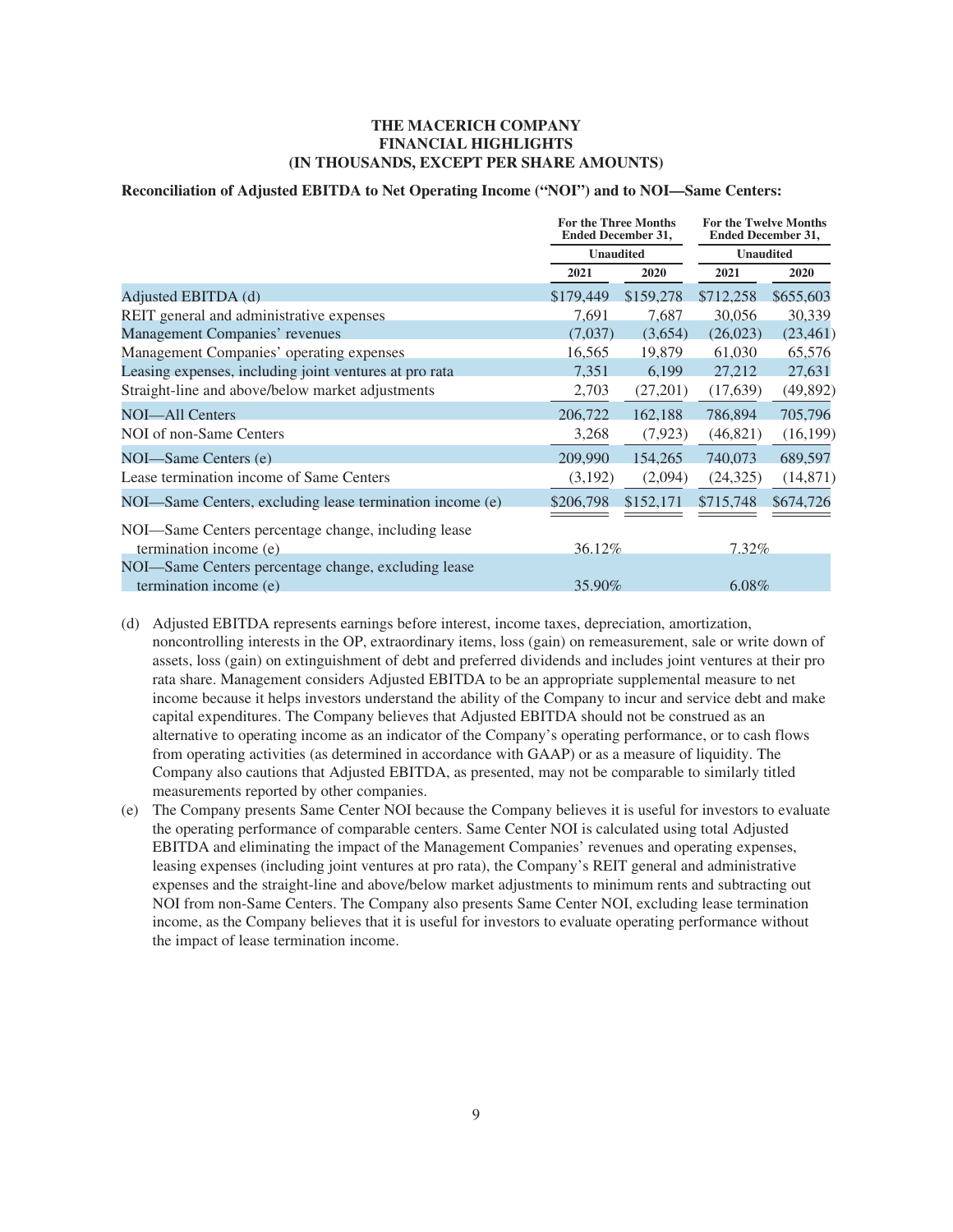# **The Macerich Company Supplemental Financial and Operating Information (unaudited) Capital Information and Market Capitalization**

|                                                            | <b>Period Ended</b>                           |              |              |              |
|------------------------------------------------------------|-----------------------------------------------|--------------|--------------|--------------|
|                                                            | 12/31/2021                                    |              | 12/31/2020   | 12/31/2019   |
|                                                            | (dollars in thousands, except per share data) |              |              |              |
| Closing common stock price per share                       | \$                                            | 17.28        | \$10.67      | \$26.92      |
| 52 week high                                               | \$                                            | 25.99        | \$26.98      | \$47.05      |
| 52 week low                                                | $\mathbb{S}$                                  | 10.31        | \$4.81       | \$25.53      |
| Shares outstanding at end of period                        |                                               |              |              |              |
| Class A non participating convertible preferred units      |                                               | 99,565       | 103,235      | 90,619       |
| Common shares and partnership units                        |                                               | 223,474,639  | 160,751,189  | 151,892,138  |
| Total common and equivalent shares/units outstanding       |                                               | 223,574,204  | 160,854,424  | 151,982,757  |
| Portfolio capitalization data                              |                                               |              |              |              |
| Total portfolio debt, including joint ventures at pro rata | \$                                            | 6,977,458    | \$8,675,076  | \$8,074,867  |
| Equity market capitalization                               |                                               | 3,863,362    | 1,716,317    | 4,091,376    |
| Total market capitalization                                |                                               | \$10,840,820 | \$10,391,393 | \$12,166,243 |
| Debt as a percentage of total market capitalization        |                                               | 64.4%        | 83.5%        | 66.4%        |

# **Portfolio Capitalization at December 31, 2021**

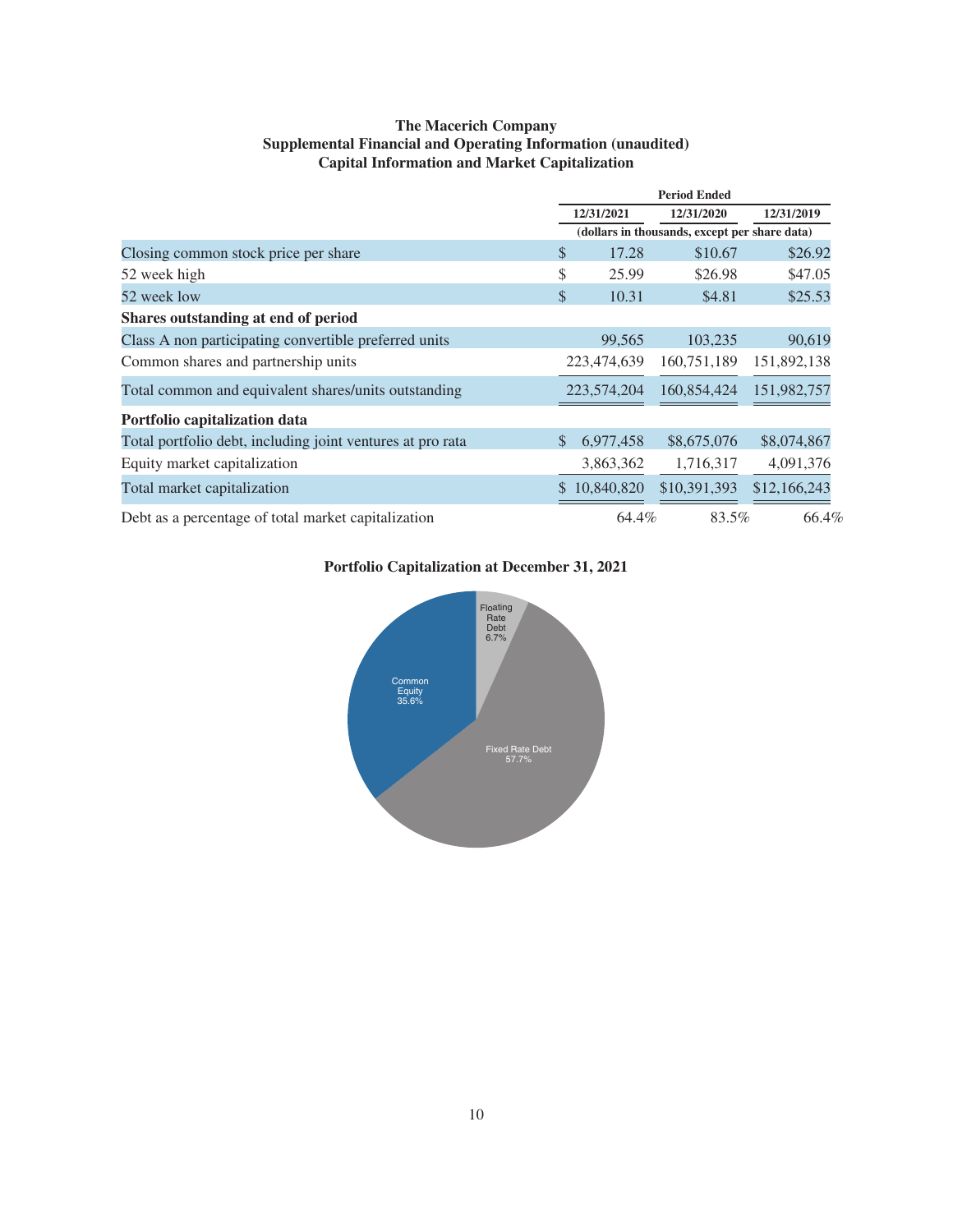# **The Macerich Company Supplemental Financial and Operating Information (unaudited) Changes in Total Common and Equivalent Shares/Units**

|                                                                                                              | Partnership<br><b>Units</b> | Company<br>Common<br><b>Shares</b> | <b>Class A</b><br><b>Non-Participating</b><br>Convertible<br><b>Preferred Units</b> | <b>Total</b><br>Common<br>and<br>Equivalent<br>Shares/<br><b>Units</b> |
|--------------------------------------------------------------------------------------------------------------|-----------------------------|------------------------------------|-------------------------------------------------------------------------------------|------------------------------------------------------------------------|
| Balance as of December 31, 2020                                                                              | 10,980,614                  | 149,770,575                        | 103,235                                                                             | 160,854,424                                                            |
| Conversion of partnership units to cash                                                                      | (55)                        |                                    |                                                                                     | (55)                                                                   |
| Conversion of partnership units to common<br>shares                                                          | (1, 178, 530)               | 1,178,530                          |                                                                                     |                                                                        |
| Issuance of shares from at-the-market ("ATM")<br>programs                                                    |                             | 45,992,318                         |                                                                                     | 45,992,318                                                             |
| Issuance of stock/partnership units from<br>restricted stock issuance or other share or unit-<br>based plans | 16,466                      | 94,753                             |                                                                                     | 111,219                                                                |
| Balance as of March 31, 2021                                                                                 | 9,818,495                   | 197,036,176                        | 103,235                                                                             | 206,957,906                                                            |
| Issuance of shares from at-the-market ("ATM")<br>programs                                                    |                             | 13,915,443                         |                                                                                     | 13,915,443                                                             |
| Issuance of stock/partnership units from<br>restricted stock issuance or other share or unit-<br>based plans |                             | 218,035                            |                                                                                     | 218,035                                                                |
| Balance as of June 30, 2021                                                                                  | 9,818,495                   | 211,169,654                        | 103,235                                                                             | 221,091,384                                                            |
| Conversion of partnership units to cash                                                                      | (95)                        |                                    | (3,670)                                                                             | (3,765)                                                                |
| Issuance of shares from at-the-market ("ATM")<br>programs                                                    |                             | 2,122,016                          |                                                                                     | 2,122,016                                                              |
| Issuance of stock/partnership units from<br>restricted stock issuance or other share or unit-<br>based plans | 1,464                       | 16,320                             |                                                                                     | 17,784                                                                 |
| Balance as of September 30, 2021                                                                             | 9,819,864                   | 213,307,990                        | 99.565                                                                              | 223, 227, 419                                                          |
| Conversion of partnership units to cash                                                                      | (3,931)                     |                                    |                                                                                     | (3,931)                                                                |
| Conversion of partnership units to common<br>shares                                                          | (1,407,366)                 | 1,407,366                          |                                                                                     |                                                                        |
| Issuance of shares from at-the-market ("ATM")<br>programs                                                    |                             | 19,354                             |                                                                                     | 19,354                                                                 |
| Issuance of stock/partnership units from<br>restricted stock issuance or other share or unit-<br>based plans | 269,015                     | 62,347                             |                                                                                     | 331,362                                                                |
| Balance as of December 31, 2021                                                                              | 8,677,582                   | 214,797,057                        | 99,565                                                                              | 223,574,204                                                            |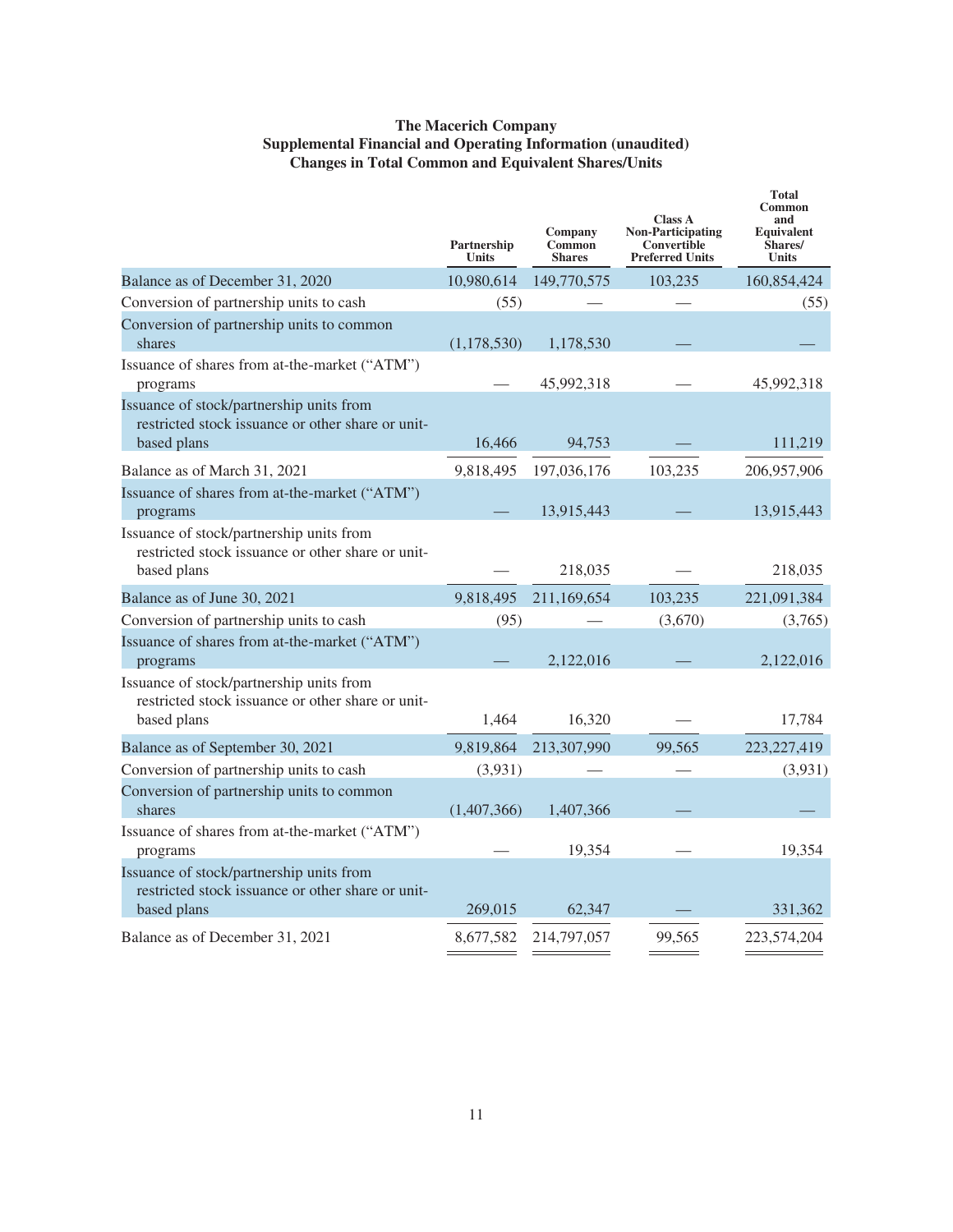# **THE MACERICH COMPANY CONSOLIDATED STATEMENTS OF OPERATIONS (UNAUDITED) (Dollars in thousands)**

|                                                                 | <b>For the Three</b><br><b>Months Ended</b><br>December 31,<br>2021 | For the Twelve<br><b>Months Ended</b><br>December 31,<br>2021 |
|-----------------------------------------------------------------|---------------------------------------------------------------------|---------------------------------------------------------------|
| Revenues:                                                       |                                                                     |                                                               |
| Leasing revenue                                                 | \$213,889                                                           | \$787,547                                                     |
| Other income                                                    | 8,476                                                               | 33,867                                                        |
| Management Companies' revenues                                  | 7,037                                                               | 26,023                                                        |
| <b>Total revenues</b>                                           | 229,402                                                             | 847,437                                                       |
| Expenses:                                                       |                                                                     |                                                               |
| Shopping center and operating expenses                          | 80,510                                                              | 295,016                                                       |
| Management Companies' operating expenses                        | 16,565                                                              | 61,030                                                        |
| Leasing expenses                                                | 6,835                                                               | 24,838                                                        |
| REIT general and administrative expenses                        | 7.691                                                               | 30,056                                                        |
| Depreciation and amortization                                   | 79,638                                                              | 311,129                                                       |
| Interest expense                                                | 43,533                                                              | 192,679                                                       |
| Loss on extinguishment of debt                                  |                                                                     | 1,007                                                         |
| Total expenses                                                  | 234,772                                                             | 915,755                                                       |
| Equity in (loss) income of unconsolidated joint ventures        | (4,523)                                                             | 15,689                                                        |
| Income tax benefit (expense)                                    | 2,504                                                               | (6,948)                                                       |
| (Loss) gain on sale or write down of assets, net                | (17,616)                                                            | 75,740                                                        |
| Net (loss) income                                               | (25,005)                                                            | 16,163                                                        |
| Less net (loss) income attributable to noncontrolling interests | (7,934)                                                             | 1,900                                                         |
| Net (loss) income attributable to the Company                   | \$(17,071)                                                          | \$14,263                                                      |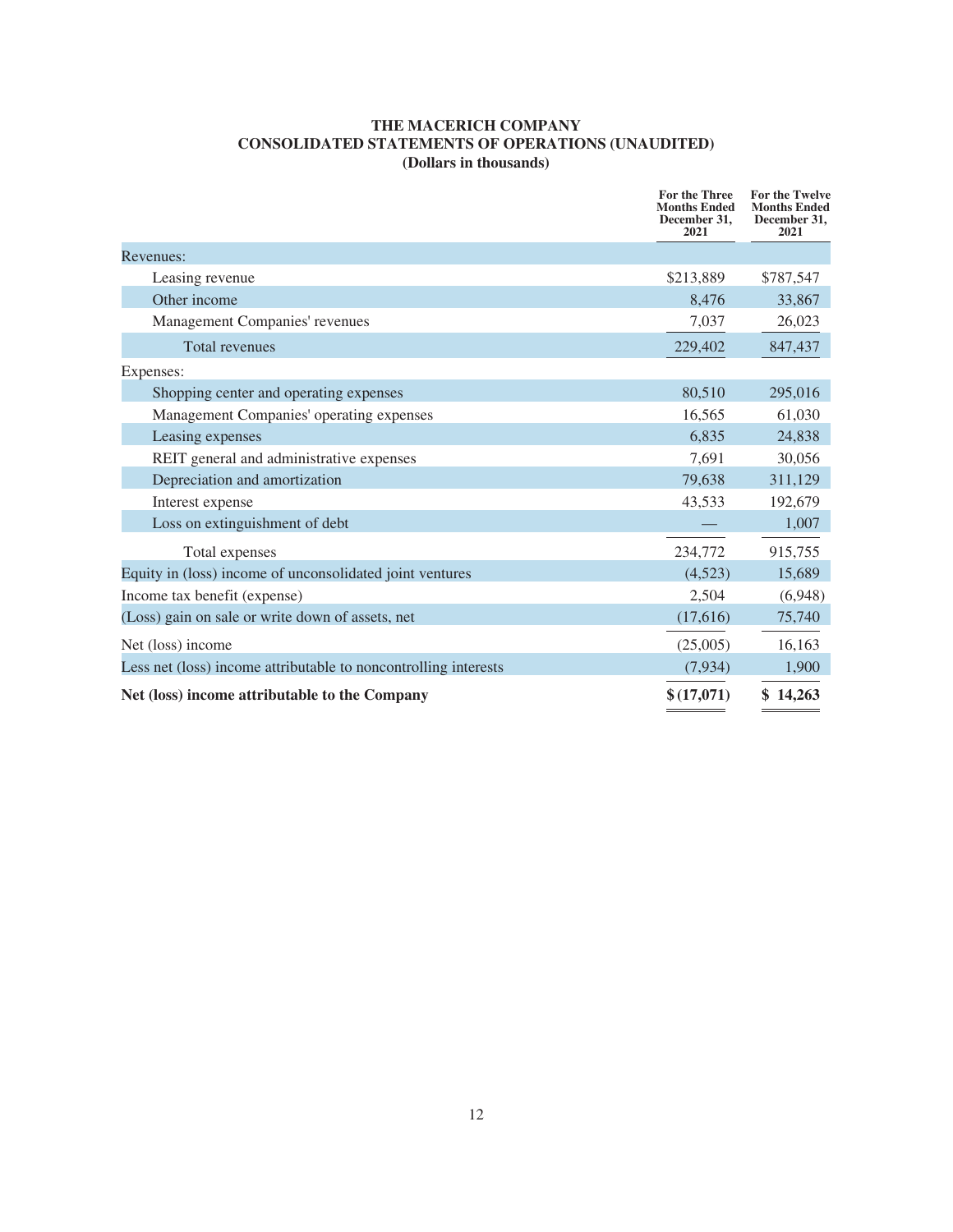# **THE MACERICH COMPANY CONSOLIDATED BALANCE SHEET (UNAUDITED) AS OF DECEMBER 31, 2021 (Dollars in thousands)**

| <b>ASSETS:</b>                                                          |             |
|-------------------------------------------------------------------------|-------------|
| Property, net (a)                                                       | \$6,284,206 |
| Cash and cash equivalents                                               | 112,454     |
| Restricted cash                                                         | 54,517      |
| Tenant and other receivables, net                                       | 211,361     |
| Right-of-use assets, net                                                | 110,638     |
| Deferred charges and other assets, net                                  | 254,908     |
| Investments in unconsolidated joint ventures                            | 1,317,571   |
| <b>Total assets</b>                                                     | \$8,345,655 |
|                                                                         |             |
| <b>LIABILITIES AND EQUITY:</b>                                          |             |
| Mortgage notes payable                                                  | \$4,423,554 |
| Bank and other notes payable                                            | 104,811     |
| Accounts payable and accrued expenses                                   | 59,228      |
| Due from affiliates                                                     | 327         |
| Lease liabilities                                                       | 80,711      |
| Other accrued liabilities                                               | 254,279     |
| Distributions in excess of investments in unconsolidated joint ventures | 127,608     |
| Financing arrangement obligation                                        | 118,988     |
| <b>Total liabilities</b>                                                | 5,169,506   |
| Commitments and contingencies                                           |             |
| Equity:                                                                 |             |
| Stockholders' equity:                                                   |             |
| Common stock                                                            | 2,147       |
| Additional paid-in capital                                              | 5,488,440   |
| Accumulated deficit                                                     | (2,443,696) |
| Accumulated other comprehensive loss                                    | (24)        |
| Total stockholders' equity                                              | 3,046,867   |
| Noncontrolling interests                                                | 129,282     |
| Total equity                                                            | 3,176,149   |
| Total liabilities and equity                                            | \$8,345,655 |

(a) Includes construction in progress of \$222,420.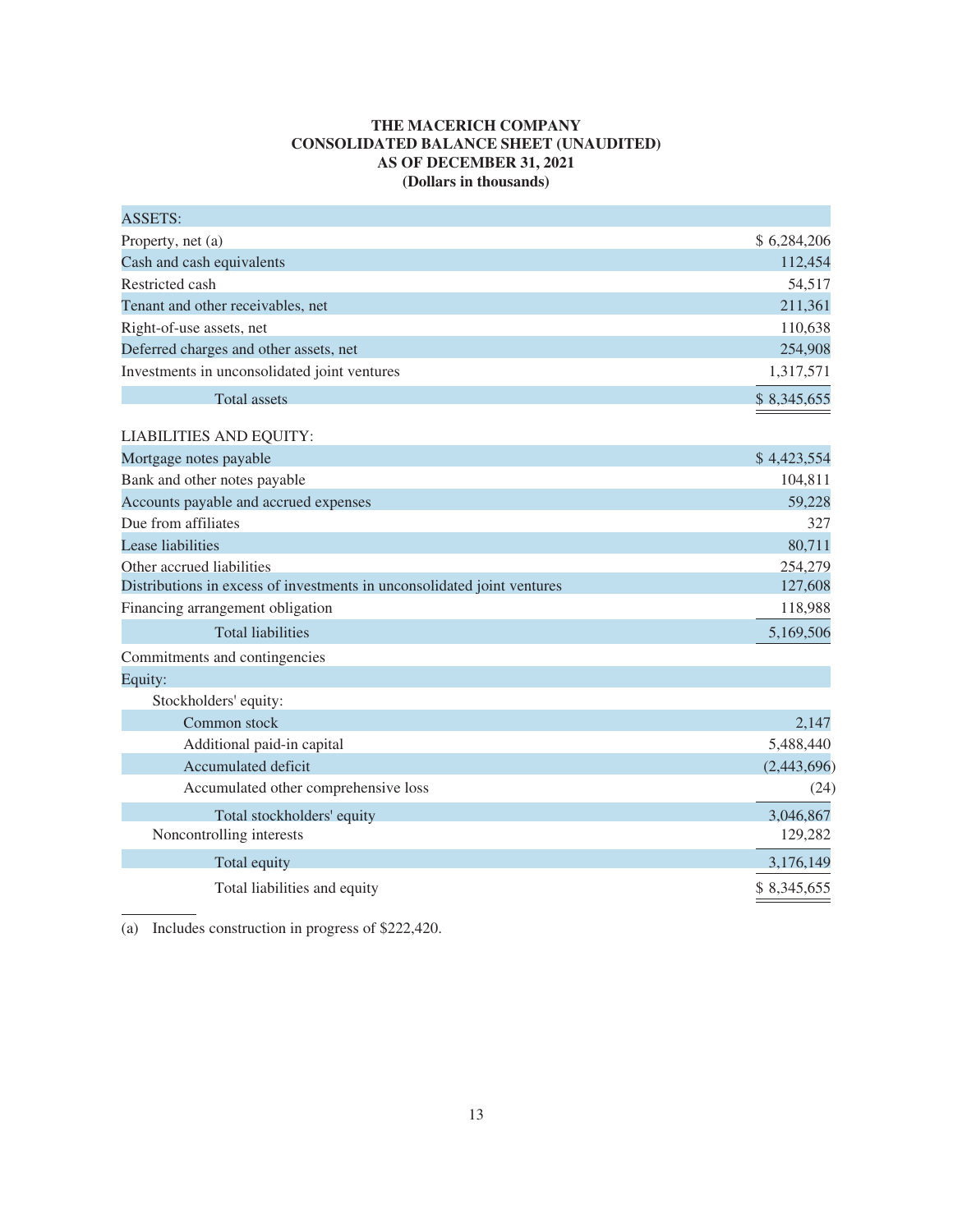# **THE MACERICH COMPANY NON-GAAP PRO RATA FINANCIAL INFORMATION (UNAUDITED) (DOLLARS IN THOUSANDS)**

|                                                                    | <b>For the Three Months</b><br><b>Ended December 31, 2021</b>                      |                                                                      | <b>Ended December 31, 2021</b>                                                     | <b>For the Twelve Months</b>                                         |
|--------------------------------------------------------------------|------------------------------------------------------------------------------------|----------------------------------------------------------------------|------------------------------------------------------------------------------------|----------------------------------------------------------------------|
|                                                                    | Noncontrolling<br><b>Interests of</b><br><b>Consolidated</b><br>Joint Ventures (a) | <b>Company's Share</b><br>of Unconsolidated<br><b>Joint Ventures</b> | Noncontrolling<br><b>Interests of</b><br><b>Consolidated</b><br>Joint Ventures (a) | <b>Company's Share</b><br>of Unconsolidated<br><b>Joint Ventures</b> |
| Revenues:                                                          |                                                                                    |                                                                      |                                                                                    |                                                                      |
| Leasing revenue                                                    | \$(13,139)                                                                         | \$113,437                                                            | \$(47,170)                                                                         | \$416,522                                                            |
| Other income                                                       | (1,169)                                                                            | (3,764)                                                              | (4,807)                                                                            | 41,162                                                               |
| Total revenues                                                     | (14,308)                                                                           | 109,673                                                              | (51, 977)                                                                          | 457,684                                                              |
| Expenses:                                                          |                                                                                    |                                                                      |                                                                                    |                                                                      |
| Shopping center and operating expenses                             | (4,613)                                                                            | 37,900                                                               | (17, 643)                                                                          | 145,572                                                              |
| Leasing expenses                                                   | (85)                                                                               | 601                                                                  | (636)                                                                              | 3,010                                                                |
| Depreciation and amortization                                      | (15,906)                                                                           | 44,819                                                               | (29, 239)                                                                          | 182,956                                                              |
| Interest expense                                                   | (4,578)                                                                            | 25,986                                                               | (13,005)                                                                           | 105,526                                                              |
| Total expenses                                                     | (25, 182)                                                                          | 109,306                                                              | (60, 523)                                                                          | 437,064                                                              |
| Equity in loss (income) of unconsolidated<br>joint ventures        |                                                                                    | 4,523                                                                |                                                                                    | (15,689)                                                             |
| Gain/loss on sale or write down of assets,<br>net                  | (3,879)                                                                            | (4,890)                                                              | (9,732)                                                                            | (4,931)                                                              |
| Net income (loss)                                                  | 6,995                                                                              |                                                                      | (1,186)                                                                            |                                                                      |
| Less net income (loss) attributable to<br>noncontrolling interests | 6,995                                                                              |                                                                      | (1, 186)                                                                           |                                                                      |
| Net income attributable to the Company                             | \$                                                                                 | $\mathcal{S}$                                                        | \$                                                                                 | \$                                                                   |

(a) Represents the Company's partners' share of consolidated joint ventures.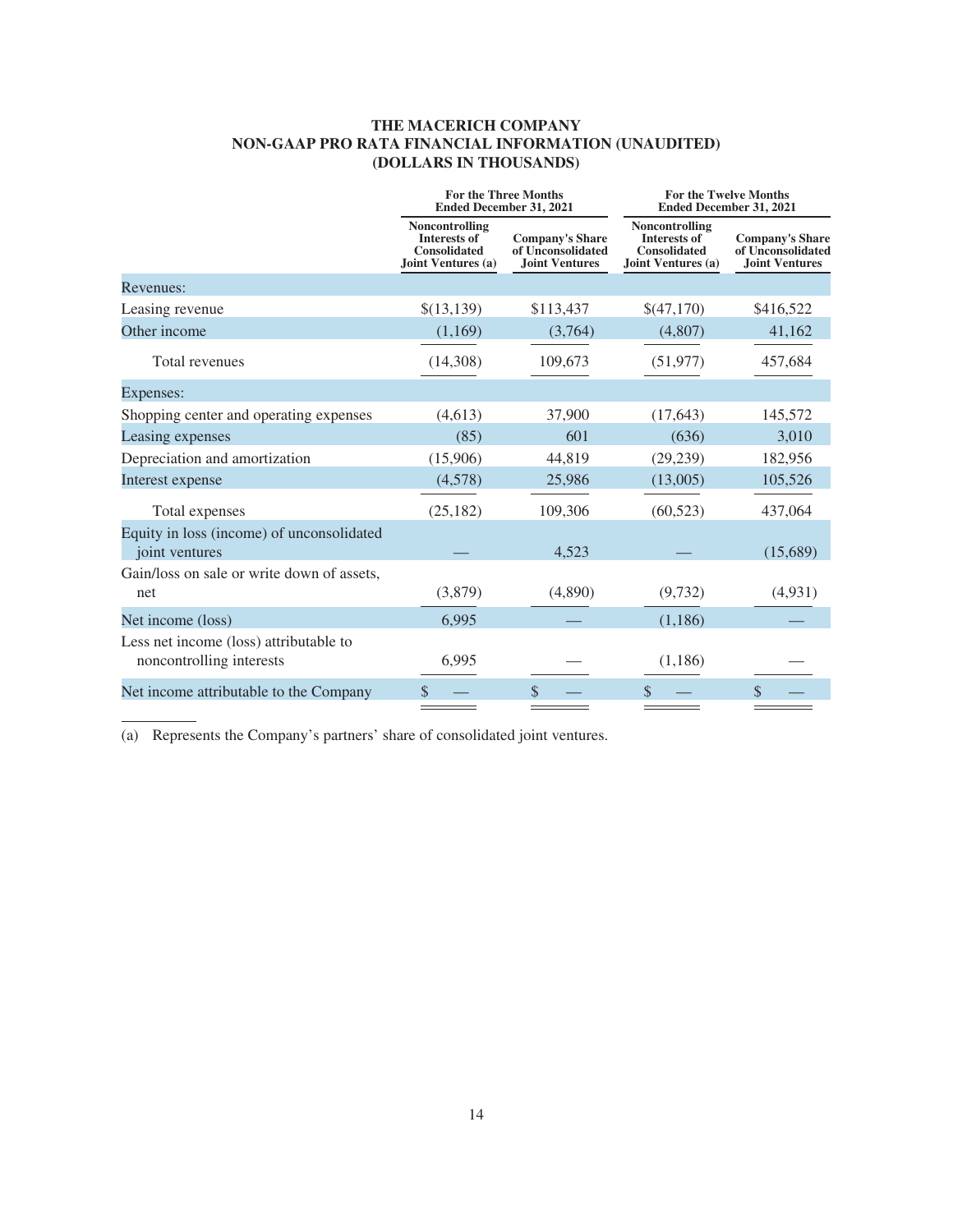### **THE MACERICH COMPANY NON-GAAP PRO RATA FINANCIAL INFORMATION (UNAUDITED) (DOLLARS IN THOUSANDS)**

|                                                                         | As of December 31, 2021                                                            |                                                                      |
|-------------------------------------------------------------------------|------------------------------------------------------------------------------------|----------------------------------------------------------------------|
|                                                                         | Noncontrolling<br><b>Interests of</b><br><b>Consolidated</b><br>Joint Ventures (a) | <b>Company's Share</b><br>of Unconsolidated<br><b>Joint Ventures</b> |
| <b>ASSETS:</b>                                                          |                                                                                    |                                                                      |
| Property, net (b)                                                       | \$(478,278)                                                                        | \$3,902,798                                                          |
| Cash and cash equivalents                                               | (12, 683)                                                                          | 101,280                                                              |
| Restricted cash                                                         | (1,595)                                                                            | 9,092                                                                |
| Tenant and other receivables, net                                       | (12, 391)                                                                          | 85,277                                                               |
| Right-of-use assets, net                                                | (622)                                                                              | 58,046                                                               |
| Deferred charges and other assets, net                                  | (26,048)                                                                           | 112,963                                                              |
| Due from affiliates                                                     | 831                                                                                | (200)                                                                |
| Investments in unconsolidated joint ventures, at equity                 |                                                                                    | (1,317,571)                                                          |
| Total assets                                                            | \$(530,786)                                                                        | \$2,951,685                                                          |
| <b>LIABILITIES AND EQUITY:</b>                                          |                                                                                    |                                                                      |
| Mortgage notes payable                                                  | \$(456,806)                                                                        | \$2,873,846                                                          |
| Bank and other notes payable                                            |                                                                                    | 32,053                                                               |
| Accounts payable and accrued expenses                                   | (4,174)                                                                            | 21,376                                                               |
| Lease liabilities                                                       | (2,390)                                                                            | 58,154                                                               |
| Other accrued liabilities                                               | (26, 889)                                                                          | 93,864                                                               |
| Distributions in excess of investments in unconsolidated joint ventures |                                                                                    | (127, 608)                                                           |
| Financing arrangement obligation                                        | (118,988)                                                                          |                                                                      |
| <b>Total liabilities</b>                                                | (609, 247)                                                                         | 2,951,685                                                            |
| Equity:                                                                 |                                                                                    |                                                                      |
| Stockholders' equity                                                    | 84,752                                                                             |                                                                      |
| Noncontrolling interests                                                | (6,291)                                                                            |                                                                      |
| Total equity                                                            | 78,461                                                                             |                                                                      |
| Total liabilities and equity                                            | \$ (530, 786)                                                                      | \$2,951,685                                                          |

(a) Represents the Company's partners' share of consolidated joint ventures.

(b) This includes \$447 of construction in progress relating to the Company's partners' share from consolidated joint ventures and \$319,052 of construction in progress relating to the Company's share from unconsolidated joint ventures.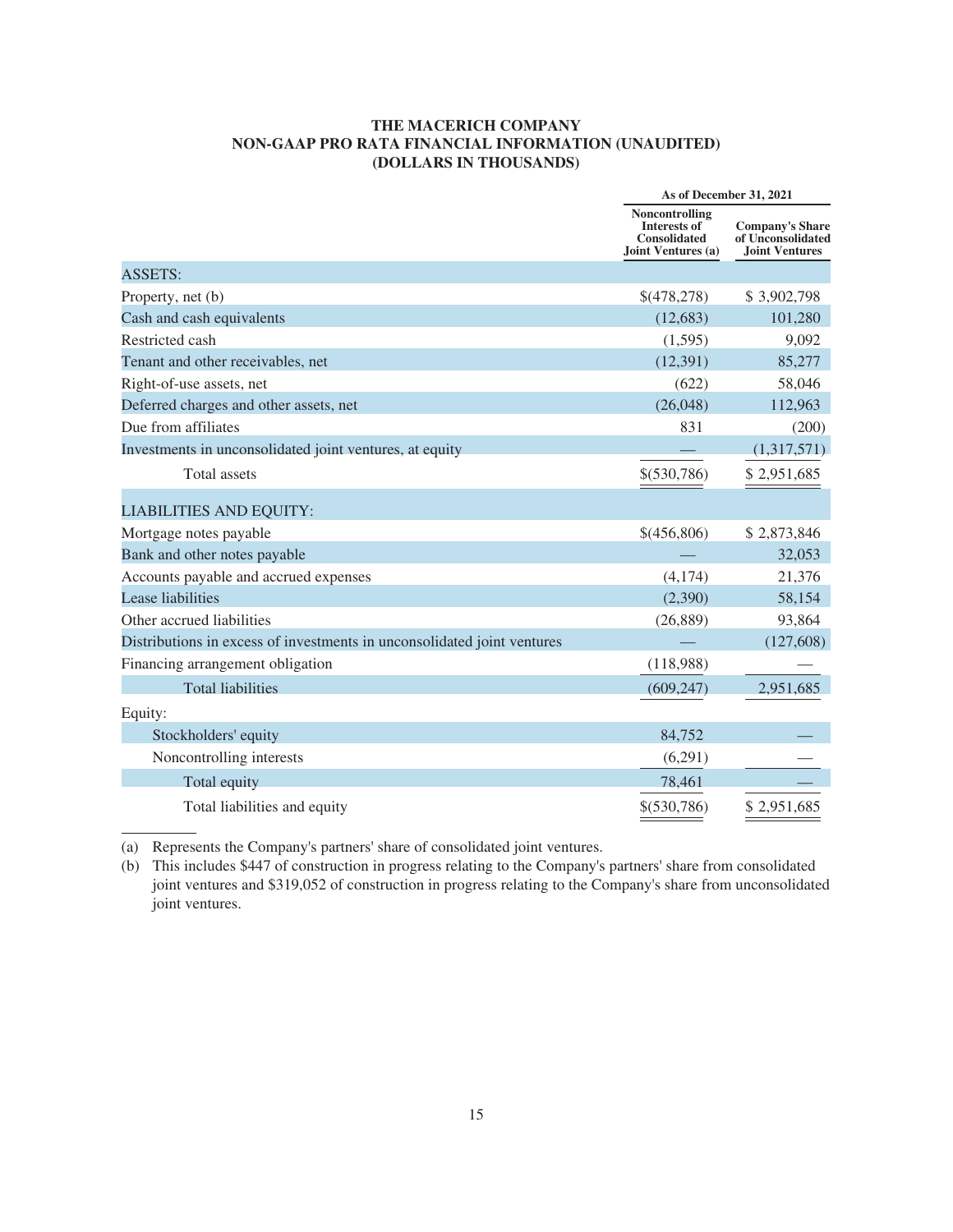# **THE MACERICH COMPANY NON-GAAP PRO RATA SCHEDULE OF LEASING REVENUE (UNAUDITED) (Dollars in thousands)**

|                        | For the Three Months Ended December 31, 2021 |                                             |                                                  |                                                                  |                                    |
|------------------------|----------------------------------------------|---------------------------------------------|--------------------------------------------------|------------------------------------------------------------------|------------------------------------|
|                        | <b>Consolidated</b>                          | Non-<br><b>Controlling</b><br>Interests (a) | Company's<br><b>Consolidated</b><br><b>Share</b> | Company's<br>Share of<br>Unconsolidated<br><b>Joint Ventures</b> | Company's<br>Total<br><b>Share</b> |
| Revenues:              |                                              |                                             |                                                  |                                                                  |                                    |
| Minimum rents          | \$121,340                                    | \$(7,021)                                   | \$114,319                                        | \$67,982                                                         | 182,301<br>S                       |
| Percentage rents       | 27,853                                       | (2,201)                                     | 25,652                                           | 16,808                                                           | 42,460                             |
| Tenant recoveries      | 53,326                                       | (3,281)                                     | 50,045                                           | 24,809                                                           | 74,854                             |
| Other                  | 9,249                                        | (566)                                       | 8,683                                            | 3,532                                                            | 12,215                             |
| Less: Bad debt expense | 2,121                                        | (70)                                        | 2,051                                            | 306                                                              | 2,357                              |
| Total leasing revenue  | \$213,889                                    | \$(13,139)                                  | \$200,750                                        | \$113,437                                                        | 314,187                            |

|           |                        | For the Twelve Months Ended December 31, 2021 |                                      |                                                  |                                                                         |                                    |
|-----------|------------------------|-----------------------------------------------|--------------------------------------|--------------------------------------------------|-------------------------------------------------------------------------|------------------------------------|
|           |                        | <b>Consolidated</b>                           | Non-<br>Controlling<br>Interests (a) | Company's<br><b>Consolidated</b><br><b>Share</b> | Company's<br>Share of<br><b>Unconsolidated</b><br><b>Joint Ventures</b> | Company's<br>Total<br><b>Share</b> |
| Revenues: |                        |                                               |                                      |                                                  |                                                                         |                                    |
|           | Minimum rents          | \$484,206                                     | \$(27,284)                           | \$456,922                                        | \$271,180                                                               | 728,102<br>S.                      |
|           | Percentage rents       | 58,825                                        | (4,976)                              | 53,849                                           | 31,821                                                                  | 85,670                             |
|           | Tenant recoveries      | 212,371                                       | (13,023)                             | 199,348                                          | 102,773                                                                 | 302,121                            |
|           | Other                  | 25,755                                        | (1,521)                              | 24,234                                           | 9,413                                                                   | 33,647                             |
|           | Less: Bad debt expense | 6,390                                         | (366)                                | 6,024                                            | 1,335                                                                   | 7,359                              |
|           | Total leasing revenue  | \$787,547                                     | \$(47,170)                           | \$740,377                                        | \$416,522                                                               | \$1,156,899                        |

(a) Represents the Company's partners' share of consolidated joint ventures.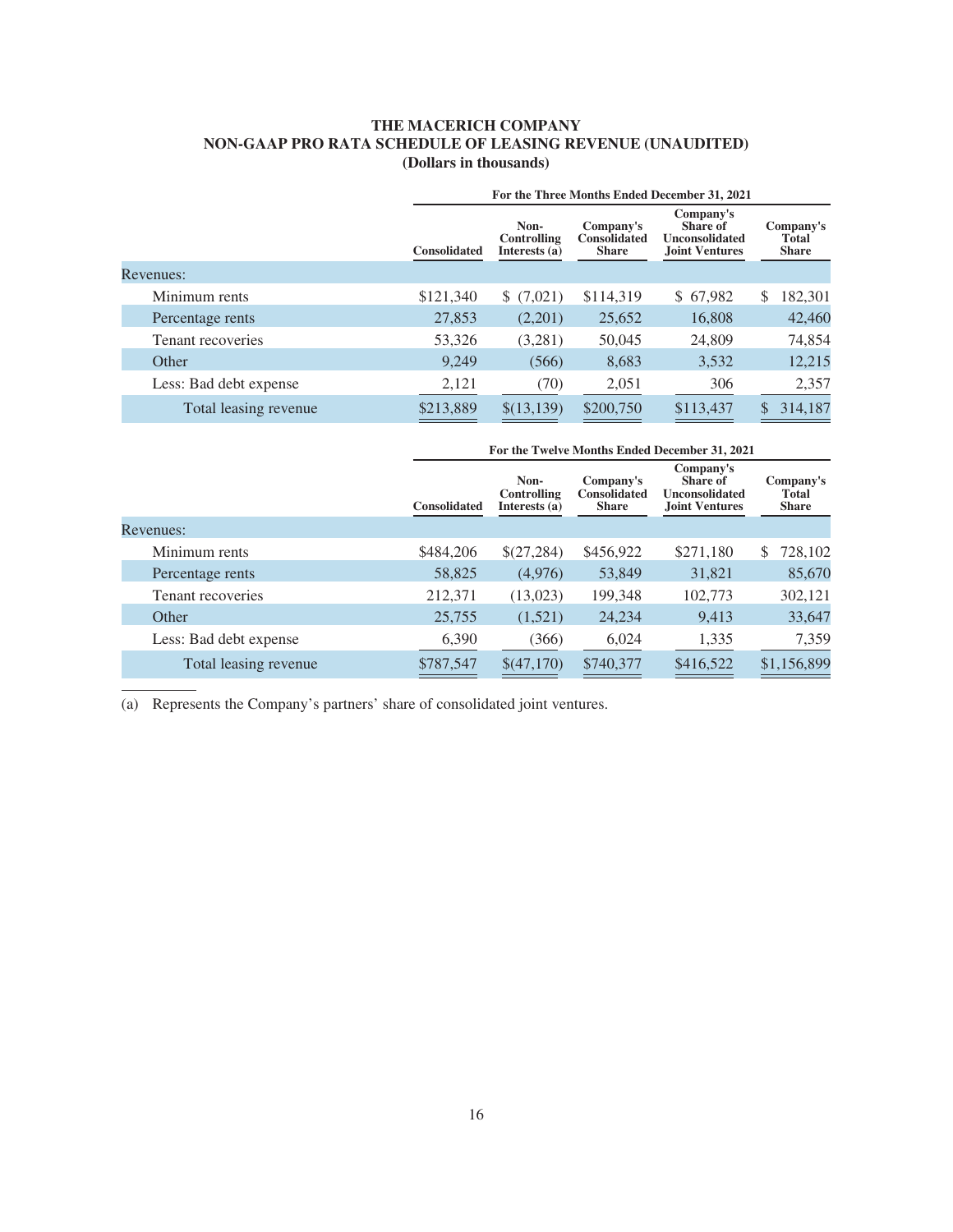### **The Macerich Company 2022 Earnings Guidance (unaudited)**

The Company is providing its 2022 guidance for both estimated EPS-diluted and Funds from Operations ("FFO") per share-diluted. A reconciliation of estimated EPS-diluted to FFO per share-diluted follows:

|                                                                         | <b>Fiscal Year 2022</b><br><b>Guidance</b> |
|-------------------------------------------------------------------------|--------------------------------------------|
| EPS-diluted                                                             | $(\$0.02) - \$0.18$                        |
| Plus: real estate depreciation and amortization                         | $1.87 - 1.87$                              |
| FFO per share-diluted                                                   | $1.85 - 2.05$                              |
| Plus: impact of financing expense in connection with Chandler Freehold  | $0.00 - 0.00$                              |
| FFO per share – diluted, excluding financing expense in connection with |                                            |
| <b>Chandler Freehold</b>                                                | $$1.85 - $2.05$                            |

This guidance assumes no further government-mandated shutdowns of our properties. It does not assume any sale of common equity during 2022. These estimates do not include possible future gains or losses or the impact on operating results from possible future property acquisitions or dispositions, other than land sales. There can be no assurance that our actual results will not differ from the estimates set forth above.

#### *Underlying Assumptions to 2022 Guidance:*

| Cash Same Center Net Operating Income ("NOI") Growth, |                 |
|-------------------------------------------------------|-----------------|
| excluding Lease Termination Income (a)                | $4.0\% - 5.5\%$ |

|                                                              | <b>Year 2022</b><br>$($$ millions $)(b)$ | <b>Year 2022</b><br>FFO / Share<br>Impact |
|--------------------------------------------------------------|------------------------------------------|-------------------------------------------|
| Lease termination income                                     | \$22                                     | \$0.10                                    |
| Bad debt expense                                             | \$5                                      | \$0.02                                    |
| Straight-line rental income                                  | \$3                                      | \$0.01                                    |
| Amortization of acquired above and below-market leases (net- |                                          |                                           |
| revenue)                                                     | \$5                                      | \$0.02                                    |
| Interest $expense(c)$                                        | \$262                                    | \$1.17                                    |
| Capitalized interest                                         | \$18                                     | \$0.08                                    |

(a) Excludes non-cash items of straight-line rental income and above/below market adjustments to minimum rent.

(b) All joint venture amounts included at pro rata.

(c) This amount represents the Company's pro rata share of interest expense, excluding any financing expense in connection with Chandler Freehold, and is reduced by capitalized interest.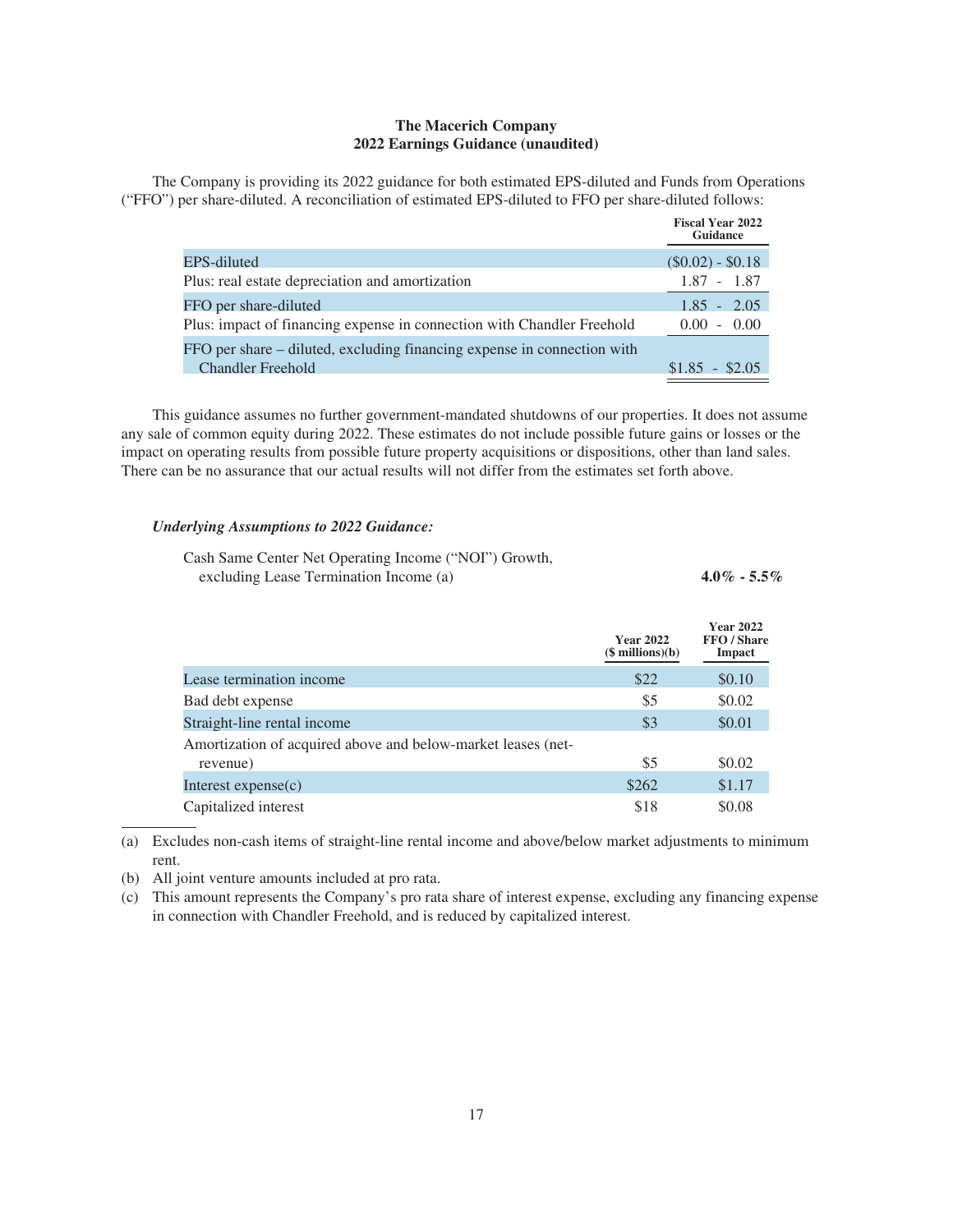## **The Macerich Company Supplemental Financial and Operating Information (unaudited) Supplemental FFO Information(a)**

|                                                            |                         |                           |                     | As of December 31,                                    |
|------------------------------------------------------------|-------------------------|---------------------------|---------------------|-------------------------------------------------------|
|                                                            |                         |                           | 2021                | 2020                                                  |
|                                                            |                         |                           |                     | dollars in millions                                   |
| Straight-line rent receivable                              |                         |                           | \$166.0             | \$160.2                                               |
|                                                            | For the<br>December 31, | <b>Three Months Ended</b> |                     | For the<br><b>Twelve Months Ended</b><br>December 31, |
|                                                            | 2021                    | 2020                      | 2021                | 2020                                                  |
|                                                            |                         |                           | dollars in millions |                                                       |
| Lease termination income                                   | \$3.2                   | 2.1<br>$\mathbb{S}^-$     | \$24.6              | $\mathbb{S}$<br>14.9                                  |
| Straight-line rental (expense) income                      | \$(3.6)                 | \$25.1                    | \$12.9              | 33.7<br>\$                                            |
| Business development and parking income (b)                | \$18.7                  | \$11.8                    | \$56.3              | 41.7<br>$\mathcal{S}$                                 |
| Gain (loss) on sales or write down of undepreciated assets | \$5.7                   | \$(4.6)                   | \$19.6              | \$<br>7.8                                             |
| Amortization of acquired above and below-market leases,    |                         |                           |                     |                                                       |
| net revenue                                                | \$0.9                   | 2.1<br>$\mathbb{S}$       | \$4.7               | $\mathbb{S}$<br>16.2                                  |
| Amortization of debt (discounts) premiums                  | \$(0.3)                 | \$<br>0.1                 | \$(1.3)             | \$<br>0.8                                             |
| Bad debt (income) expense (c)                              | \$(2.4)                 | 2.7<br>$\mathbb{S}$       | \$(7.4)             | 62.1<br>\$                                            |
| Leasing expense                                            | \$7.4                   | \$<br>6.2                 | \$27.2              | 27.6<br>\$                                            |
| Interest capitalized                                       | \$6.3                   | $\mathcal{S}$<br>4.2      | \$22.9              | 21.1<br>$\mathcal{S}$                                 |
|                                                            |                         |                           |                     |                                                       |
| Chandler Freehold financing arrangement (d):               |                         |                           |                     |                                                       |
| Distributions equal to partners' share of net income       |                         |                           |                     |                                                       |
| $(\text{loss})$                                            | \$0.6                   | $\mathcal{S}$<br>0.3      | \$ (2.8)            | 1.1<br><sup>\$</sup>                                  |
| Distributions in excess of partners' share of net          |                         |                           |                     |                                                       |
| income (loss) (e)                                          | 1.9                     | (0.3)                     | 14.4                | 3.1                                                   |
| Fair value adjustment (e)                                  | (2.8)                   | (42.7)                    | (15.4)              | (139.5)                                               |
| Total Chandler Freehold financing arrangement              |                         |                           |                     |                                                       |

expense (income) (d)  $\{(0.3) \quad \{(42.7) \quad \{(3.8) \quad \{(135.3)\}\}$ 

(a) All joint venture amounts included at pro rata.

(b) Included in leasing revenue and other income.

(c) Included in leasing revenue.

(d) Included in interest expense.

(e) The Company presents FFO excluding the expenses related to changes in fair value of the financing arrangement and the payments to such joint venture partner less than or in excess of their pro rata share of net income.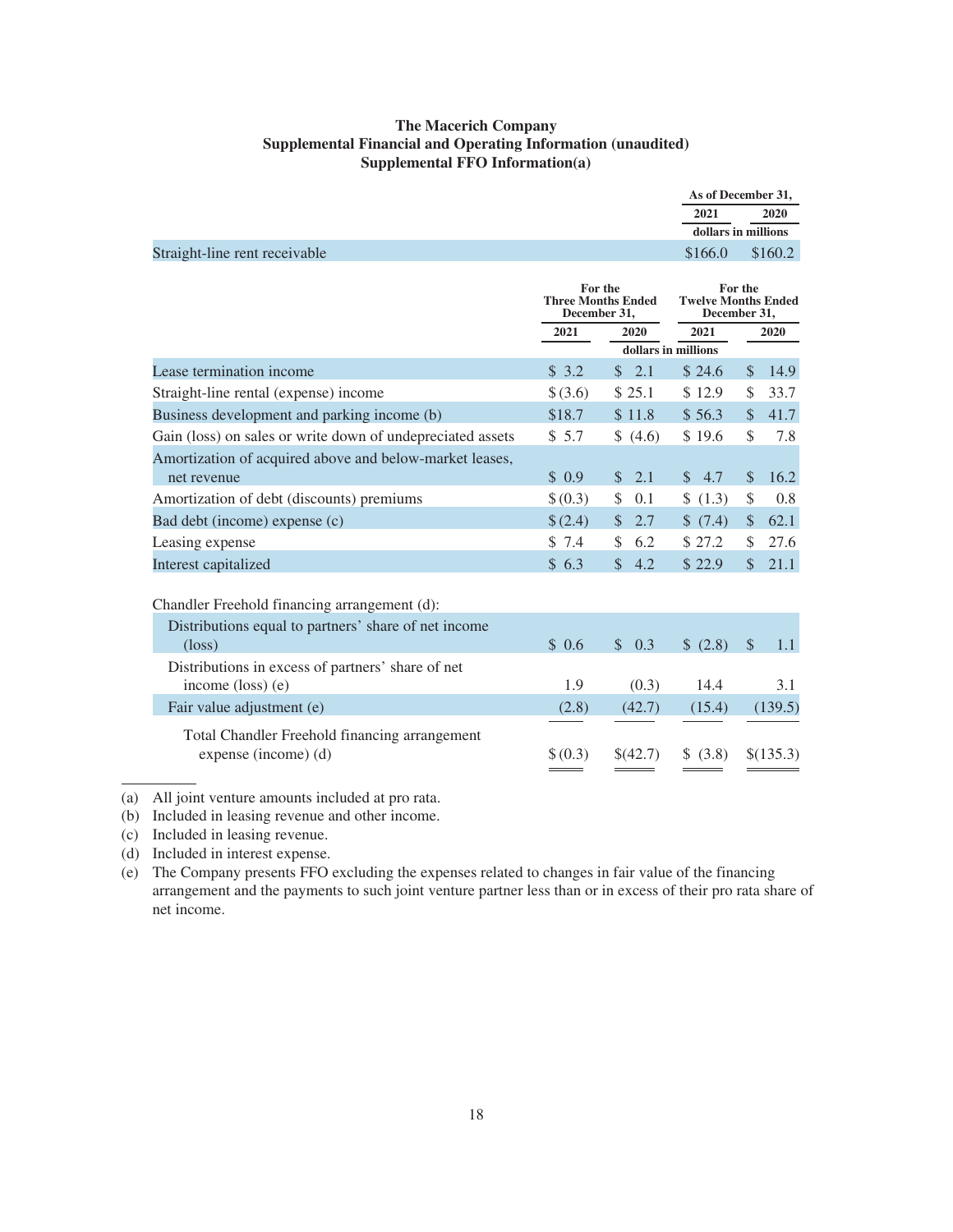# **The Macerich Company Supplemental Financial and Operating Information (unaudited) Capital Expenditures(a)**

|                                                                      | <b>Year Ended</b><br>12/31/2021 |     | <b>Year Ended</b><br>12/31/2020 |               | <b>Year Ended</b><br>12/31/2019 |
|----------------------------------------------------------------------|---------------------------------|-----|---------------------------------|---------------|---------------------------------|
|                                                                      |                                 |     | dollars in millions             |               |                                 |
| <b>Consolidated Centers</b>                                          |                                 |     |                                 |               |                                 |
| Acquisitions of property, building improvement<br>and equipment      | \$<br>18.7                      | -S  | 9.6                             | - \$          | 34.8                            |
| Development, redevelopment, expansions and<br>renovations of Centers | 46.3                            |     | 38.4                            |               | 112.3                           |
| <b>Tenant allowances</b>                                             | 22.1                            |     | 12.4                            |               | 18.9                            |
| Deferred leasing charges                                             | 2.6                             |     | 3.0                             |               | 3.2                             |
| <b>Total</b>                                                         | \$<br>89.7                      | \$. | 63.4                            | $\mathcal{S}$ | 169.2                           |
| <b>Unconsolidated Joint Venture Centers</b>                          |                                 |     |                                 |               |                                 |
| Acquisitions of property, building improvement<br>and equipment      | \$<br>$18.8\  \  \, $$          |     | 6.5 $\sqrt{ }$                  |               | 12.3                            |
| Development, redevelopment, expansions and<br>renovations of Centers | 48.5                            |     | 109.9                           |               | 210.6                           |
| Tenant allowances                                                    | 11.6                            |     | 4.8                             |               | 9.3                             |
| Deferred leasing charges                                             | 2.9                             |     | 2.1                             |               | 3.4                             |
| <b>Total</b>                                                         | \$<br>81.8                      | S   | 123.3                           |               | 235.6                           |

(a) All joint venture amounts at pro rata.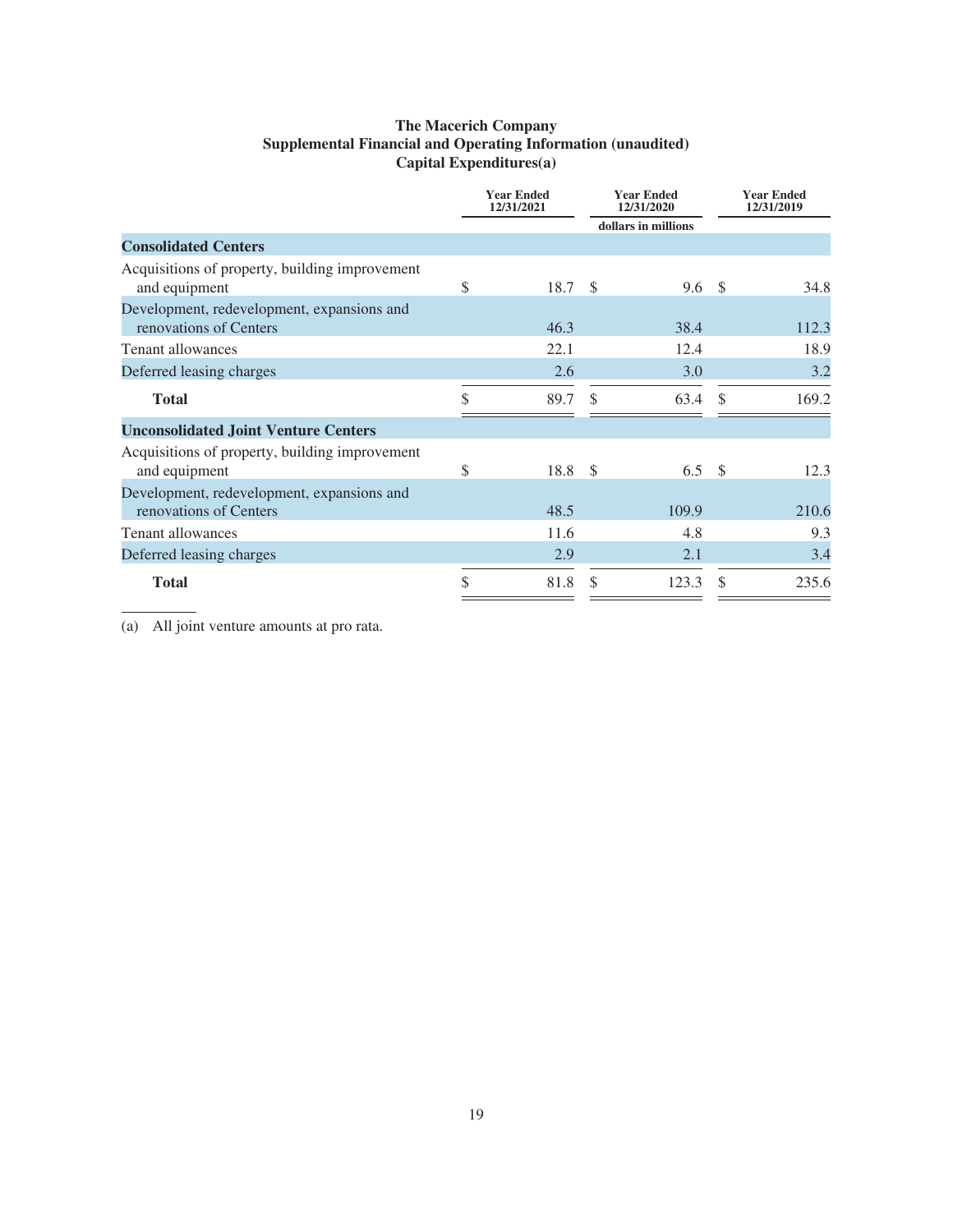## **The Macerich Company Supplemental Financial and Operating Information (unaudited) Portfolio Occupancy(a)**

| <b>Period Ended</b> | <b>Consolidated</b><br><b>Centers</b> | <b>Unconsolidated</b><br>Joint Venture<br><b>Centers</b> | <b>Total</b><br><b>Centers</b> |
|---------------------|---------------------------------------|----------------------------------------------------------|--------------------------------|
| 12/31/2021          | $90.7\%$                              | 92.4%                                                    | 91.5%                          |
| 12/31/2020          | 89.6%                                 | 89.8%                                                    | 89.7%                          |
| 12/31/2019          | 93.7%                                 | 94.4%                                                    | 94.0%                          |

(a) Portfolio Occupancy is the percentage of mall and freestanding Gross Leaseable Area ("GLA") leased as of the last day of the reporting period. Portfolio Occupancy excludes centers under development and redevelopment.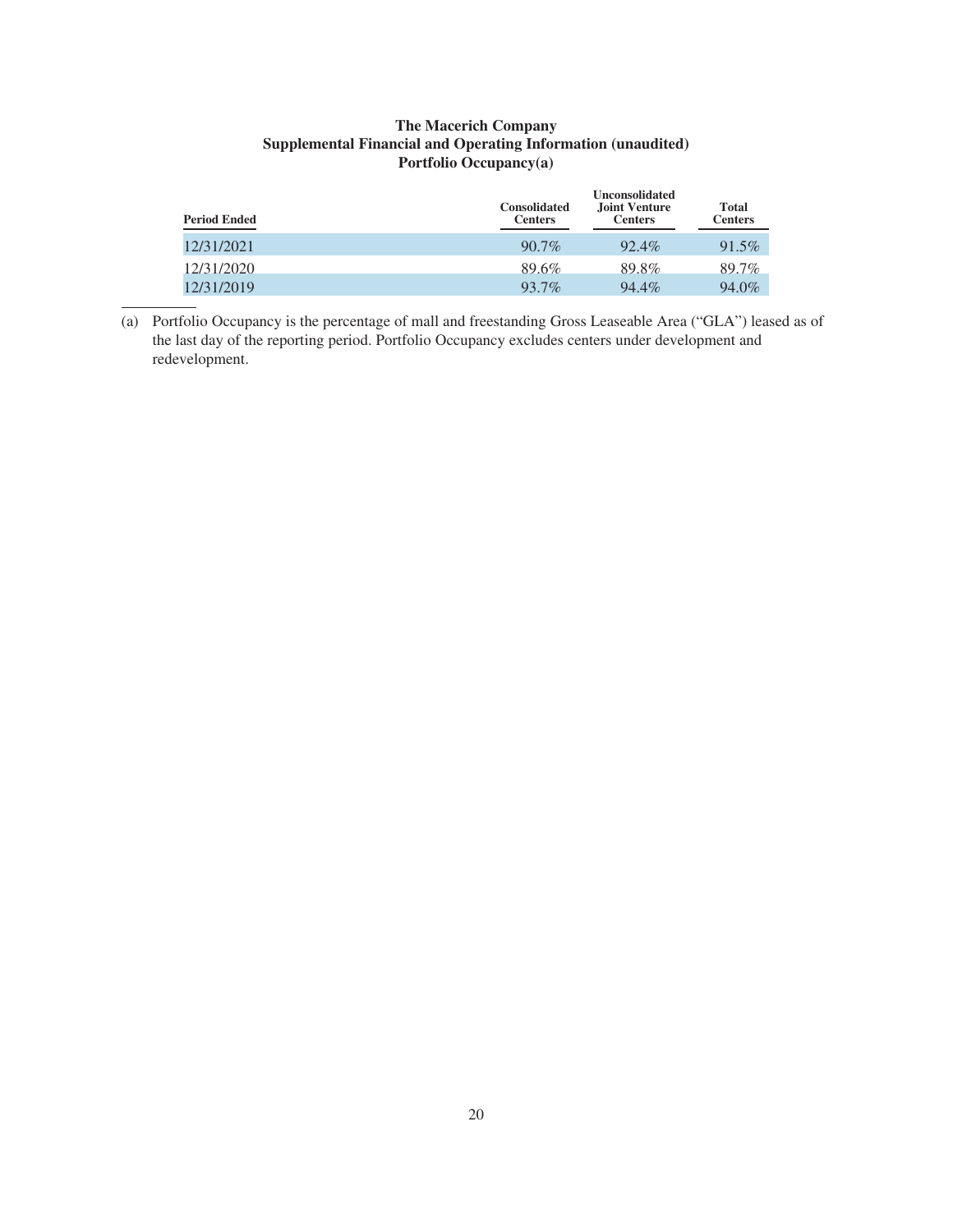# **The Macerich Company Supplemental Financial and Operating Information (unaudited) Average Base Rent Per Square Foot(a)**

|                                             | <b>Average Base Rent</b><br>PSF(b) | <b>Average Base Rent</b><br><b>PSF</b> on Leases<br><b>Executed During the</b><br><b>Twelve</b><br>Months Ended(c) | <b>Average Base Rent</b><br><b>PSF</b> on Leases<br><b>Expiring During the</b><br><b>Twelve</b><br>Months Ended(d) |
|---------------------------------------------|------------------------------------|--------------------------------------------------------------------------------------------------------------------|--------------------------------------------------------------------------------------------------------------------|
| <b>Consolidated Centers</b>                 |                                    |                                                                                                                    |                                                                                                                    |
| 12/31/2021                                  | \$59.86                            | \$56.39                                                                                                            | \$55.91                                                                                                            |
| 12/31/2020                                  | \$59.63                            | \$48.06                                                                                                            | \$52.60                                                                                                            |
| 12/31/2019                                  | \$58.76                            | \$53.29                                                                                                            | \$53.20                                                                                                            |
| <b>Unconsolidated Joint Venture Centers</b> |                                    |                                                                                                                    |                                                                                                                    |
| 12/31/2021                                  | \$66.12                            | \$66.98                                                                                                            | \$60.48                                                                                                            |
| 12/31/2020                                  | \$66.34                            | \$57.23                                                                                                            | \$52.62                                                                                                            |
| 12/31/2019                                  | \$65.67                            | \$73.05                                                                                                            | \$65.22                                                                                                            |
| <b>All Regional Town Centers</b>            |                                    |                                                                                                                    |                                                                                                                    |
| 12/31/2021                                  | \$61.98                            | \$60.02                                                                                                            | \$57.23                                                                                                            |
| 12/31/2020                                  | \$61.87                            | \$50.69                                                                                                            | \$52.60                                                                                                            |
| 12/31/2019                                  | \$61.06                            | \$59.15                                                                                                            | \$56.50                                                                                                            |

(a) Average base rent per square foot is based on spaces 10,000 square feet and under. All joint venture amounts are included at pro rata. Centers under development and redevelopment are excluded.

(b) Average base rent per square foot gives effect to the terms of each lease in effect, as of the applicable date, including any concessions, abatements and other adjustments or allowances that have been granted to the tenants.

(c) The average base rent per square foot on leases executed during the period represents the actual rent to be paid during the first twelve months.

(d) The average base rent per square foot on leases expiring during the period represents the final year minimum rent on a cash basis.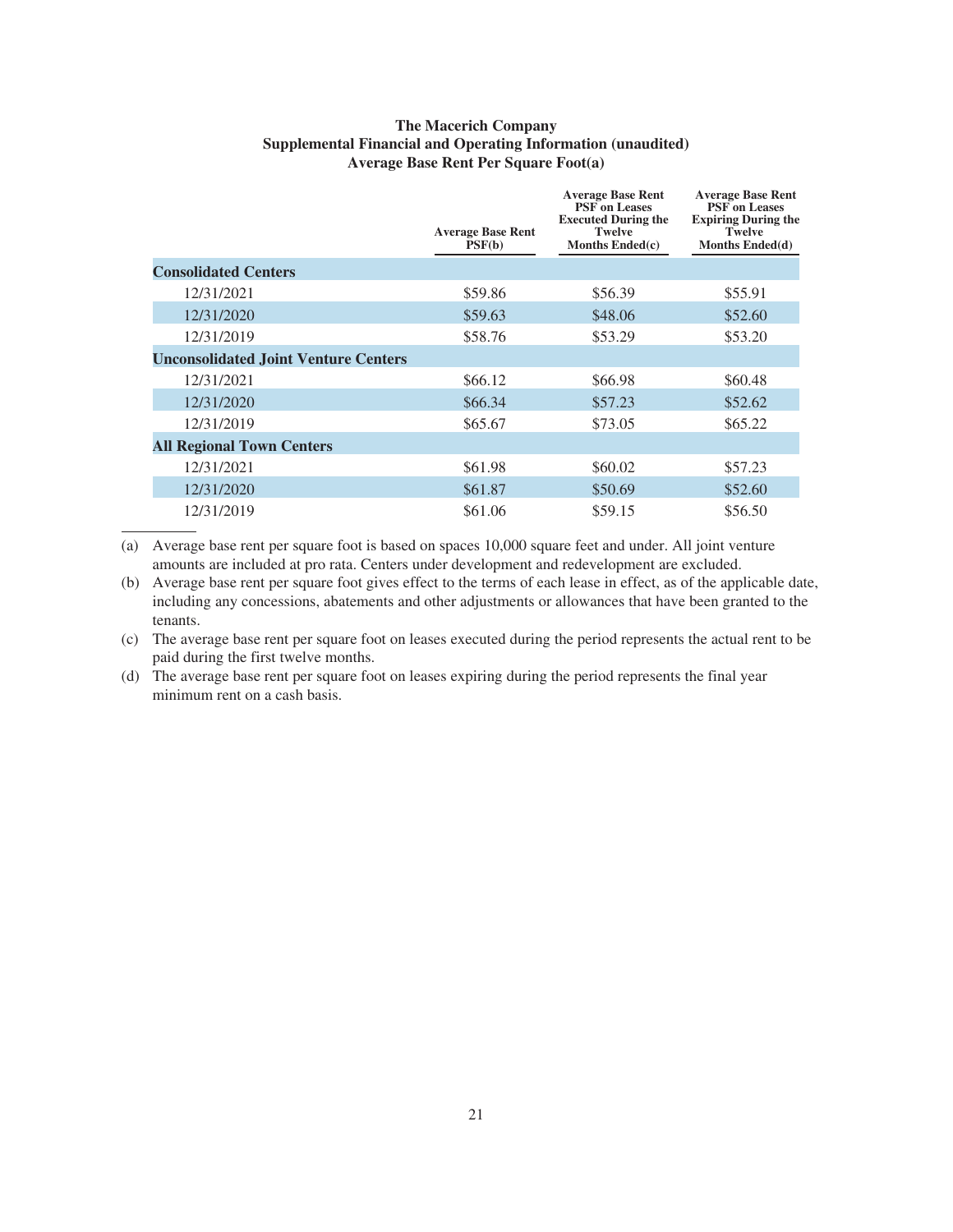| <b>The Macerich Company</b>                                  |
|--------------------------------------------------------------|
| Supplemental Financial and Operating Information (unaudited) |
| <b>Percentage of Net Operating Income by State</b>           |

| <b>State</b>                  | % of Portfolio<br>2021<br><b>Real Estate</b><br>Pro Rata NOI(a) |
|-------------------------------|-----------------------------------------------------------------|
| California                    | 27.7%                                                           |
| New York                      | 23.4%                                                           |
| Arizona                       | 16.9%                                                           |
| Pennsylvania & Virginia       | $9.6\%$                                                         |
| Colorado, Illinois & Missouri | $7.5\%$                                                         |
| New Jersey & Connecticut      | 6.7%                                                            |
| Oregon                        | $4.3\%$                                                         |
| Other(b)                      | 3.9%                                                            |
| Total                         | 100.0%                                                          |

<sup>(</sup>a) The percentage of Portfolio 2021 Real Estate Pro Rata NOI excludes straight-line and above/below market adjustments to minimum rents. Portfolio 2021 Real Estate Pro Rata NOI excludes REIT general and administrative expenses, management company revenues, management company expenses and leasing expenses (including joint ventures at pro rata).

(b) "Other" includes Indiana, Iowa, Kentucky, North Dakota and Texas.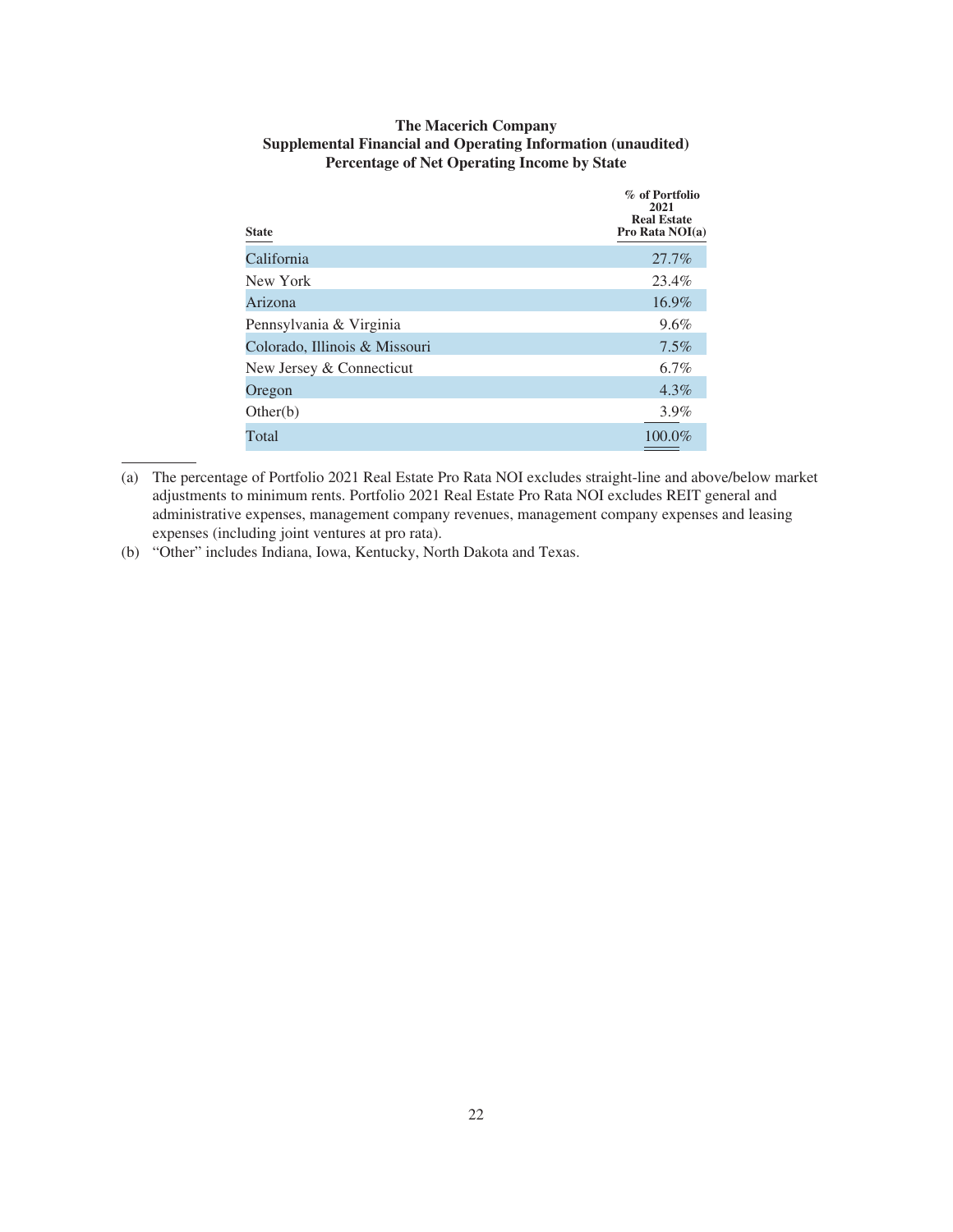The following table sets forth certain information regarding the centers and other locations that are wholly owned or partly owned by the Company.

| Count        | Company's<br>Ownership(a) | Name of<br><b>Center/Location</b>                               | Year of<br>Original<br>Construction/<br>Acquisition | <b>Year of Most</b><br>Recent<br><b>Expansion/</b><br><b>Renovation</b> | <b>Total</b><br>GLA(b) |
|--------------|---------------------------|-----------------------------------------------------------------|-----------------------------------------------------|-------------------------------------------------------------------------|------------------------|
|              |                           | <b>CONSOLIDATED CENTERS:</b>                                    |                                                     |                                                                         |                        |
| $\mathbf{1}$ | 50.1%                     | <b>Chandler Fashion Center</b><br>Chandler, Arizona             | 2001/2002                                           | ongoing                                                                 | 1,319,000              |
| $\sqrt{2}$   | 100%                      | Danbury Fair Mall<br>Danbury, Connecticut                       | 1986/2005                                           | 2016                                                                    | 1,224,000              |
| 3            | 100%                      | Desert Sky Mall<br>Phoenix, Arizona                             | 1981/2002                                           | 2007                                                                    | 720,000                |
| 4            | 100%                      | Eastland Mall(c)<br>Evansville, Indiana                         | 1978/1998                                           | 1996                                                                    | 1,017,000              |
| 5            | 50%                       | Fashion District Philadelphia<br>Philadelphia, Pennsylvania     | 1977/2014                                           | 2019                                                                    | 801,000                |
| 6            | 100%                      | Fashion Outlets of Chicago<br>Rosemont, Illinois                | $2013/-$                                            |                                                                         | 527,000                |
| 7            | 100%                      | Fashion Outlets of Niagara Falls USA<br>Niagara Falls, New York | 1982/2011                                           | 2014                                                                    | 689,000                |
| 8            | 50.1%                     | Freehold Raceway Mall<br>Freehold, New Jersey                   | 1990/2005                                           | 2007                                                                    | 1,553,000              |
| 9            | 100%                      | Fresno Fashion Fair<br>Fresno, California                       | 1970/1996                                           | 2006                                                                    | 973,000                |
| 10           | 100%                      | Green Acres Mall(c)<br>Valley Stream, New York                  | 1956/2013                                           | 2016                                                                    | 2,057,000              |
| 11           | 100%                      | <b>Inland Center</b><br>San Bernardino, California              | 1966/2004                                           | 2016                                                                    | 630,000                |
| 12           | 100%                      | Kings Plaza Shopping Center(c)<br>Brooklyn, New York            | 1971/2012                                           | 2018                                                                    | 1,146,000              |
| 13           | 100%                      | La Cumbre Plaza(c)<br>Santa Barbara, California                 | 1967/2004                                           | 1989                                                                    | 473,000                |
| 14           | 100%                      | NorthPark Mall<br>Davenport, Iowa                               | 1973/1998                                           | 2001                                                                    | 929,000                |
| 15           | 100%                      | Oaks, The<br>Thousand Oaks, California                          | 1978/2002                                           | 2017                                                                    | 1,205,000              |
| 16           | 100%                      | Pacific View<br>Ventura, California                             | 1965/1996                                           | 2001                                                                    | 886,000                |
| 17           | 100%                      | Queens Center(c)<br>Queens, New York                            | 1973/1995                                           | 2004                                                                    | 967,000                |
| 18           | 100%                      | Santa Monica Place<br>Santa Monica, California                  | 1980/1999                                           | 2015                                                                    | 479,000                |
| 19           | 84.9%                     | SanTan Village Regional Center<br>Gilbert, Arizona              | 2007/                                               | 2018                                                                    | 1,161,000              |
| 20           | 100%                      | SouthPark Mall<br>Moline, Illinois                              | 1974/1998                                           | 2015                                                                    | 855,000                |
| 21           | 100%                      | Stonewood Center(c)<br>Downey, California                       | 1953/1997                                           | 1991                                                                    | 929,000                |
| 22           | 100%                      | <b>Superstition Springs Center</b><br>Mesa, Arizona             | 1990/2002                                           | 2002                                                                    | 912,000                |
| 23           | 100%                      | Towne Mall<br>Elizabethtown, Kentucky                           | 1985/2005                                           | 1989                                                                    | 350,000                |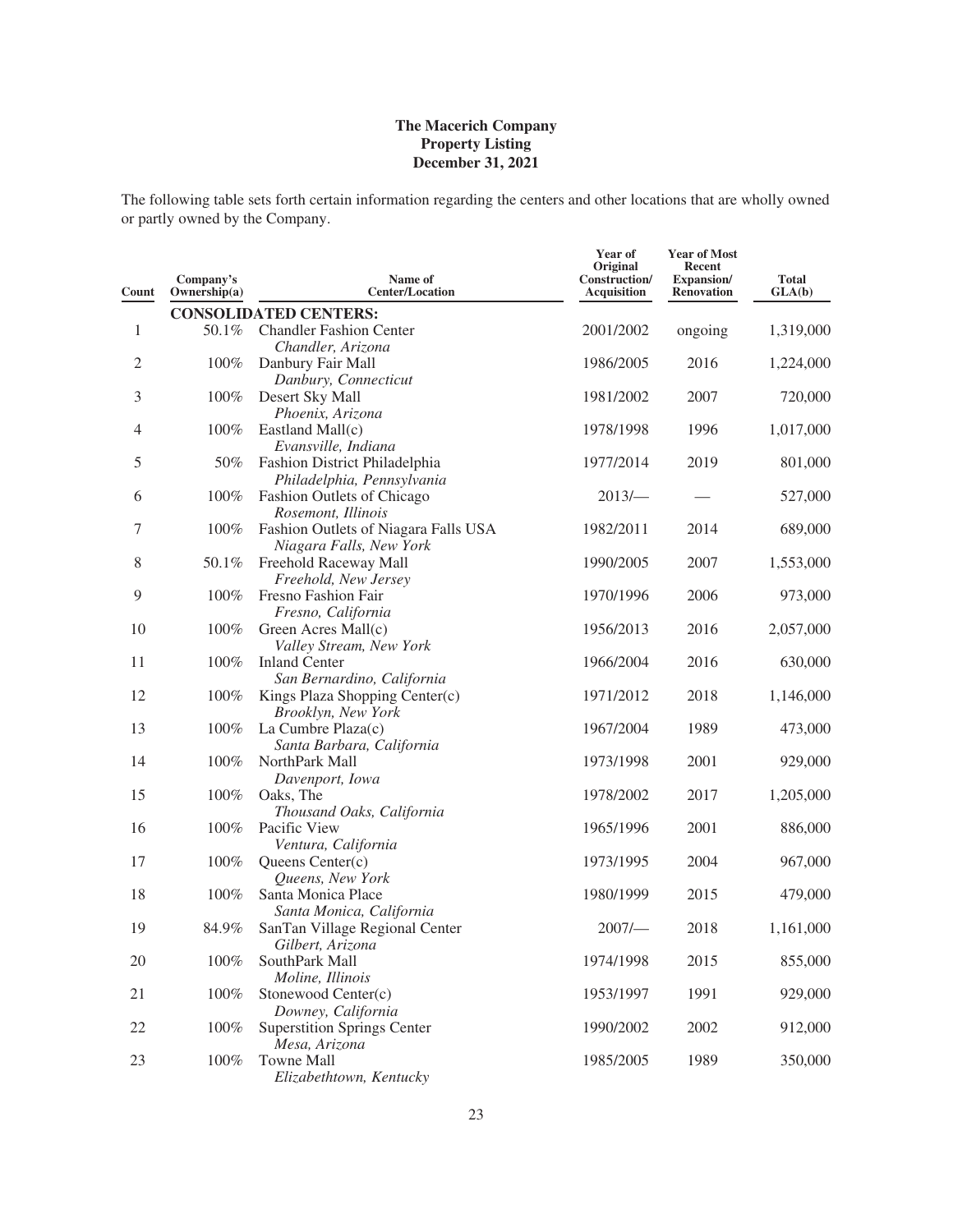| Count | Company's<br>Ownership(a) | Name of<br><b>Center/Location</b>                               | Year of<br>Original<br>Construction/<br><b>Acquisition</b> | <b>Year of Most</b><br>Recent<br><b>Expansion</b> /<br><b>Renovation</b> | <b>Total</b><br>GLA(b) |
|-------|---------------------------|-----------------------------------------------------------------|------------------------------------------------------------|--------------------------------------------------------------------------|------------------------|
| 24    | 100%                      | Valley Mall                                                     | 1978/1998                                                  | 1992                                                                     | 502,000                |
| 25    | 100%                      | Harrisonburg, Virginia<br>Valley River Center<br>Eugene, Oregon | 1969/2006                                                  | 2007                                                                     | 813,000                |
| 26    | 100%                      | Victor Valley, Mall of<br>Victorville, California               | 1986/2004                                                  | 2012                                                                     | 577,000                |
| 27    | 100%                      | Vintage Faire Mall<br>Modesto, California                       | 1977/1996                                                  | ongoing                                                                  | 915,000                |
| 28    | 100%                      | Wilton Mall<br>Saratoga Springs, New York                       | 1990/2005                                                  | 2020                                                                     | 708,000                |
|       |                           | <b>Total Consolidated Centers</b>                               |                                                            |                                                                          | 25,317,000             |
|       |                           | UNCONSOLIDATED JOINT VENTURE CENTERS:                           |                                                            |                                                                          |                        |
| 29    | $60\%$                    | Arrowhead Towne Center<br>Glendale, Arizona                     | 1993/2002                                                  | 2015                                                                     | 1,073,000              |
| 30    | 50%                       | <b>Biltmore Fashion Park</b><br>Phoenix, Arizona                | 1963/2003                                                  | 2020                                                                     | 597,000                |
| 31    | 50%                       | Broadway Plaza<br>Walnut Creek, California                      | 1951/1985                                                  | 2016                                                                     | 990,000                |
| 32    | 50.1%                     | Corte Madera, The Village at<br>Corte Madera, California        | 1985/1998                                                  | 2020                                                                     | 501,000                |
| 33    | 50%                       | Country Club Plaza<br>Kansas City, Missouri                     | 1922/2016                                                  | 2015                                                                     | 947,000                |
| 34    | 51%                       | Deptford Mall<br>Deptford, New Jersey                           | 1975/2006                                                  | 2020                                                                     | 1,000,000              |
| 35    | 51%                       | <b>FlatIron Crossing</b><br>Broomfield, Colorado                | 2000/2002                                                  | 2009                                                                     | 1,426,000              |
| 36    | 50%                       | <b>Kierland Commons</b><br>Phoenix, Arizona                     | 1999/2005                                                  | 2003                                                                     | 437,000                |
| 37    | 60%                       | Lakewood Center<br>Lakewood, California                         | 1953/1975                                                  | 2008                                                                     | 1,981,000              |
| 38    | 60%                       | Los Cerritos Center<br>Cerritos, California                     | 1971/1999                                                  | 2016                                                                     | 1,012,000              |
| 39    | 50%                       | Scottsdale Fashion Square<br>Scottsdale, Arizona                | 1961/2002                                                  | 2020                                                                     | 1,883,000              |
| 40    | 60%                       | South Plains Mall<br>Lubbock, Texas                             | 1972/1998                                                  | 2017                                                                     | 1,136,000              |
| 41    | 51%                       | Twenty Ninth Street(c)<br>Boulder, Colorado                     | 1963/1979                                                  | 2007                                                                     | 703,000                |
| 42    | 50%                       | <b>Tysons Corner Center</b><br>Tysons Corner, Virginia          | 1968/2005                                                  | 2014                                                                     | 1,827,000              |
| 43    | 60%                       | <b>Washington Square</b><br>Portland, Oregon                    | 1974/1999                                                  | 2005                                                                     | 1,300,000              |
| 44    | 19%                       | West Acres<br>Fargo, North Dakota                               | 1972/1986                                                  | 2001                                                                     | 692,000                |
|       |                           | <b>Total Unconsolidated Joint Venture Centers</b>               |                                                            |                                                                          | 17,505,000             |
|       |                           | <b>Total Regional Town Centers</b>                              |                                                            |                                                                          | 42,822,000             |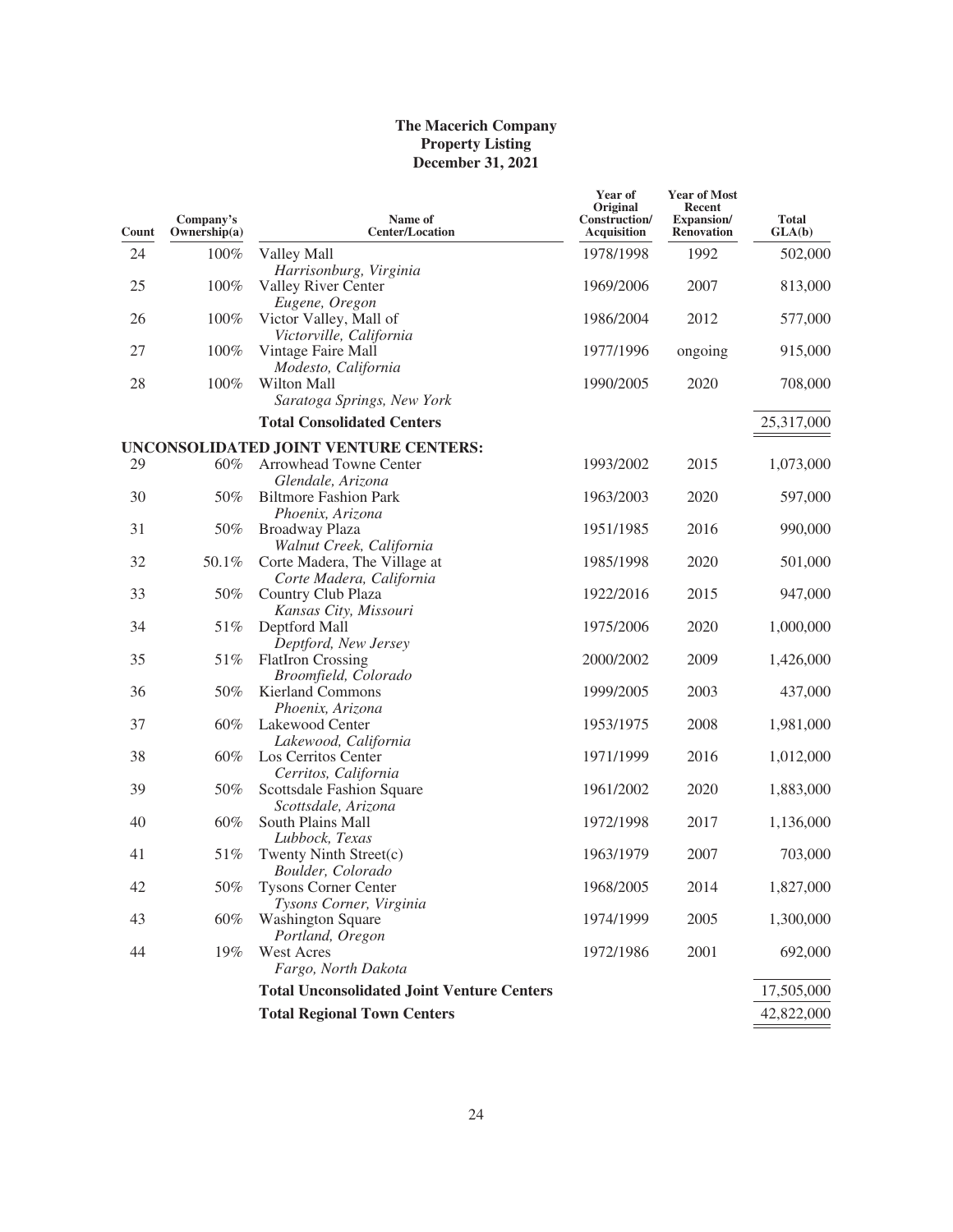| Count          | Company's<br>Ownership(a) | Name of<br><b>Center/Location</b>                                | Year of<br>Original<br>Construction/<br><b>Acquisition</b> | <b>Year of Most</b><br><b>Recent</b><br><b>Expansion</b> /<br><b>Renovation</b> | <b>Total</b><br>GLA(b) |
|----------------|---------------------------|------------------------------------------------------------------|------------------------------------------------------------|---------------------------------------------------------------------------------|------------------------|
|                |                           | <b>COMMUNITY / POWER CENTERS:</b>                                |                                                            |                                                                                 |                        |
| 1              | 50%                       | Atlas Park, The Shops at (d)<br>Queens, New York                 | 2006/2011                                                  | 2013                                                                            | 373,000                |
| $\overline{c}$ | 50%                       | Boulevard Shops(d)<br>Chandler, Arizona                          | 2001/2002                                                  | 2004                                                                            | 185,000                |
| 3              | 100%                      | Southridge Center(e)<br>Des Moines, Iowa                         | 1975/1998                                                  | 2013                                                                            | 801,000                |
| $\overline{4}$ | 100%                      | Superstition Springs Power Center(e)<br>Mesa, Arizona            | 1990/2002                                                  |                                                                                 | 206,000                |
| 5              | 100%                      | The Marketplace at Flagstaff $(c)(e)$<br>Flagstaff, Arizona      | 2007/                                                      |                                                                                 | 268,000                |
|                |                           | <b>Total Community / Power Centers</b>                           |                                                            |                                                                                 | 1,833,000              |
|                | <b>OTHER ASSETS:</b>      |                                                                  |                                                            |                                                                                 |                        |
|                | 100%                      | Various $(e)(f)$                                                 |                                                            |                                                                                 | 348,000                |
|                | 50%                       | Scottsdale Fashion Square-Office(d)<br>Scottsdale, Arizona       | 1984/2002                                                  | 2016                                                                            | 127,000                |
|                | 50%                       | Tysons Corner Center-Office(d)<br>Tysons Corner, Virginia        | 1999/2005                                                  | 2012                                                                            | 174,000                |
|                | 50%                       | Hyatt Regency Tysons Corner Center(d)<br>Tysons Corner, Virginia | 2015                                                       | 2015                                                                            | 290,000                |
|                | 50%                       | VITA Tysons Corner Center(d)<br>Tysons Corner, Virginia          | 2015                                                       | 2015                                                                            | 510,000                |
|                | 50%                       | Tysons Tower(d)<br>Tysons Corner, Virginia                       | 2014                                                       | 2014                                                                            | 529,000                |
|                |                           | <b>OTHER ASSETS UNDER REDEVELOPMENT:</b>                         |                                                            |                                                                                 |                        |
|                | 25%                       | One Westside $(d)(g)$<br>Los Angeles, California                 | 1985/1998                                                  | ongoing                                                                         | 680,000                |
|                | 5%                        | Paradise Valley Mall (d)(h)<br>Phoenix, Arizona                  | 1979/2002                                                  | ongoing                                                                         | 303,000                |
|                |                           | <b>Total Other Assets</b>                                        |                                                            |                                                                                 | 2,961,000              |
|                |                           | <b>Grand Total</b>                                               |                                                            |                                                                                 | 47,616,000             |
|                |                           |                                                                  |                                                            |                                                                                 |                        |

The Company owned or had an ownership interest in 44 regional town centers, five community/power shopping centers and office, hotel and residential space adjacent to these shopping centers. With the exception of the eight Centers indicated with footnote (c) in the table above, the underlying land controlled by the Company is owned in fee entirely by the Company, or, in the case of jointly-owned Centers, by the joint venture property partnership or limited liability company.

(a) The Company's ownership interest in this table reflects its legal ownership interest. See footnotes (a) and (b) on pages 27 and 28 regarding the legal versus economic ownership of joint venture entities.

(b) Includes GLA attributable to anchors (whether owned or non-owned) and mall and freestanding stores.

(c) Portions of the land on which the Center is situated are subject to one or more long-term ground leases.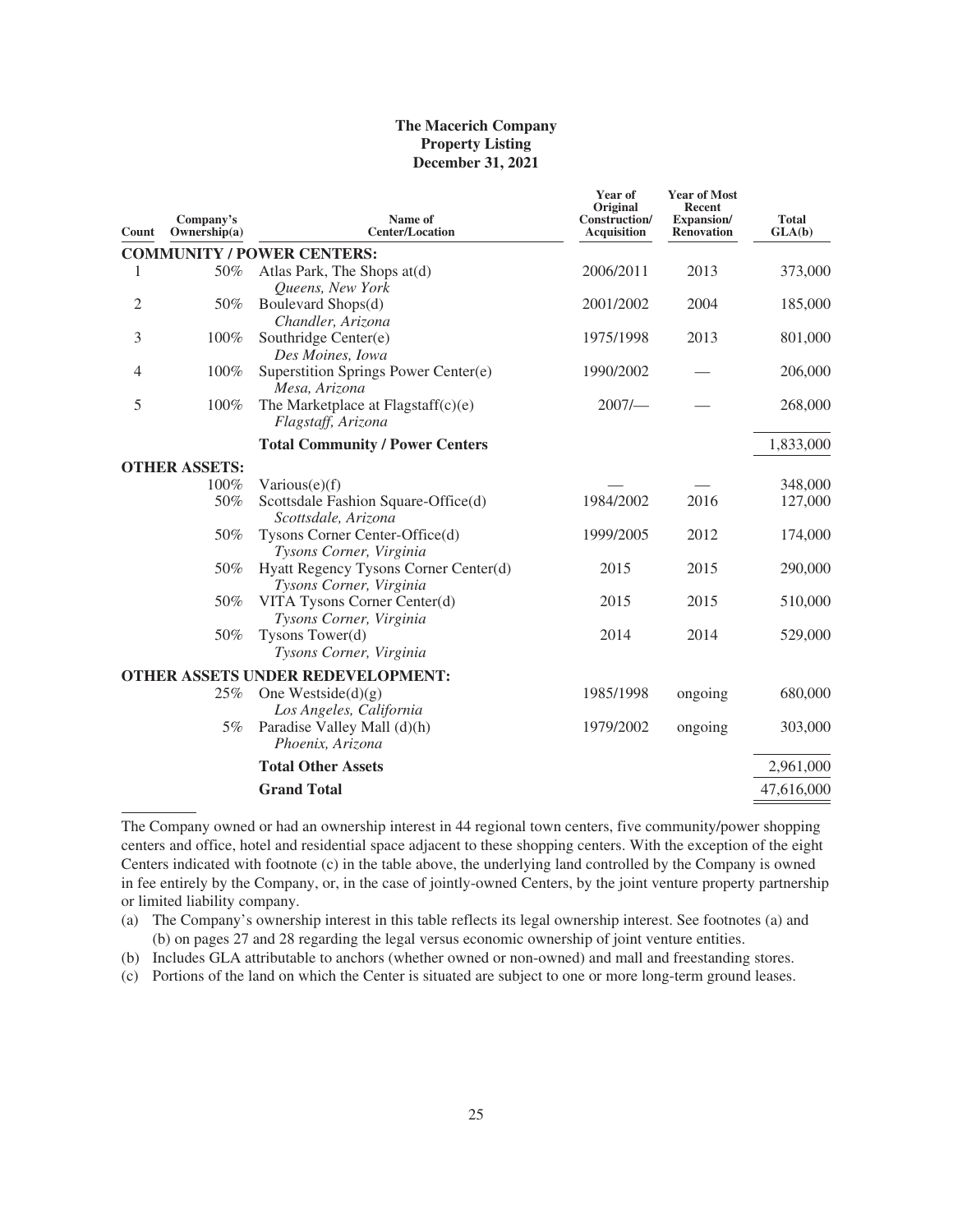- (d) Included in Unconsolidated Joint Venture Centers.
- (e) Included in Consolidated Centers.
- (f) The Company owns an office building and four stores located at shopping centers not owned by the Company. Of the four stores, one is leased to Kohl's, and three have been leased for non-Anchor uses. With respect to the office building and two of the four stores, the underlying land is owned in fee entirely by the Company. With respect to the remaining two stores, the underlying land is owned by third parties and leased to the Company pursuant to long-term building or ground leases.
- (g) Construction is underway to convert former regional town center Westside Pavilion, which closed in January 2019, into an approximately 584,000 square foot Class A creative office campus called One Westside leased solely to Google, while maintaining approximately 96,000 square feet of adjacent entertainment and retail space at 10850 Pico Boulevard. The project was delivered to Google during the fourth quarter of 2021 for tenant improvement work, which has commenced.
- (h) On March 29, 2021, the Company sold the former Paradise Valley Mall for \$100 million to a newly formed joint venture and retained a 5% joint venture interest. Construction started in Summer 2021 on the first phase of a multi-phase, multi-year project to convert this former regional town center Paradise Valley Mall into a mixed-use development with high-end grocery, restaurants, multi-family residences, offices, retail shops and other elements on the 92-acre site. The existing Costco and JC Penney stores currently remain open, while all of the other stores at the property have closed.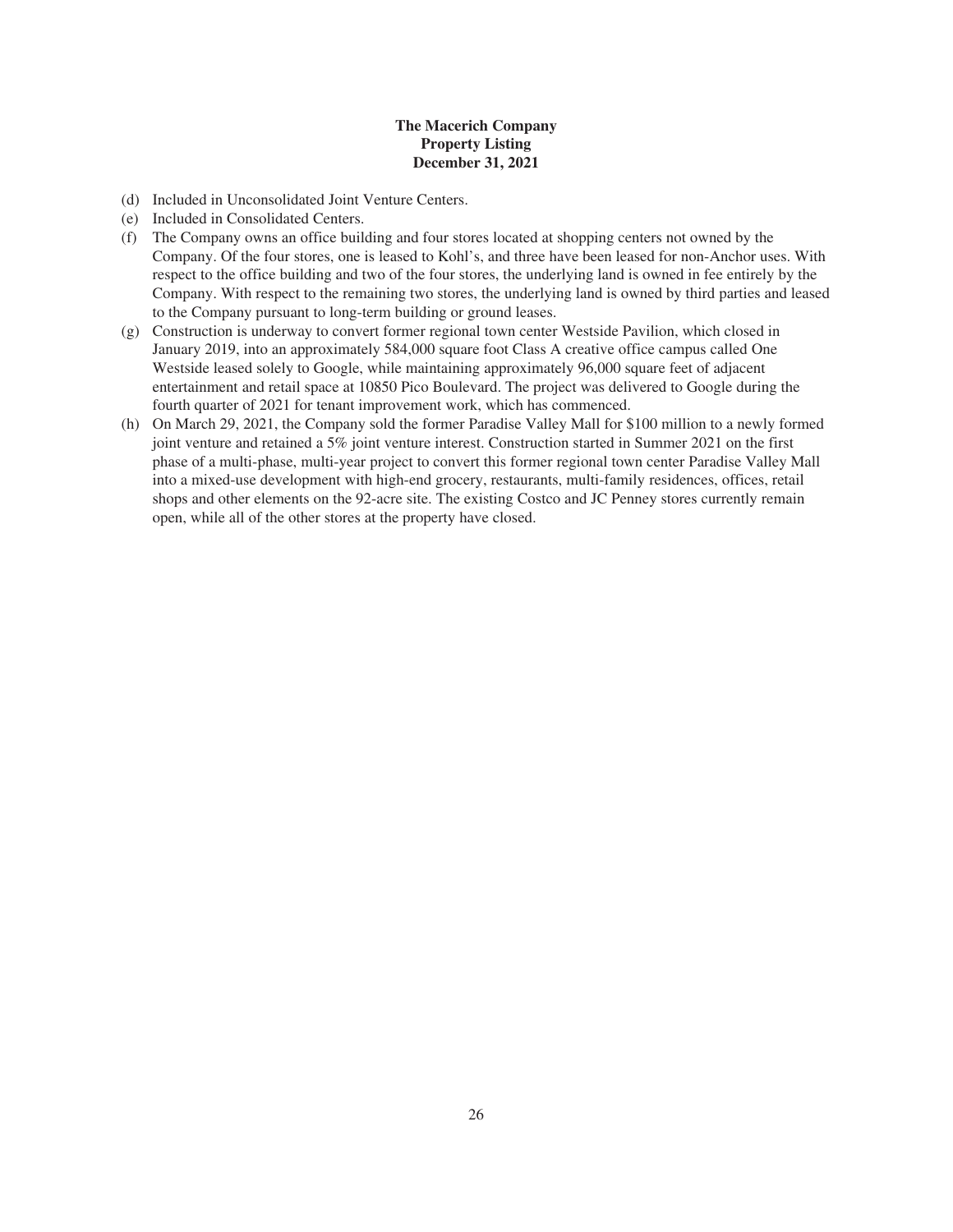### **The Macerich Company Joint Venture List as of December 31, 2021**

The following table sets forth certain information regarding the Centers and other operating properties that are not wholly owned by the Company. This list of properties includes unconsolidated joint ventures, consolidated joint ventures, and financing arrangements. The percentages shown are the effective legal ownership and economic ownership interests of the Company as of December 31, 2021.

| <b>Properties</b>                         | Legal<br>Ownership $(a)$ | Economic<br>Ownership(b) | Joint Venture                                   | Total GLA(c) |
|-------------------------------------------|--------------------------|--------------------------|-------------------------------------------------|--------------|
| <b>Arrowhead Towne Center</b>             | 60%                      | 60%                      | New River Associates LLC                        | 1,073,000    |
| Atlas Park, The Shops at                  | 50%                      | 50%                      | WMAP, L.L.C.                                    | 373,000      |
| <b>Biltmore Fashion Park</b>              | 50%                      | 50%                      | <b>Biltmore Shopping Center</b><br>Partners LLC | 597,000      |
| <b>Boulevard Shops</b>                    | 50%                      | 50%                      | Propcor II Associates, LLC                      | 185,000      |
| <b>Broadway Plaza</b>                     | 50%                      | 50%                      | Macerich HHF Broadway Plaza<br>LLC              | 990,000      |
| Chandler Fashion Center(d)(e)             | 50.1%                    | 50.1%                    | Freehold Chandler Holdings LP                   | 1,319,000    |
| Corte Madera, The Village at              | 50.1%                    | 50.1%                    | Corte Madera Village, LLC                       | 501,000      |
| Country Club Plaza                        | 50%                      | 50%                      | Country Club Plaza KC Partners<br><b>LLC</b>    | 947,000      |
| Deptford Mall(d)                          | 51%                      | 51%                      | Macerich HHF Centers LLC                        | 1,000,000    |
| Fashion District Philadelphia             | 50%                      | (f)                      | <b>Various Entities</b>                         | 801,000      |
| <b>FlatIron Crossing</b>                  | 51%                      | 51%                      | Macerich HHF Centers LLC                        | 1,426,000    |
| Freehold Raceway Mall(d)(e)               | 50.1%                    | 50.1%                    | Freehold Chandler Holdings LP                   | 1,553,000    |
| <b>Hyatt Regency Tysons Corner Center</b> | 50%                      | 50%                      | <b>Tysons Corner Hotel I LLC</b>                | 290,000      |
| <b>Kierland Commons</b>                   | 50%                      | 50%                      | Kierland Commons Investment LLC                 | 437,000      |
| <b>Lakewood Center</b>                    | 60%                      | 60%                      | Pacific Premier Retail LLC                      | 1,981,000    |
| Los Angeles Premium Outlets               | 50%                      | 50%                      | <b>CAM-CARSON LLC</b>                           |              |
| Los Cerritos Center(d)                    | 60%                      | 60%                      | Pacific Premier Retail LLC                      | 1,012,000    |
| One Westside $(g)$                        | 25%                      | 25%                      | HPP-MAC WSP, LLC                                | 680,000      |
| Paradise Valley Mall(h)                   | 5%                       | 5%                       | PV Land SPE, LLC                                | 303,000      |
| SanTan Village Regional Center            | 84.9%                    | 84.9%                    | Westcor SanTan Village LLC                      | 1,161,000    |
| <b>Scottsdale Fashion Square</b>          | 50%                      | 50%                      | <b>Scottsdale Fashion Square</b><br>Partnership | 1,883,000    |
| Scottsdale Fashion Square-Office          | 50%                      | 50%                      | Scottsdale Fashion Square<br>Partnership        | 127,000      |
| Macerich Seritage Portfolio(i)            | 50%                      | 50%                      | MS Portfolio LLC                                | 795,000      |
| South Plains Mall                         | 60%                      | 60%                      | Pacific Premier Retail LLC                      | 1,136,000    |
| <b>Twenty Ninth Street</b>                | 51%                      | 51%                      | Macerich HHF Centers LLC                        | 703,000      |
| Tysons Corner Center                      | 50%                      | 50%                      | Tysons Corner LLC                               | 1,827,000    |
| <b>Tysons Corner Center-Office</b>        | 50%                      | 50%                      | <b>Tysons Corner Property LLC</b>               | 174,000      |
| <b>Tysons Tower</b>                       | 50%                      | 50%                      | <b>Tysons Corner Property LLC</b>               | 529,000      |
| <b>VITA Tysons Corner Center</b>          | 50%                      | 50%                      | <b>Tysons Corner Property LLC</b>               | 510,000      |
| Washington Square(d)                      | 60%                      | 60%                      | Pacific Premier Retail LLC                      | 1,300,000    |
| <b>West Acres</b>                         | 19%                      | 19%                      | West Acres Development, LLP                     | 692,000      |

(a) This column reflects the Company's legal ownership in the listed properties. Legal ownership may, at times, not equal the Company's economic interest in the listed properties because of various provisions in certain joint venture agreements regarding distributions of cash flow based on capital account balances, allocations of profits and losses and payments of preferred returns. As a result, the Company's actual economic interest (as distinct from its legal ownership interest) in certain of the properties could fluctuate from time to time and may not wholly align with its legal ownership interests. Substantially all of the Company's joint venture agreements contain rights of first refusal, buy-sell provisions, exit rights, default dilution remedies and/or other break up provisions or remedies which are customary in real estate joint venture agreements and which may, positively or negatively, affect the ultimate realization of cash flow and/or capital or liquidation proceeds.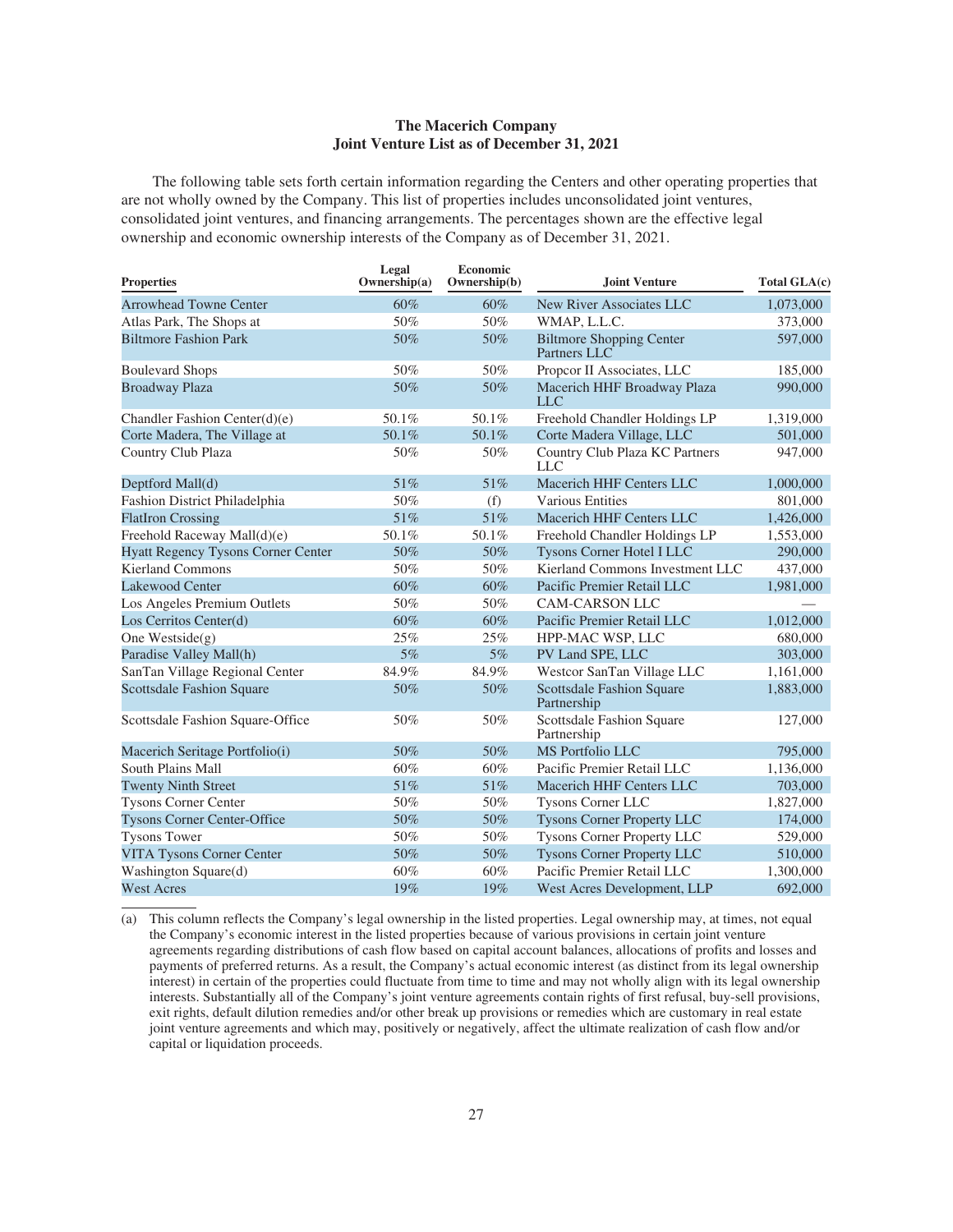### **The Macerich Company Joint Venture List as of December 31, 2021**

- (b) Economic ownership represents the allocation of cash flow to the Company, except as noted below. In cases where the Company receives a current cash distribution greater than its legal ownership percentage due to a capital account greater than its legal ownership percentage, only the legal ownership percentage is shown in this column. The Company's economic ownership of these properties may fluctuate based on a number of factors, including mortgage refinancings, partnership capital contributions and distributions, and proceeds and gains or losses from asset sales, and the matters set forth in the preceding paragraph.
- (c) Includes GLA attributable to anchors (whether owned or non-owned) and mall and freestanding stores.
- (d) These centers have a former Sears store which is owned by MS Portfolio LLC, see footnote (i) below. The GLA of the former Sears store, or tenant replacing the former Sears store, at the five centers indicated with footnote (d) in the table above is included in Total GLA at the center level. The GLA for the former Sears store at these five centers plus the GLA of the former Sears store at two wholly owned centers, Danbury Fair Mall and Vintage Faire Mall, are also aggregated into the 795,000 square feet in the MS Portfolio LLC above.
- (e) The joint venture entity was formed in September 2009. Upon liquidation of the partnership, distributions are made in the following order: to the third-party partner until it receives a 13% internal rate of return on and of its aggregate unreturned capital contributions; to the Company until it receives a 13% internal rate of return on and of its aggregate unreturned capital contributions; and, thereafter, pro rata 35% to the third-party partner and 65% to the Company.
- (f) On December 10, 2020, the Company made a loan (the Partnership Loan) to the 50/50 joint venture that owns Fashion District Philadelphia to fund the entirety of a \$100 million repayment to reduce the mortgage loan on Fashion District Philadelphia from \$301 million to \$201 million. Pursuant to the joint venture partnership agreement, the Partnership Loan plus 15% accrued interest must first be repaid prior to the resumption of 50/50 cash distributions to the Company and its joint venture partner. The principal balance of the Partnership Loan at December 31, 2021 was \$115.7 million.
- (g) Construction is underway to convert former regional town center Westside Pavilion, which closed in January 2019, into an approximately 584,000 square foot Class A creative office campus called One Westside leased solely to Google, while maintaining approximately 96,000 square feet of adjacent entertainment and retail space at 10850 Pico Boulevard. The Company contributed the existing buildings and land valued at \$190.0 million to the joint venture on August 31, 2018. Refer to the Development Pipeline Forecast on page 32 for more details.
- (h) On March 29, 2021, the Company sold the former Paradise Valley Mall for \$100 million to a newly formed joint venture and retained a 5% joint venture interest. Construction started in Summer 2021 on the first phase of a multi-phase, multiyear project to convert this former regional town center Paradise Valley Mall into a mixed-use development with high-end grocery, restaurants, multi-family residences, offices, retail shops and other elements on the 92-acre site. The existing Costco and JC Penney stores currently remain open, while all of the other stores at the property have closed.
- (i) On April 30, 2015, Sears Holdings Corporation ("Sears") and the Company announced that they had formed a joint venture, MS Portfolio LLC. Sears contributed nine stores (located at Arrowhead Towne Center, Chandler Fashion Center, Danbury Fair Mall, Deptford Mall, Freehold Raceway Mall, Los Cerritos Center, South Plains Mall, Vintage Faire Mall and Washington Square) to the joint venture and the Company contributed \$150 million in cash to the joint venture. On July 7, 2015, Sears assigned its ownership interest in MS Portfolio LLC to Seritage MS Holdings LLC. On December 31, 2020, the Company traded its 50% interest in the former Sears parcel at Arrowhead Towne Center for its partner's 50% interest in the former Sears parcel at South Plains Mall, such that the Company now owns 100% of the former Sears parcel at South Plains Mall. The Company expects to create additional value through re-leasing the former Sears boxes. For example, Primark has leased space in portions of the Sears stores at Danbury Fair Mall and Freehold Raceway Mall. Refer to the Development Pipeline Forecast on page 33 for details of the Former Sears Redevelopments at these properties.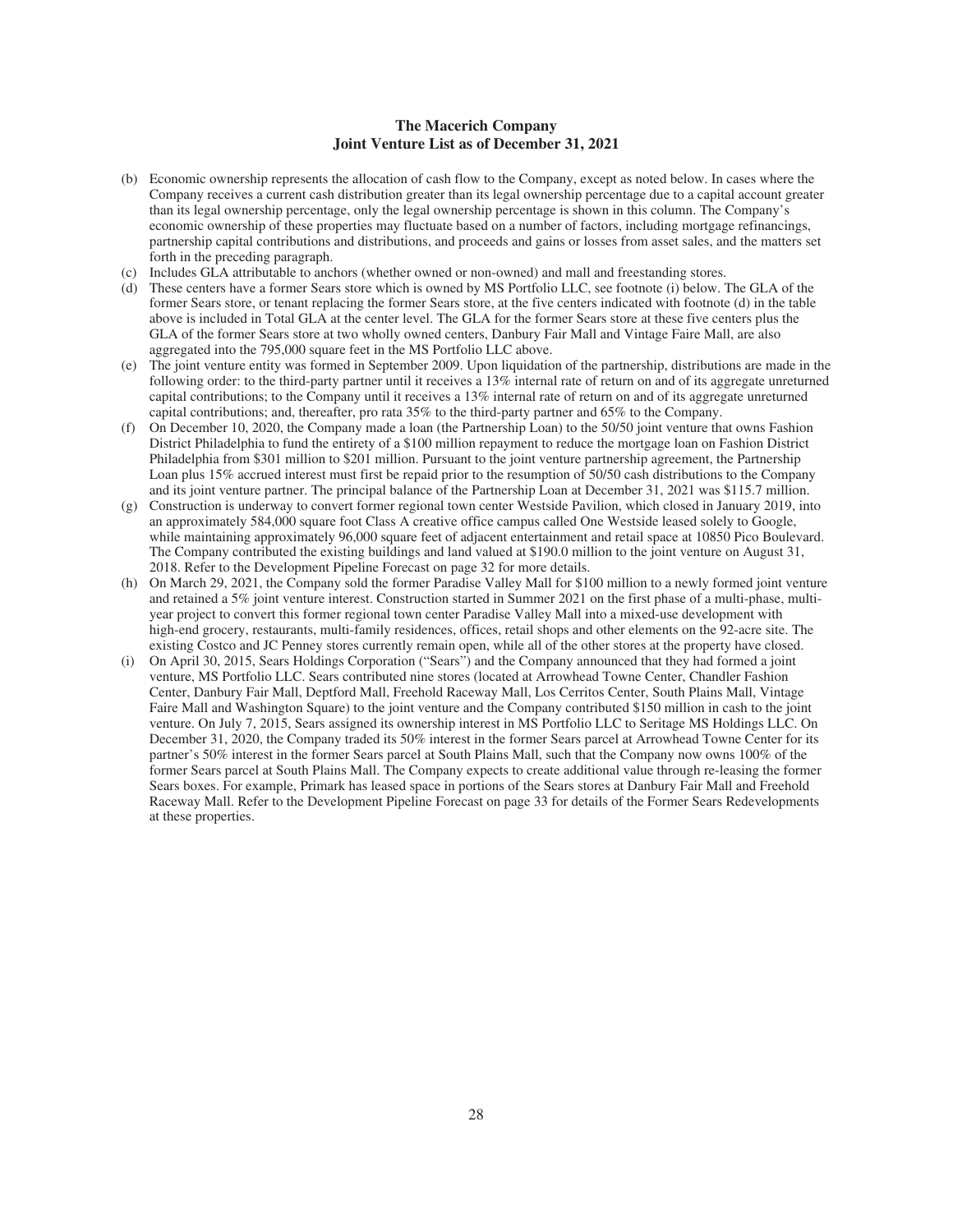### **The Macerich Company Supplemental Financial and Operating Information (Unaudited) Debt Summary (at Company's pro rata share) (a)**

|                                                                  |                   | As of December 31, 2021 |              |
|------------------------------------------------------------------|-------------------|-------------------------|--------------|
|                                                                  | <b>Fixed Rate</b> | <b>Floating Rate</b>    | <b>Total</b> |
|                                                                  |                   | (Dollars in thousands)  |              |
| Mortgage notes payable                                           | \$3,804,763       | \$618,791               | \$4,423,554  |
| Bank and other notes payable                                     |                   | 104,811                 | 104,811      |
| Total debt per Consolidated Balance Sheet                        | 3,804,763         | 723,602                 | 4,528,365    |
| Adjustments:                                                     |                   |                         |              |
| Less: Noncontrolling interests or financing arrangement share of |                   |                         |              |
| debt from consolidated joint ventures                            | (359, 505)        | (97,301)                | (456,806)    |
| Adjusted Consolidated Debt                                       | 3,445,258         | 626,301                 | 4,071,559    |
| Add: Company's share of debt from unconsolidated joint ventures  | 2,803,300         | 102,599                 | 2,905,899    |
| Total Company's Pro Rata Share of Debt                           | \$6,248,558       | \$728,900               | \$6,977,458  |
| Weighted average interest rate                                   | 3.98%             | 2.80%                   | 3.85%        |
| Weighted average maturity (years)                                |                   |                         | 4.11         |

(a) The Company's pro rata share of debt represents (i) consolidated debt, minus the Company's partners' share of the amount from consolidated joint ventures (calculated based upon the partners' percentage ownership interest); plus (ii) the Company's share of debt from unconsolidated joint ventures (calculated based upon the Company's percentage ownership interest). Management believes that this measure provides useful information to investors regarding the Company's financial condition because it includes the Company's share of debt from unconsolidated joint ventures and, for consolidated debt, excludes the Company's partners' share from consolidated joint ventures, in each case presented on the same basis. The Company has several significant joint ventures and presenting its pro rata share of debt in this manner can help investors better understand the Company's financial condition after taking into account the Company's economic interest in these joint ventures. The Company's pro rata share of debt should not be considered as a substitute to the Company's total debt determined in accordance with GAAP or any other GAAP financial measures and should only be considered together with and as a supplement to the Company's financial information prepared in accordance with GAAP.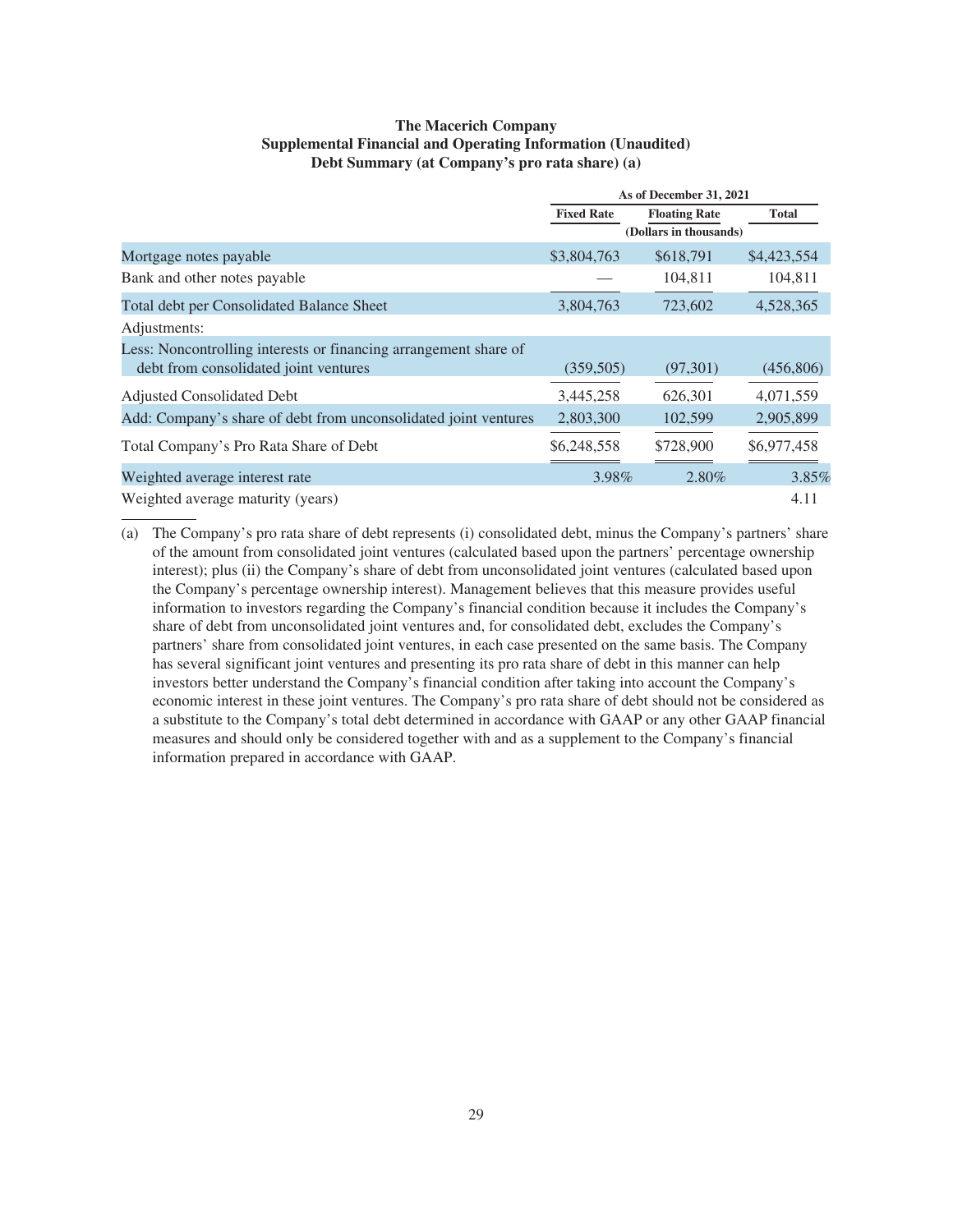# **The Macerich Company Supplemental Financial and Operating Information (Unaudited) Outstanding Debt by Maturity Date**

|                                                          |                         |                                                 | As of December 31, 2021                   |                          |                                  |
|----------------------------------------------------------|-------------------------|-------------------------------------------------|-------------------------------------------|--------------------------|----------------------------------|
| Center/Entity (dollars in thousands)                     | <b>Maturity</b><br>Date | <b>Effective</b><br><b>Interest</b><br>Rate (a) | <b>Fixed</b>                              | <b>Floating</b>          | <b>Total Debt</b><br>Balance (a) |
| <b>I. Consolidated Assets:</b>                           |                         |                                                 |                                           |                          |                                  |
| Pacific View                                             | 04/01/22                | $4.08\%$ \$                                     | 111,481                                   | \$                       | \$111,481                        |
| Oaks, The                                                | 06/05/22                | 4.14%                                           | 176,721                                   |                          | 176,721                          |
| Danbury Fair Mall                                        | 07/01/22                | 5.71%                                           | 168,037                                   | $\overline{\phantom{0}}$ | 168,037                          |
| <b>Towne Mall</b>                                        | 11/01/22                | 4.48%                                           | 19,320                                    |                          | 19,320                           |
| Green Acres Mall (b)                                     | 02/03/23                | 3.94%                                           | 246,061                                   |                          | 246,061                          |
| Fashion Outlets of Niagara Falls USA                     | 10/06/23                | 6.45%                                           | 95,329                                    |                          | 95,329                           |
| Chandler Fashion Center (c)                              | 07/05/24                | 4.18%                                           | 128,030                                   | $\overline{\phantom{0}}$ | 128,030                          |
| Victor Valley, Mall of                                   | 09/01/24                | 4.00%                                           | 114,850                                   |                          | 114,850                          |
| Queens Center                                            | 01/01/25                | 3.49%                                           | 600,000                                   |                          | 600,000                          |
| <b>Vintage Faire Mall</b>                                | 03/06/26                | $3.55\%$                                        | 240,124                                   |                          | 240,124                          |
| <b>Fresno Fashion Fair</b>                               | 11/01/26                | 3.67%                                           | 324,056                                   |                          | 324,056                          |
| SanTan Village Regional Center (d)                       | 07/01/29                | 4.34%                                           | 186,293                                   |                          | 186,293                          |
| Freehold Raceway Mall (c)                                | 11/01/29                | 3.94%                                           | 199,754                                   |                          | 199,754                          |
| Kings Plaza Shopping Center                              | 01/01/30                | 3.71%                                           | 535,928                                   |                          | 535,928                          |
| Fashion Outlets of Chicago                               | 02/01/31                | 4.61%                                           | 299,274                                   | $\overline{\phantom{0}}$ | 299,274                          |
| <b>Total Fixed Rate Debt for Consolidated Assets</b>     |                         | $4.04\%$                                        | \$3,445,258                               | \$                       | \$3,445,258                      |
| Santa Monica Place                                       | 12/09/22                | 1.84%                                           | $\mathcal{S}$<br>$\overline{\phantom{0}}$ | \$299,314                | \$299,314                        |
| <b>Green Acres Commons</b>                               | 03/29/23                | 3.12%                                           |                                           | 124,875                  | 124,875                          |
| Fashion District Philadelphia (b),(e)                    | 01/22/24                | 4.00%                                           |                                           | 97,301                   | 97,301                           |
| The Macerich Partnership, L.P. - Line of Credit (b)      | 04/14/24                | 3.86%                                           |                                           | 104,811                  | 104,811                          |
| <b>Total Floating Rate Debt for Consolidated Assets</b>  |                         | $2.77\%$                                        | \$                                        | \$626,301                | 626,301<br>\$                    |
| <b>Total Debt for Consolidated Assets</b>                |                         | $3.84\%$                                        | \$3,445,258                               | \$626,301                | \$4,071,559                      |
|                                                          |                         |                                                 |                                           |                          |                                  |
| II. Unconsolidated Assets (At Company's pro rata share): |                         | 4.38%                                           | $\mathcal{S}$                             | $\mathcal{S}$            | $\mathbb{S}$                     |
| FlatIron Crossing (51%) (f)                              | 02/04/22                |                                                 | 100,476                                   |                          | 100,476                          |
| One Westside - defeased (25%)                            | 10/01/22                | 4.77%                                           | 32,053                                    |                          | 32,053                           |
| Washington Square Mall (60%)                             | 11/01/22                | 3.65%                                           | 316,881                                   |                          | 316,881                          |
| Deptford Mall (51%)                                      | 04/03/23                | 3.55%                                           | 85,251                                    |                          | 85,251                           |
| Scottsdale Fashion Square (50%)                          | 04/03/23                | $3.02\%$                                        | 210,021                                   |                          | 210,021                          |
| Tysons Corner Center (50%)                               | 01/01/24                | 4.13%                                           | 353,963                                   | $\overline{\phantom{0}}$ | 353,963                          |
| Paradise Valley (5%) (b)                                 | 09/29/24                | 5.00%                                           | 3,116                                     |                          | 3,116                            |
| South Plains Mall (60%)                                  | 11/06/25                | 4.22%                                           | 120,000                                   |                          | 120,000                          |
| Twenty Ninth Street (51%)                                | 02/06/26                | 4.10%                                           | 76,500                                    |                          | 76,500                           |
| Country Club Plaza (50%)                                 | 04/01/26                | 3.88%                                           | 151,833                                   |                          | 151,833                          |
| Lakewood Center (60%)                                    | 06/01/26                | 4.15%                                           | 206,434                                   |                          | 206,434                          |
| Kierland Commons (50%)                                   | 04/01/27                | 3.98%                                           | 102,350                                   |                          | 102,350                          |
| Los Cerritos Center (60%)                                | 11/01/27                | 4.00%                                           | 314,546                                   |                          | 314,546                          |
| Arrowhead Towne Center (60%)                             | 02/01/28                | 4.05%                                           | 240,000                                   |                          | 240,000                          |
| Corte Madera, The Village at (50.1%)                     | 09/01/28                | 3.53%                                           | 112,465                                   |                          | 112,465                          |
| West Acres - Development (19%)                           | 10/10/29                | 3.72%                                           | 430                                       | $\overline{\phantom{0}}$ | 430                              |
| Tysons Tower $(50\%)$                                    | 10/11/29                | 3.38%                                           | 94,506                                    |                          | 94,506                           |
| Broadway Plaza (50%)                                     | 04/01/30                | 4.19%                                           | 224,568                                   | $\overline{\phantom{0}}$ | 224,568                          |
| Tysons VITA $(50\%)$                                     | 12/01/30                | 3.43%                                           | 44,475                                    | $\equiv$                 | 44,475                           |
| West Acres (19%)                                         |                         |                                                 |                                           |                          |                                  |
| <b>Total Fixed Rate Debt for Unconsolidated Assets</b>   | 03/01/32                | 4.61%<br>$3.90\%$                               | 13,432<br>\$2,803,300                     | \$                       | 13,432<br>\$2,803,300            |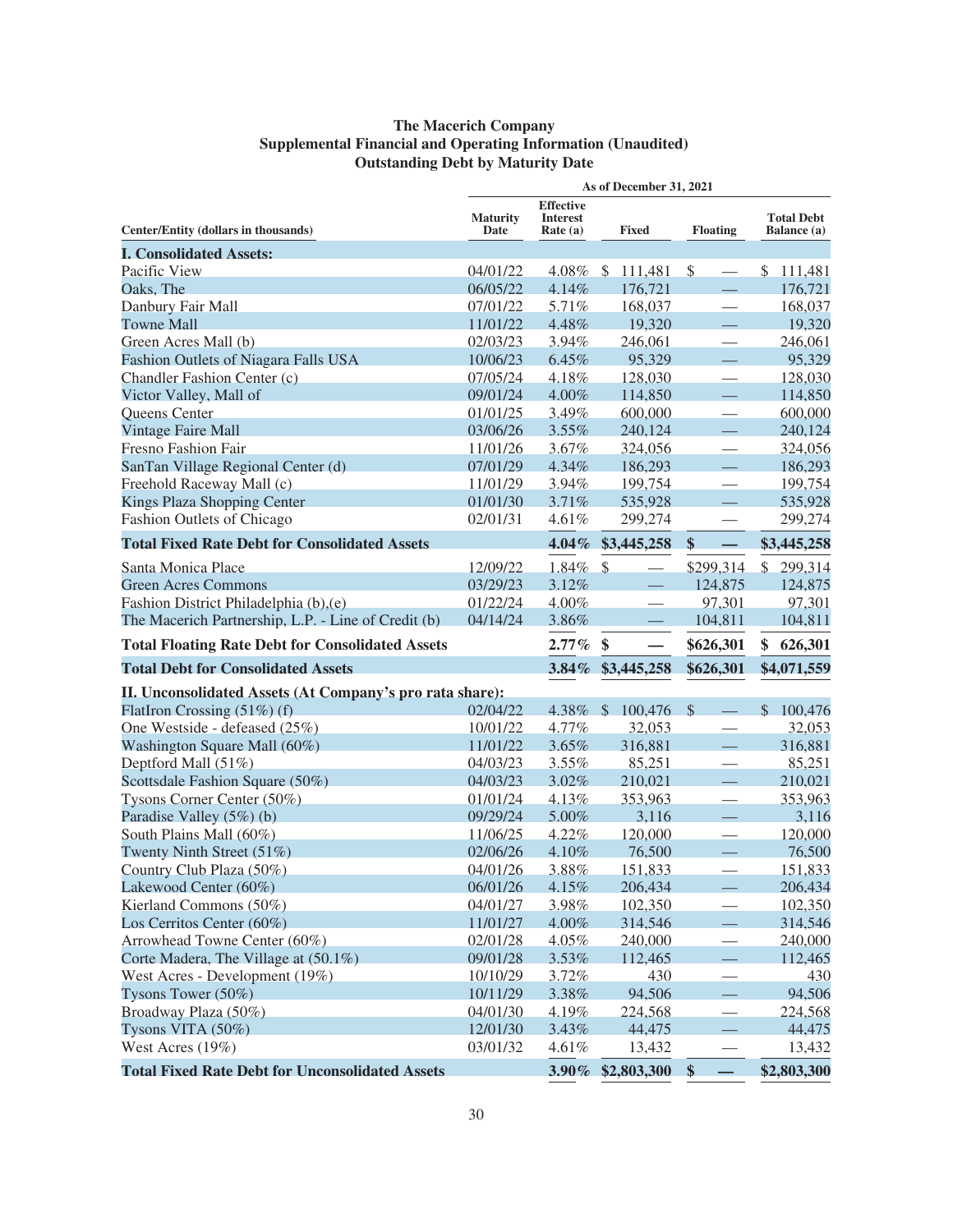### **The Macerich Company Supplemental Financial and Operating Information (Unaudited) Outstanding Debt by Maturity Date**

| As of December 31, 2021                                             |                         |                                                |              |                 |                                  |
|---------------------------------------------------------------------|-------------------------|------------------------------------------------|--------------|-----------------|----------------------------------|
| Center/Entity (dollars in thousands)                                | <b>Maturity</b><br>Date | <b>Effective</b><br><b>Interest</b><br>Rate(a) | <b>Fixed</b> | <b>Floating</b> | <b>Total Debt</b><br>Balance (a) |
| Boulevard Shops (50%)                                               | 12/05/23                | $2.28\%$ \$                                    |              | \$11,428        | 11,428<br><sup>\$</sup>          |
| One Westside - Development $(25\%)$ (b)                             | 12/18/24                | 2.13%                                          |              | 59.646          | 59,646                           |
| Atlas Park $(50\%)$ (b)                                             | 11/09/26                | $4.92\%$                                       |              | 31,525          | 31,525                           |
| <b>Total Floating Rate Debt for Unconsolidated</b><br><b>Assets</b> |                         | 3.00% \$                                       |              | \$102,599       | 102,599<br>S                     |
| <b>Total Debt for Unconsolidated Assets</b>                         |                         | $3.87\%$                                       | \$2,803,300  | \$102,599       | \$2,905,899                      |
| <b>Total Debt</b>                                                   |                         | $3.85\%$                                       | \$6,248,558  | \$728,900       | \$6,977,458                      |
| <b>Percentage to Total</b>                                          |                         |                                                | $89.55\%$    | $10.45\%$       | $100.00\%$                       |

(a) The debt balances include the unamortized debt premiums/discounts and loan finance costs. Debt premiums/discounts represent the excess of the fair value of debt over the principal value of debt assumed in various acquisitions. Debt premiums/discounts and loan finance costs are amortized into interest expense over the remaining term of the related debt in a manner that approximates the effective interest method. The annual interest rate in the table represents the effective interest rate, including the debt premiums/discounts and loan finance costs.

(b) The maturity date assumes that all available extension options are fully exercised and that the Company and/or its affiliates do not opt to refinance the debt prior to these dates.

(c) The property is owned by a consolidated joint venture. The loan amount represents the Company's pro rata share of 50.1%.

(d) The property is owned by a consolidated joint venture. The loan amount represents the Company's pro rata share of 84.9%.

(e) The property is owned by a consolidated joint venture. The loan amount represents the Company's pro rata share of 50.0%.

(f) On February 2, 2022, the Company's joint venture closed an \$89.3 million (at the Company's pro rata share) loan to refinance the existing debt. The new loan bears a floating interest rate of SOFR + 3.45% and matures on February 9, 2027.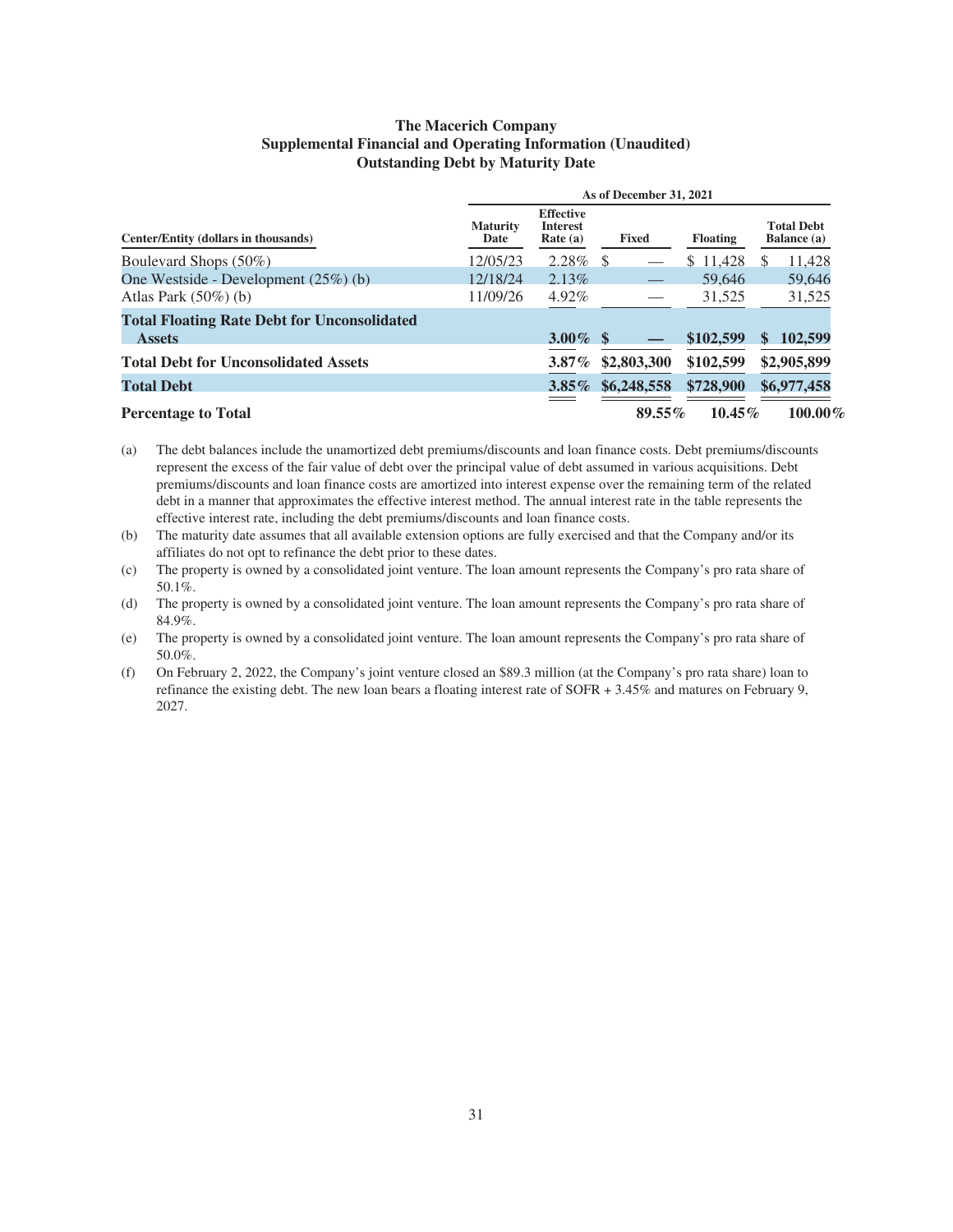| Westside Pavilion<br>Los Angeles, CA<br>One Westside fka<br>Property | (a) Much of this information is estimated and may change from time to time. See the Company's forward-looking disclosure on pages 3 and 4 for factors that may affect the<br>Supplemental Financial and Operating Information (Unaudited)<br>Redevelopment of an existing retail center into an<br>approximately 584,000 sf Class A creative office<br>Project Type<br>campus leased solely to Google<br>In-Process Developments and Redevelopments: | Total Cost(a)(b) Ownership Total Cost(a)(b)<br>Development and Redevelopment Pipeline Forecast<br>$$500 - $50(d)$ 25.0%<br>The Macerich Company<br>as of December 31, 2021<br>(Dollars in millions)<br>at $100\%$ | $$125 - $138(d)$<br>Pro Kata | Capitalized Costs(b)<br>Incurred-to-date<br>12/31/2021<br>Pro Rata<br>\$107 | Expected<br>Delivery(a) | Q3 2022(e)(f) $7.50\% - 8.00\%$ (d)<br>Yield(a)(b)(c)<br>Stabilized |
|----------------------------------------------------------------------|------------------------------------------------------------------------------------------------------------------------------------------------------------------------------------------------------------------------------------------------------------------------------------------------------------------------------------------------------------------------------------------------------------------------------------------------------|-------------------------------------------------------------------------------------------------------------------------------------------------------------------------------------------------------------------|------------------------------|-----------------------------------------------------------------------------|-------------------------|---------------------------------------------------------------------|
| nformation provided in this table.<br>$\Theta$<br>ê                  | Includes \$140 million (\$35 million at the Company's share), which is an allocable share of the total \$190 million purchase price paid by the joint venture in August 2018 for the<br>stabilized Yield is calculated based on stabilized income after development divided by project direct costs excluding GAAP allocations of non cash and indirect costs.<br>This excludes GAAP allocations of non cash and indirect costs.                     |                                                                                                                                                                                                                   |                              |                                                                             |                         |                                                                     |

existing buildings and land.<br>Monthly base rent payments are anticipated to commence during the third quarter of 2022, with base rent abatements from the second through ninth month following rent<br>commencement.<br>The project w (e) Monthly base rent payments are anticipated to commence during the third quarter of 2022, with base rent abatements from the second through ninth month following rent existing buildings and land.  $\odot$ 

(f) The project was delivered to Google during the fourth quarter of 2021 for tenant improvement work, which has commenced. commencement.  $\bigoplus$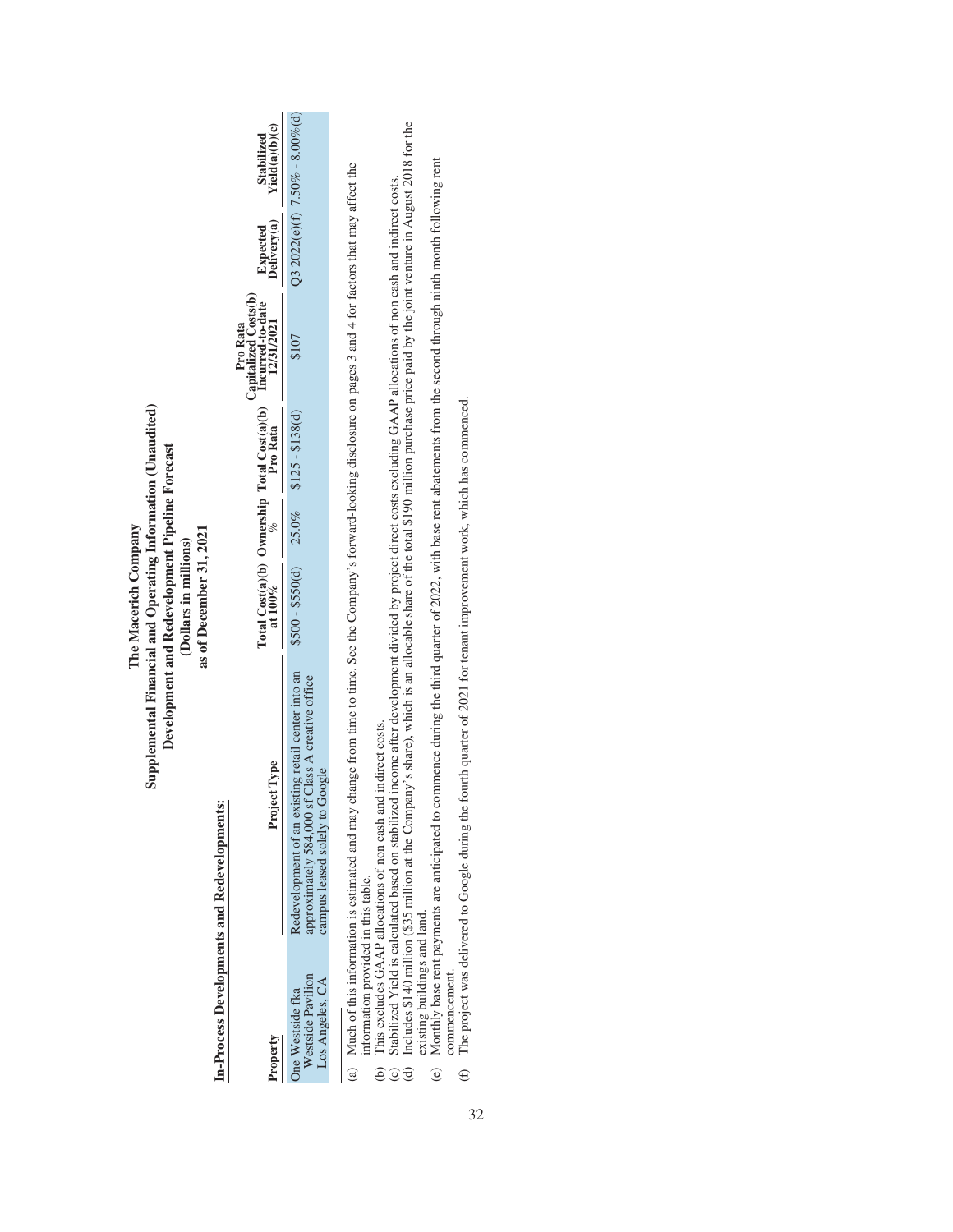#### **The Macerich Company Supplemental Financial and Operating Information (Unaudited) Development and Redevelopment Pipeline Forecast (Continued) (Dollars in millions) as of December 31, 2021**

#### **Pipeline of Former Sears Redevelopments:**

|     | <b>Project Type</b>                                                                                                        | Ownership                                                                                   | Total Cost $(a)(b)$<br>Pro rata | Pro rata<br><b>Capitalized Costs</b><br>12/31/21<br>Incurred-to-Date(b) | <b>Stabilized</b><br>Yield(a)(b)(c)          |
|-----|----------------------------------------------------------------------------------------------------------------------------|---------------------------------------------------------------------------------------------|---------------------------------|-------------------------------------------------------------------------|----------------------------------------------|
|     | Retail Redevelopment                                                                                                       |                                                                                             | $$75 - $90$                     | \$36                                                                    | $8.0\% - 9.0\%$                              |
|     | Mixed-Use Densification                                                                                                    |                                                                                             | $55 - 70$                       | 5                                                                       | $9.0\% - 10.5\%$                             |
|     | (d) Future Phases                                                                                                          |                                                                                             | <b>TBD</b>                      | $\Omega$                                                                | <b>TBD</b>                                   |
|     | Total                                                                                                                      | various                                                                                     | $$130 - $160$                   | \$41                                                                    |                                              |
|     | <b>Property</b>                                                                                                            | <b>Description</b>                                                                          |                                 |                                                                         | Delivered/<br><b>Expected</b><br>Delivery(e) |
|     | <b>Retail Redevelopment:</b>                                                                                               |                                                                                             |                                 |                                                                         |                                              |
| (f) | <b>Chandler Fashion Center</b>                                                                                             | and additional retail uses                                                                  |                                 | Redevelop existing store for a Harkins entertainment concept            | <b>TBD</b>                                   |
| (f) | Deptford Mall                                                                                                              | Redevelop existing store for:<br>Dick's Sporting Goods<br>Round 1<br>additional retail uses |                                 |                                                                         | O3-2020<br>O4-2020<br>Ongoing                |
|     | <b>South Plains Mall</b>                                                                                                   |                                                                                             |                                 | Demolish box; site densification with retail and restaurants uses       | <b>TBD</b>                                   |
| (f) | Vintage Faire Mall<br>Redevelop existing store for:<br>Dick's Sporting Goods<br>Dave & Buster's and additional retail uses |                                                                                             |                                 | O <sub>4</sub> -2020<br>Q2-2022                                         |                                              |
|     | <b>Wilton Mall</b>                                                                                                         | use                                                                                         |                                 | Redevelop existing store with a medical center/medical office           | O1-2020                                      |
|     | <b>Mixed-Use Densification:</b>                                                                                            |                                                                                             |                                 |                                                                         |                                              |
| (f) | <b>Los Cerritos Center</b>                                                                                                 | Demolish box; site densification with residential, hotel and<br>restaurant uses             |                                 |                                                                         | <b>TBD</b>                                   |
| (f) | <b>Washington Square</b>                                                                                                   | restaurant uses                                                                             |                                 | Demolish box; site densification with hotel, entertainment and          | <b>TBD</b>                                   |

- (a) Much of this information is estimated and may change from time to time. See the Company's forward-looking disclosure on pages 3 and 4 for factors that may affect the information provided in this table. This estimated range of incremental redevelopment costs could increase if the Company and its joint ventures decide to expand the scope as the redevelopment plans get refined.
- (b) This excludes GAAP allocations of non cash and indirect costs.
- (c) Stabilized Yield represents estimated replacement net operating income at stabilization divided by direct redevelopment costs, excluding GAAP allocations of non cash and indirect costs.
- (d) Future demand-driven development phases are possible at Los Cerritos Center and Washington Square.
- (e) Given the uncertainties resulting from the COVID-19 pandemic, the expected delivery dates for many of these projects are not currently determinable.
- (f) These former Sears stores are owned by a 50/50 joint venture between the Company and Seritage Growth Properties.